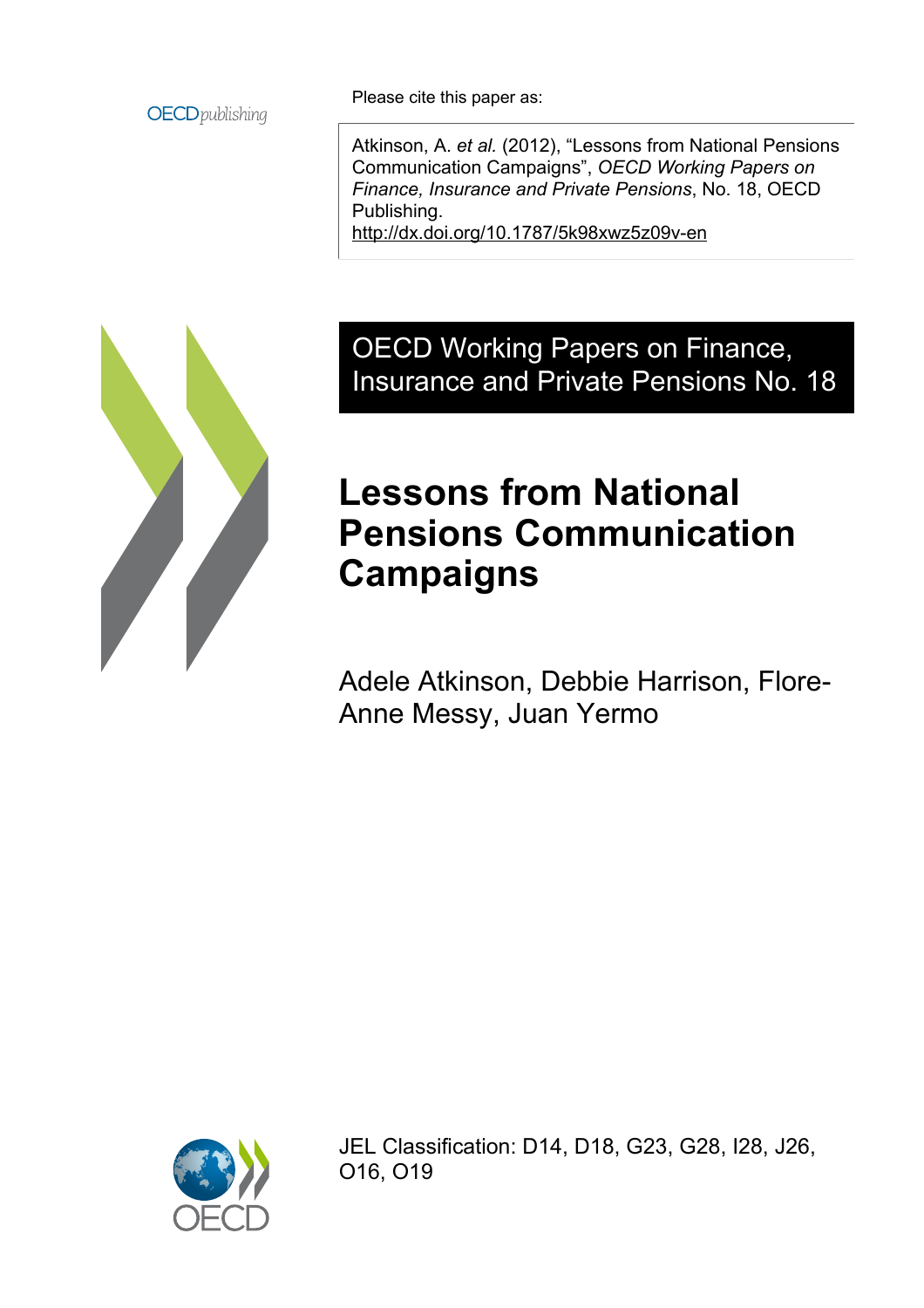# **OECD WORKING PAPERS ON FINANCE, INSURANCE AND PRIVATE PENSIONS**

OECD Working Papers on Finance, Insurance and Private Pensions provide timely analysis and background on industry developments, structural issues, and public policy in the financial sector, including insurance and private pensions. Topics include risk management, governance, investments, benefit protection, and financial education. These studies are prepared for dissemination in order to stimulate wider discussion and further analysis and obtain feedback from interested audiences.

The papers are generally available only in their original language English or French with a summary in the other if available.

> **OECD WORKING PAPERS ON FINANCE, INSURANCE AND PRIVATE PENSIONS** are published on [www.oecd.org/daf/fin/wp](http://www.oecd.org/daf/fin/wp)

*This document and any map included herein are without prejudice to the status of or sovereignty over any territory, to the delimitation of international frontiers and boundaries and to the name of any territory, city or area.*

*Ce document et toute carte qu'il peut comprendre ne préjugent en rien du statut de tout territoire, de la souveraineté s'exerçant sur ce dernier, du tracé des frontières et limites internationales, et du nom de tout territoire, ville ou région.*

© OECD 2012

Applications for permission to reproduce or translate all or part of this material should be made to: OECD Publishing, rights@oecd.org or by fax 33 1 45 24 99 30.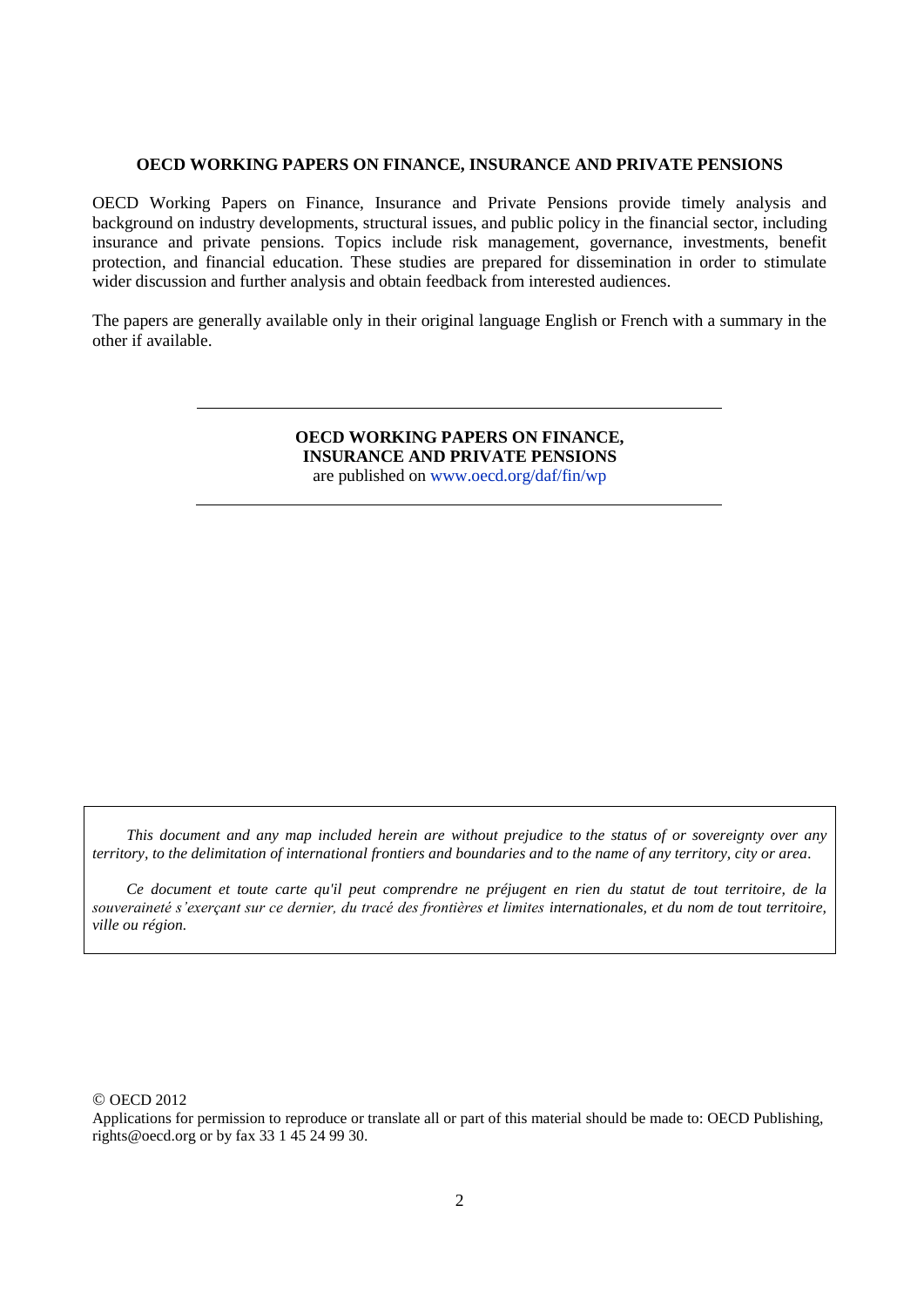#### **Abstract**

# **LESSONS FROM NATIONAL PENSIONS COMMUNICATION CAMPAIGNS**

#### *Abstract*:

The present report focuses on the pre-campaign planning, the design, the delivery, and the monitoring and evaluation of National Pension Communication Campaigns in a range of OECD and non-OECD countries. The research identifies barriers to effective communications and highlights models of good practice in order to help organisers design campaigns that are more effective in terms of impact and more efficient in the way they use resources. In particular, the report argues that the success of campaign organisers will depend on their ability to set realistic and measurable goals that can be delivered in a timely, cost-effective and innovative manner to achieve maximum impact. The report also calls for better evaluation of campaigns and more targeted communication that delivers clearer messages.

# *JEL codes:* D14, D18, G23, G28, I28, J26, O16, O19

*Key words:* pension reform, defined contribution, financial literacy, financial education, communication campaigns, pension funds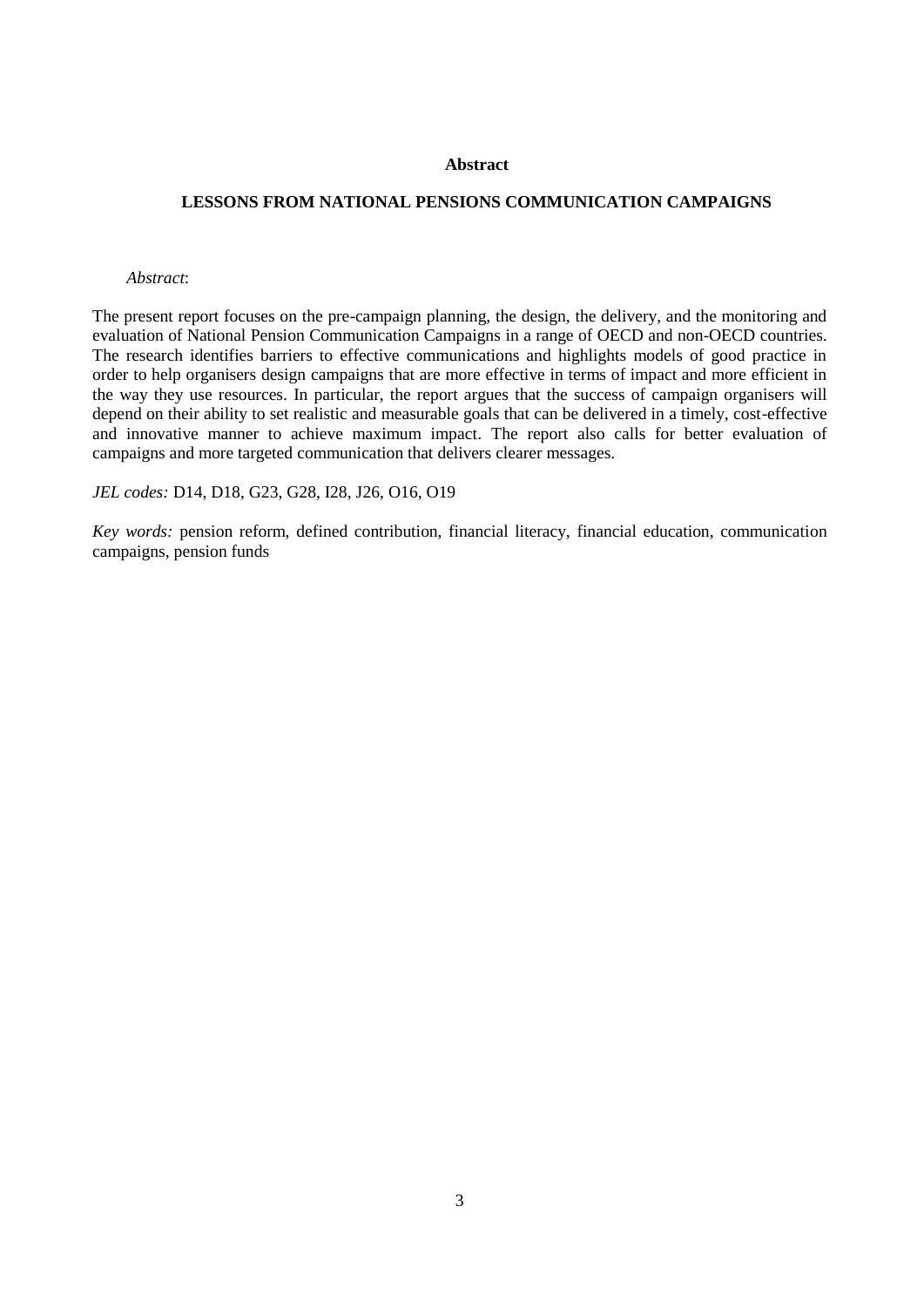## **Résumé**

# **LES ENSEIGNEMENTS TIRÉS DES CAMPAGNES D'INFORMATION NATIONALES SUR L'ÉPARGNE-RETRAITE**

#### *Résumé:*

Ce rapport examine les travaux préparatoires, la conception, le déroulement, le suivi et l"évaluation des campagnes nationales d"information sur l"épargne-retraite dans différents pays, membres ou non de l"OCDE. L"étude recense les obstacles à une communication pertinente et met en évidence les modèles de bonnes pratiques pour concevoir des campagnes plus efficaces en termes d"impact et plus efficientes en termes d'utilisation des ressources. Le rapport montre notamment que la réussite d'une campagne dépend de la capacité des prestataires à fixer des objectifs réalistes et mesurables, susceptibles d"être atteints dans les délais, de façon rentable et innovante, pour garantir un impact maximal. Le rapport prône également une meilleure évaluation des campagnes d"information, une communication plus ciblée, portant des messages plus clairs.

*Codes JEL :* D14, D18, G23, G28, I28, J26, O16, O19

*Mots clés :* réforme des retraites, plans de retraite à cotisations définies, culture financière, éducation financière, campagnes d"information, fonds de pension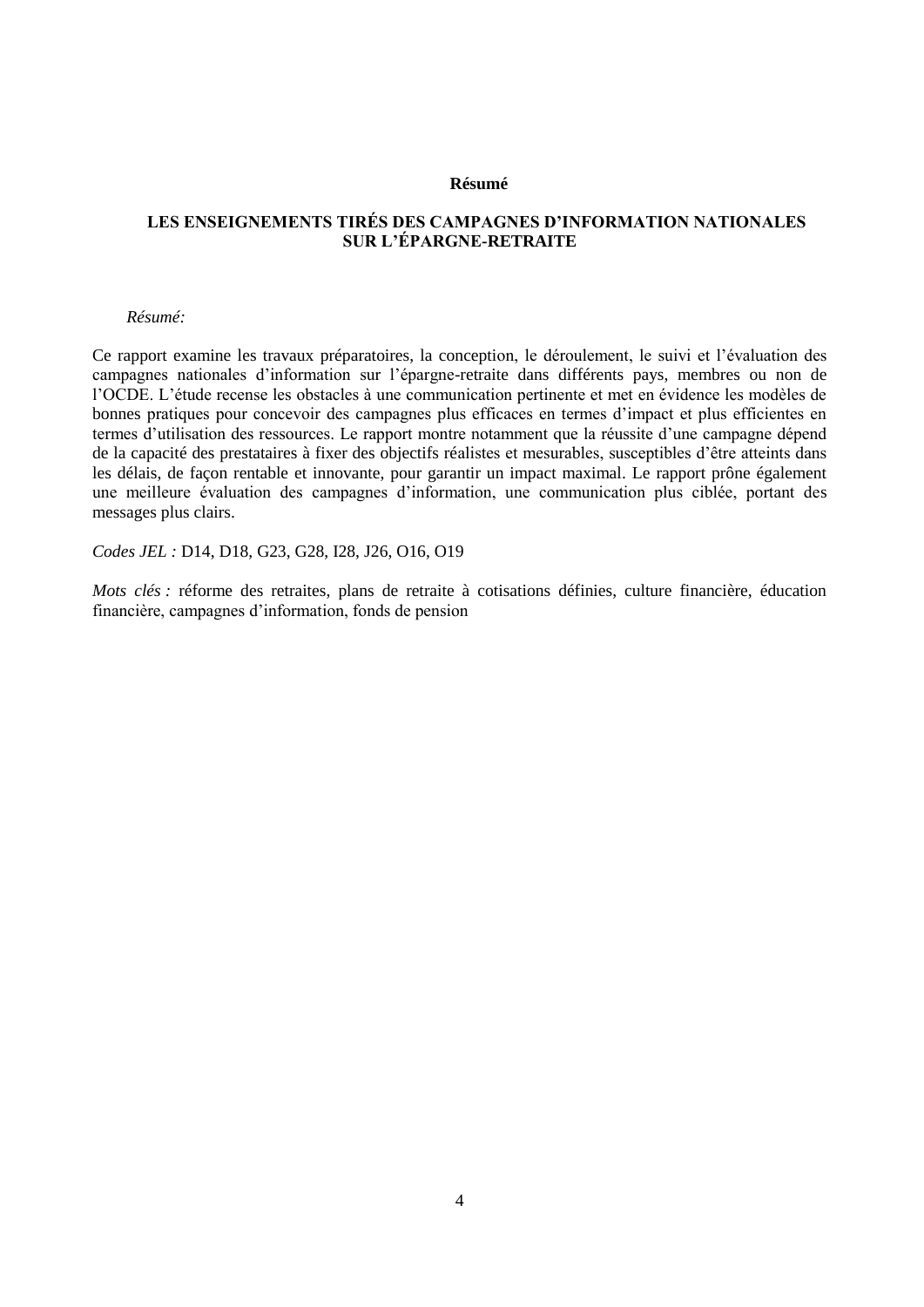# **TABLE OF CONTENTS**

| 3. ORGANISATION AND IMPLEMENTATION CHALLENGES OF THE CAMPAIGNS 24                                                                                                                                                                                                             |  |
|-------------------------------------------------------------------------------------------------------------------------------------------------------------------------------------------------------------------------------------------------------------------------------|--|
| 3.2 Confusion between government information and provider marketing in some campaigns24<br>3.3 Some campaigns were organised in different stages to avoid multiple messages 24<br>3.7 Limits of stand-alone and short-term NPCCs to tackle low levels of financial literacy26 |  |
|                                                                                                                                                                                                                                                                               |  |
| 4.1 Major events, such as pension reforms and crisis,<br>4.6 Avoid confusion between government NPCC and private provider campaigns28                                                                                                                                         |  |
|                                                                                                                                                                                                                                                                               |  |
|                                                                                                                                                                                                                                                                               |  |
| ANNEX 1. CHECKLIST TO DESIGN, IMPLEMENT AND EVALUATE NPCCS 32                                                                                                                                                                                                                 |  |
|                                                                                                                                                                                                                                                                               |  |
| ANNEX 3: NATIONAL PENSION COMMUNICATION CAMPAIGN CASE STUDIES 45                                                                                                                                                                                                              |  |
|                                                                                                                                                                                                                                                                               |  |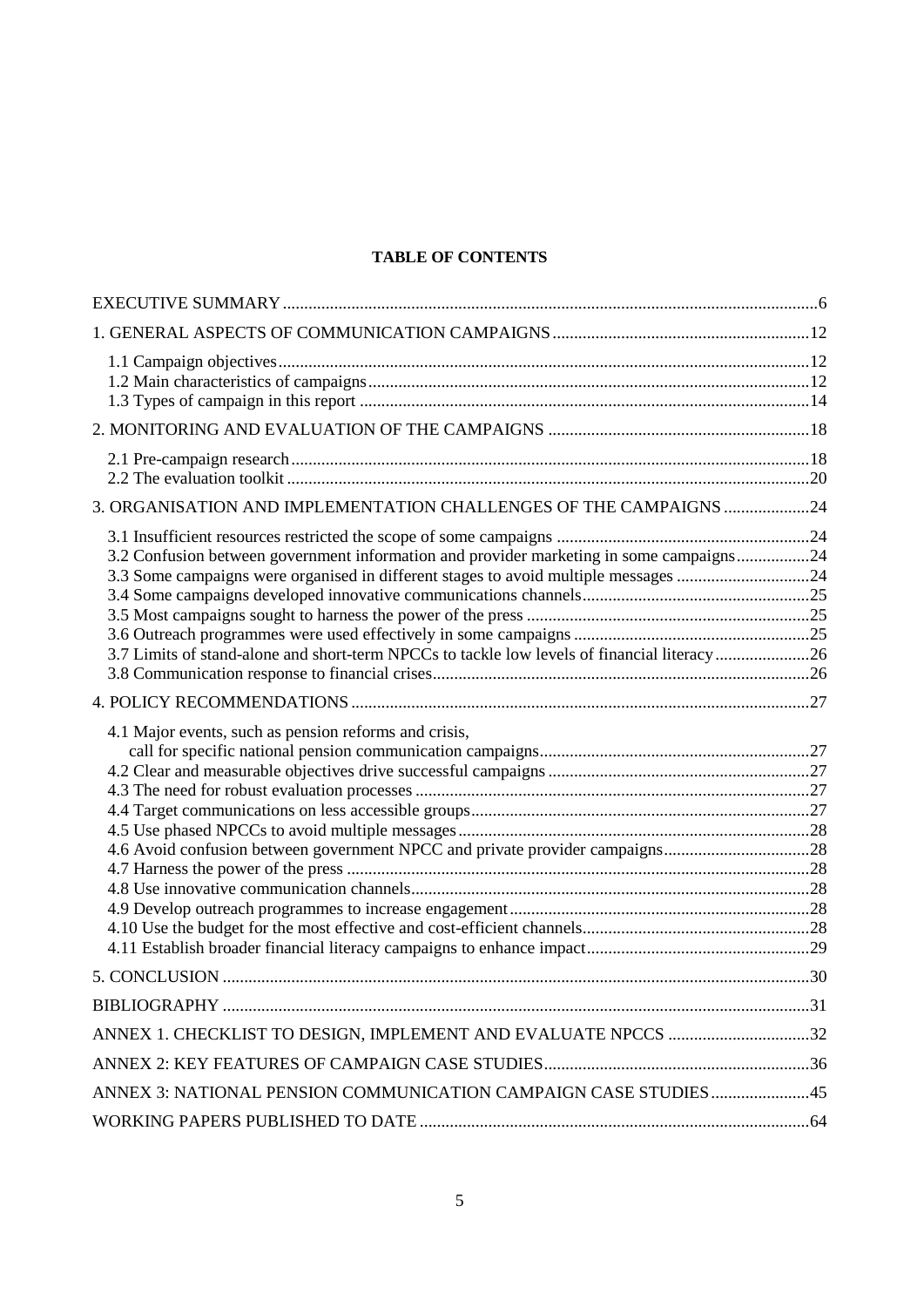## <span id="page-5-0"></span>**EXECUTIVE SUMMARY**

The research for this report builds upon the work of the International Network on Financial Education (INFE), established by the OECD to address the perceived needs and gaps in financial education provision identified by key international stakeholders.<sup>1</sup> As reflected in the OECD Recommendation on 'Recommendations on Good Practices for Financial Education Relating to Private Pensions'<sup>2</sup>, launched in 2008, communication campaigns should be developed to "explain public policy clearly (particularly where mandatory savings are involved), including pension reform, the pension environment, increased individual responsibility, and demographic changes that require individuals to save more. This will help to maintain confidence and transparency in the pension system and thereby encourage individual saving for retirement".

The present report focuses on the pre-campaign planning, the design, the delivery, and the monitoring and evaluation of National Pension Communication Campaigns (NPCCs) in a range of OECD and non-OECD countries. The research identifies barriers to effective communications and highlights models of good practice in order to help organisers design campaigns that are more effective in terms of impact and more efficient in the way they use resources.

The objectives of NPCCs vary but generally involve a set of purposes: to raise awareness, to increase confidence and understanding, and to encourage individuals (and in some cases employers) to make appropriate decisions. Most of the NPCCs in this report relate to the introduction and further refinement of funded defined contribution (DC) systems as part of a pension reform but the report also includes examples of broader campaigns used to communicate information about all relevant pension systems, including state (public) schemes. In several cases, the NPCCs form an integral part of on-going financial education programmes.

The main findings and lessons from the research are as follows.

#### **1. Clear and measurable objectives drive successful campaigns**

The most important aspect of any NPCC is its goals. Clear goals drive successful planning, implementation and evaluation processes. The most important goals identified in this research are: to build consensus for the reform; to raise public awareness about changes in pension systems; to explain the individual"s choices and the potential implications these choices have for their financial well-being in retirement; to strengthen public trust and confidence in the institutions in charge of pension reform and retirement income provision; to facilitate the employer and individual"s active and informed decisions; and to encourage specific behaviour, such as voluntarily joining a new system, increasing contributions or postponing retirement.

## **2. Communication campaigns require robust evaluation processes**

The NPCCs analysed in the report reveal a marked disparity in pre-campaign research and consumer testing of materials and channels, which is essential to establish baseline measurements and to ensure that communications are effective, in terms of impact, and efficient, in terms of relative cost. It is only through pre-campaign research and regular monitoring and evaluation of the campaign itself that lessons can be learned for future NPCCs. In many cases pre-campaign research did not take place at all. One-in-three of

<sup>1</sup> [http://www.financial-education.org](http://www.financial-education.org/)

<sup>&</sup>lt;sup>2</sup> Recommendation on Good Practices for Financial Education Relating to Private Pensions: [www.oecd.org/daf/pensions](http://www.oecd.org/daf/pensions)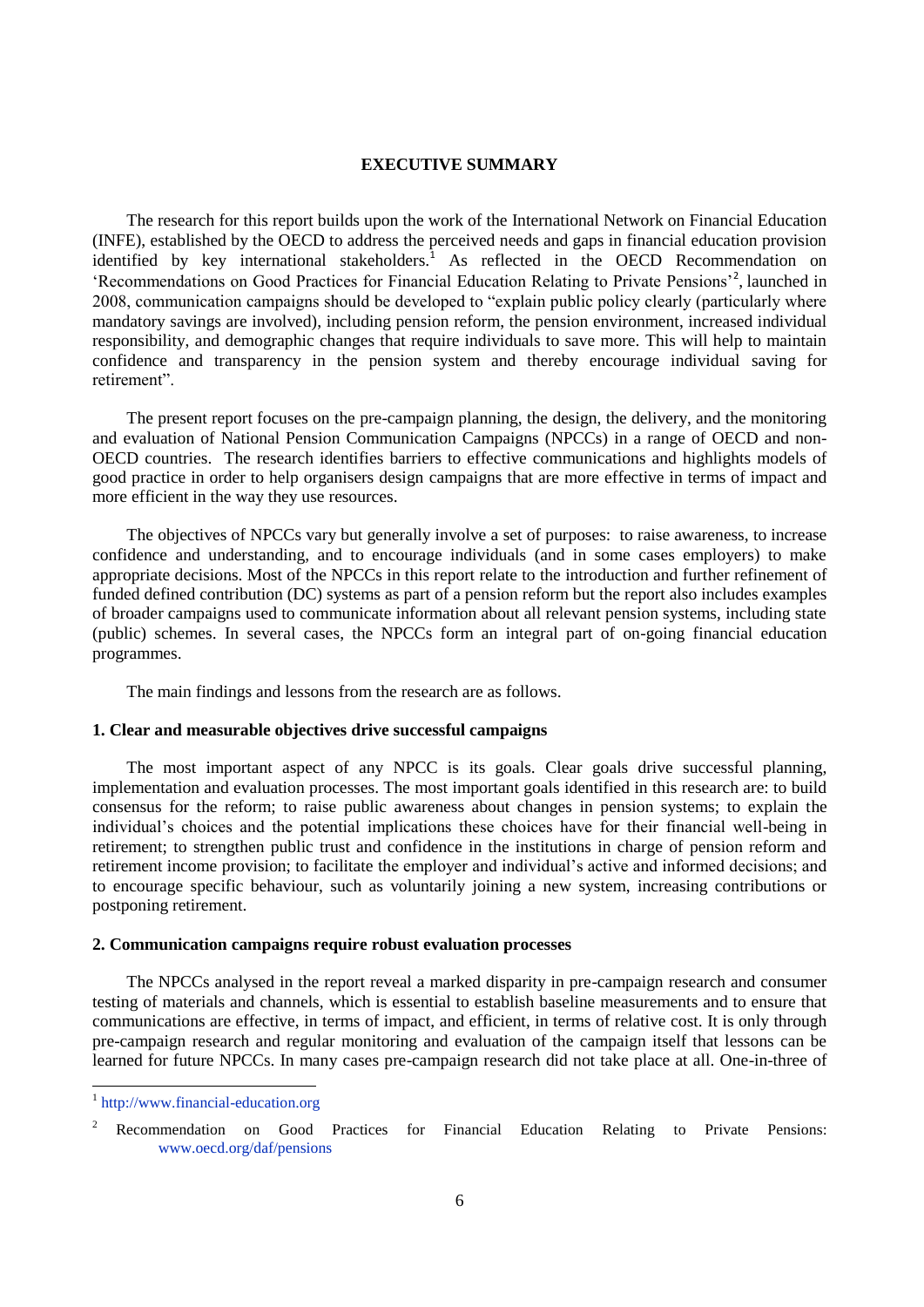the NPCCs surveyed conducted pre-campaign analysis (including Ireland, New Zealand, Poland, Singapore, and the UK). Most organisers put in place at least the basic quantitative monitoring processes for campaign activities, such as the measurement of website hits and public contact with call centres, plus surveys to assess information recall. Half of the organisers used face-to-face consumer surveys and /or focus groups to provide more detailed qualitative feedback (including Estonia, Denmark, Hong Kong, Mexico, Singapore, Sweden, and the UK).

## **3. The management of private provider relationships is critical**

Working in partnership with private providers is considered important where these organisations will deliver the products and services that support the pension system. However, organisers in Hungary and Poland, for example, reported problems where the NPCC coincided with the sales and marketing campaigns of private operators, which overshadowed the government"s impartial information. This led to a situation where individuals misunderstood the new system, over-estimated its potential benefits and underestimated the cost and risks.

The problem identified here is that while the distinctions between information and advice are well understood by regulators and supervisors, frequently they are confused in the mind of the consumer. Organisers recommended, therefore, that it might be prudent to delay providers" sales campaigns while the NPCC is in progress. It is also important for supervisors and regulators to monitor the charges private providers adopt for their products together with the assumptions they use in their projections of retirement incomes, as these factors may cause consumer detriment and misunderstanding. In Hungary, for example, the organiser said that the first government campaign, which was overshadowed by the high level of advertising conducted by private pension operators, was further marred by consumer complaints that the products available under the new system were too expensive.

#### **4. Pension reform requires phased NPCCs to sustain momentum**

Low financial literacy is the most common challenge NPCC organisers reported. Organisers stressed that key messages need to be sustained through a rolling programme of NPCCs, supported by a broader ongoing programme of financial education that targets the entire population from the pre-employment community (schools) to retirees drawing plan benefits. They also stressed the importance of keeping messages short and simple, suggesting that complex reform details should be broken down into appropriate and thematic component parts, which can then be delivered in a series of communication phases.

The first phase might be to announce the reform and its benefits in order to achieve public consensus, while the second phase might explain the individual and employer's responsibilities and choices under the new rules. Examples of phased NPCCs are found in the case studies on Estonia, Hungary, New Zealand, Singapore and the UK. Further phases are used to maintain momentum and also to coincide with significant milestones, such as the date that the first cohort of members begins to draw benefits (Estonia).

## **5. Targeted communication delivers clearer messages**

Several NPCCs demonstrate a keen awareness of the communication requirements of different sections of the population, which is divided according to demographic and attitudinal profiles. Population classifications might relate to age, ethnicity, gender or occupation, for example, as in the case of Denmark, Ireland and New Zealand, which placed a particular focus on labour market characteristics. Organisers paid particular attention to unskilled workers, rural workers, indigenous peoples, and immigrant or international workers – groups regarded as under-pensioned. A different approach uses behavioural categories (Hungary"s second campaign and the UK), whereby the population is divided according to perceived levels of awareness, interest and willingness to engage and take action.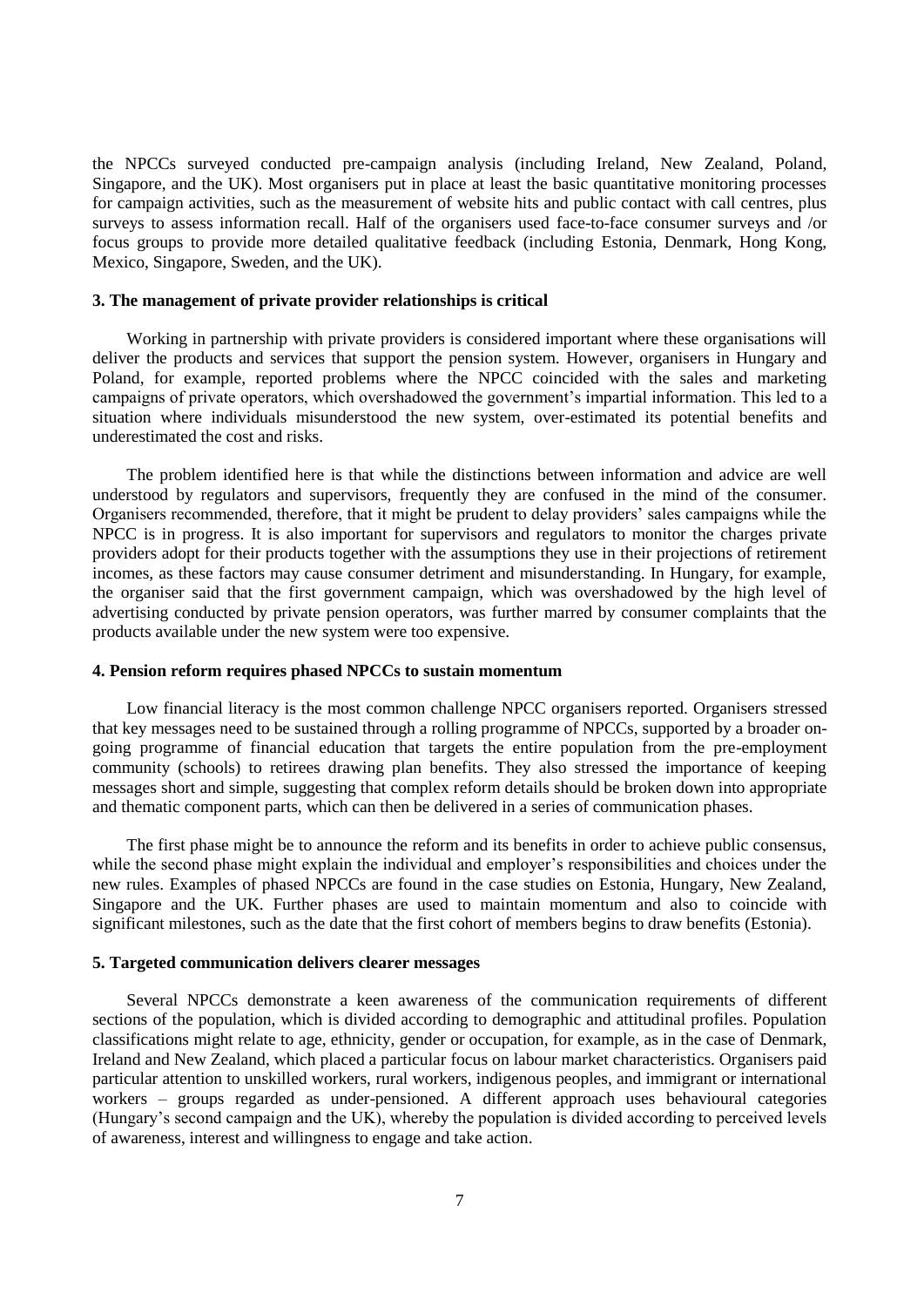Targeted communication is especially important where different messages apply to different sections of the population, for example if the new system is mandatory for one age group, voluntary for a second, and not applicable to older workers. This was the case in the late-1990s campaign in Poland, which encountered problems when it attempted simultaneously to highlight the merits of the new system and to stress the benefits and security of the older system.

## **6. Increasing diversity evident in the use of communication channels**

In addition to the common use of a dedicated website and advertising on television, radio, and in the press, several NPCCs demonstrated an innovative approach in relation to specific target audiences. Ireland"s NPCC, for example, used cinema to reach young people, whom the organiser regarded as "light" TV viewers. It also made extensive use of radio because the population has the highest level of radio audience in Europe. A notable innovation used by Ireland, New Zealand and the USA was social media, while New Zealand also found communication via mobile phones particularly useful during holiday periods.

## **7. Outreach is successful in actively engaging target audiences**

In more recent campaigns organisers have focused resources on outreach programmes, such as "meet the people" sessions, road shows, seminars, and adult education workshops. Feedback generally is very positive, as outreach engages the public in ways that passive communications and advertising does not. Extensive outreach programmes were used by Hong Kong, Mexico, Poland, Singapore, and the USA.

## **8. Insufficient budgets restrict scope of campaigns**

Campaign budgets from central sources vary considerably and in some cases were regarded as inadequate to achieve the NPCC"s objectives. Under-funded campaigns will be limited in terms of research and communication channels. Examples of this problem include Indonesia, which lacked human resource capacity among other factors; Mexico, where the campaign suffered due to lack of regional representation; and the USA, where lack of resources made it difficult to reach diverse and underserved sections of the population. Clearly it is essential in these cases to ensure objectives are realistic and that channels used are cost-effective.

## **9. Coordination developing between NPCCs and financial literacy campaigns**

There is a clear interrelationship developing between the NPCC and the broader financial literacy agenda for the population as a whole, as well as financial knowledge courses in schools and other education establishments. The Hong Kong NPCC formed part of the government's general financial education programme, while the on-going education and information programmes in Australia and the USA aim to raise financial awareness, including about pensions, across all age groups.

The introduction of class-based learning modules in schools and colleges are also essential in order to educate and prepare future generations of workers about their pension choices, rights and responsibilities. Examples of school programmes are found in the case studies on Ireland, Mexico, Poland, Spain, and the USA.

#### **10. Financial crises require increased communications about DC investment**

The recent financial crisis prompted several NPCC organisers either to launch a dedicated campaign or to increase communications as part of an on-going programme in order to address individuals" concern about investment volatility, to remind them about the long-term nature of their pension plan, and to make them aware of the help-lines established for members with specific questions. Financial crisis NPCCs were used in Ireland, Israel and Mexico.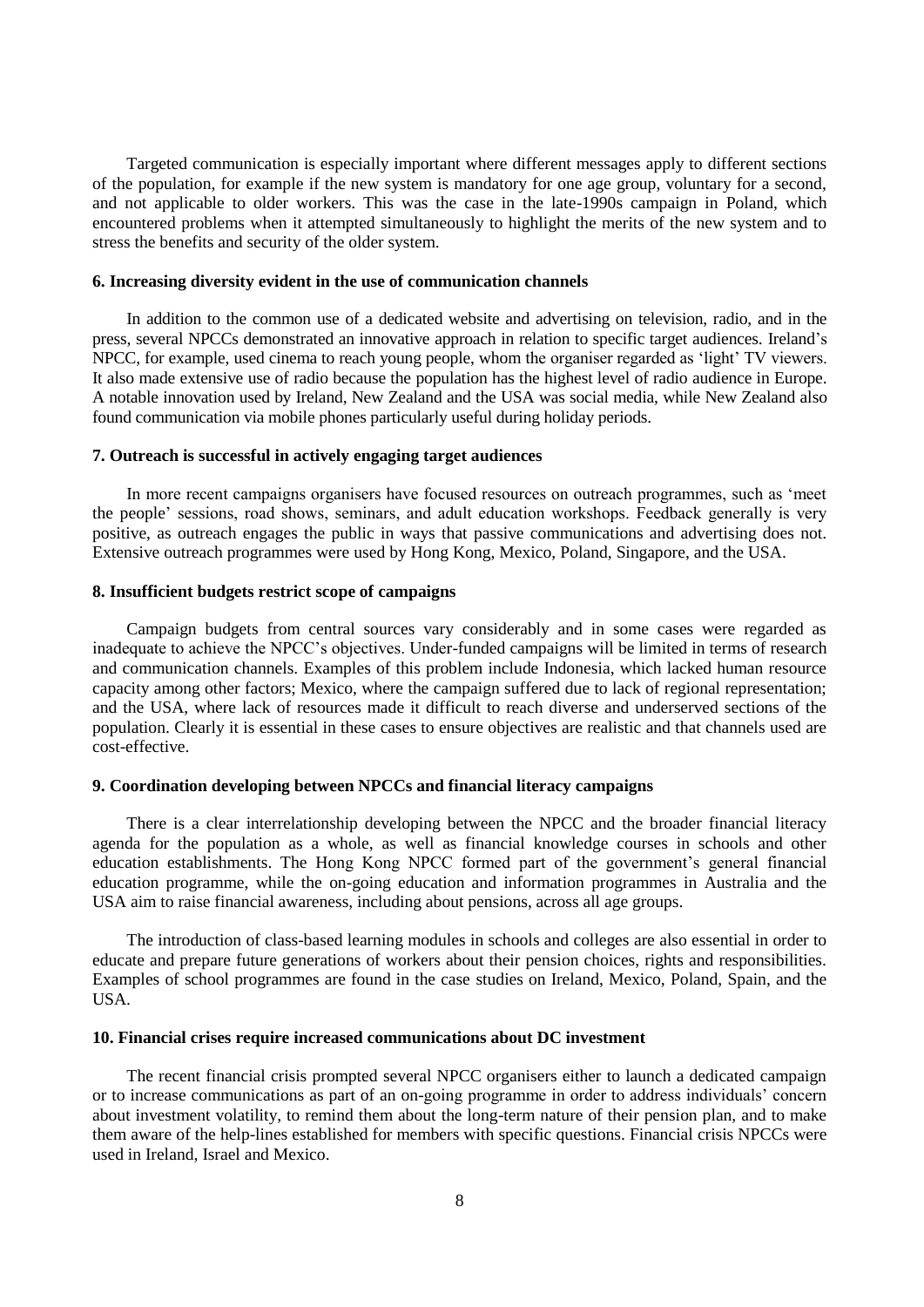# **LESSONS FROM NATIONAL PENSION COMMUNICATION CAMPAIGNS**

# **INTRODUCTION**

Pension reform remains high on the policy agenda of many countries around the world. Ageing populations and fiscal pressures have led governments to reform their pension systems substantially, raising retirement ages and adjusting pension promises. Most of these reforms are expected to lead to a growing role for private pensions, and in particular defined contribution (DC) fully-funded arrangements, where risks are borne directly by the individual.

Some countries – primarily in Latin America and Central and Eastern Europe – have carried out what are described as systemic pension reforms, which have involved a reduction in public pension benefits and a transfer of part of the social security contributions to the new DC system. Major reforms are also taking place in several Western European markets, while systems introduced earlier are under review and are being refined in the light of experience of member behaviour and in response to increasing pressures on state pension systems and concern about the adequacy of private provision.

At the same time, in the older and more developed pensions markets, there is a marked trend among private sector employers to close defined benefit (DB) schemes for future cohorts of workers. The overall result is that in a growing number of countries the success of funded DC systems will be the determining factor in the adequacy and sustainability of old-age incomes for future retirees.

Despite the importance of these changes and the long-history of reform, pensions remain a particularly complex and emotive subject for consumers. Moreover, financial literacy levels remain generally low, which undermines the ability of individuals to manage their DC accounts. <sup>3</sup>As a result, policymakers face a major public policy challenge to ensure that people are adequately informed about changes in the pension system, the impact of those changes on their pension benefits, and the options they face to improve their financial well-being in retirement.

As reflected in the OECD Recommendation on "Recommendations on Good Practices for Financial Education Relating to Private Pensions<sup>,4</sup>, launched in 2008, communication campaigns should be developed to "explain public policy clearly (particularly where mandatory savings are involved), including pension reform, the pension environment, increased individual responsibility, and demographic changes that require individuals to save more. This will help to maintain confidence and transparency in the pension system and thereby encourage individual saving for retirement". Communication campaigns also need to be complemented by financial education initiatives, which are aimed more specifically at raising financial

<sup>&</sup>lt;sup>3</sup> In 2003, the OECD launched an international programme on financial education, under the aegis of the OECD Committee on Financial Markets and the OECD Insurance and Private Pensions Committee. One of the first milestones of the programme was the adoption of the "Recommendation on Principles and Good Practices for Financial Education and Awareness" by the OECD Council (OECD, 2005), available at [www.oecd.org.](http://www.oecd.org/) The OECD defines financial education as the process by which financial consumers/investors improve their understanding of financial products and concepts; and through information, instruction and/or objective advice develop the skills and confidence to become more aware of financial risks and opportunities to make informed choices, to know where to go for help, and take other effective actions to improve their financial well-being and protection.

<sup>4</sup> Recommendation on Good Practices for Financial Education Relating to Private Pensions: [www.oecd.org/daf/pensions](http://www.oecd.org/daf/pensions)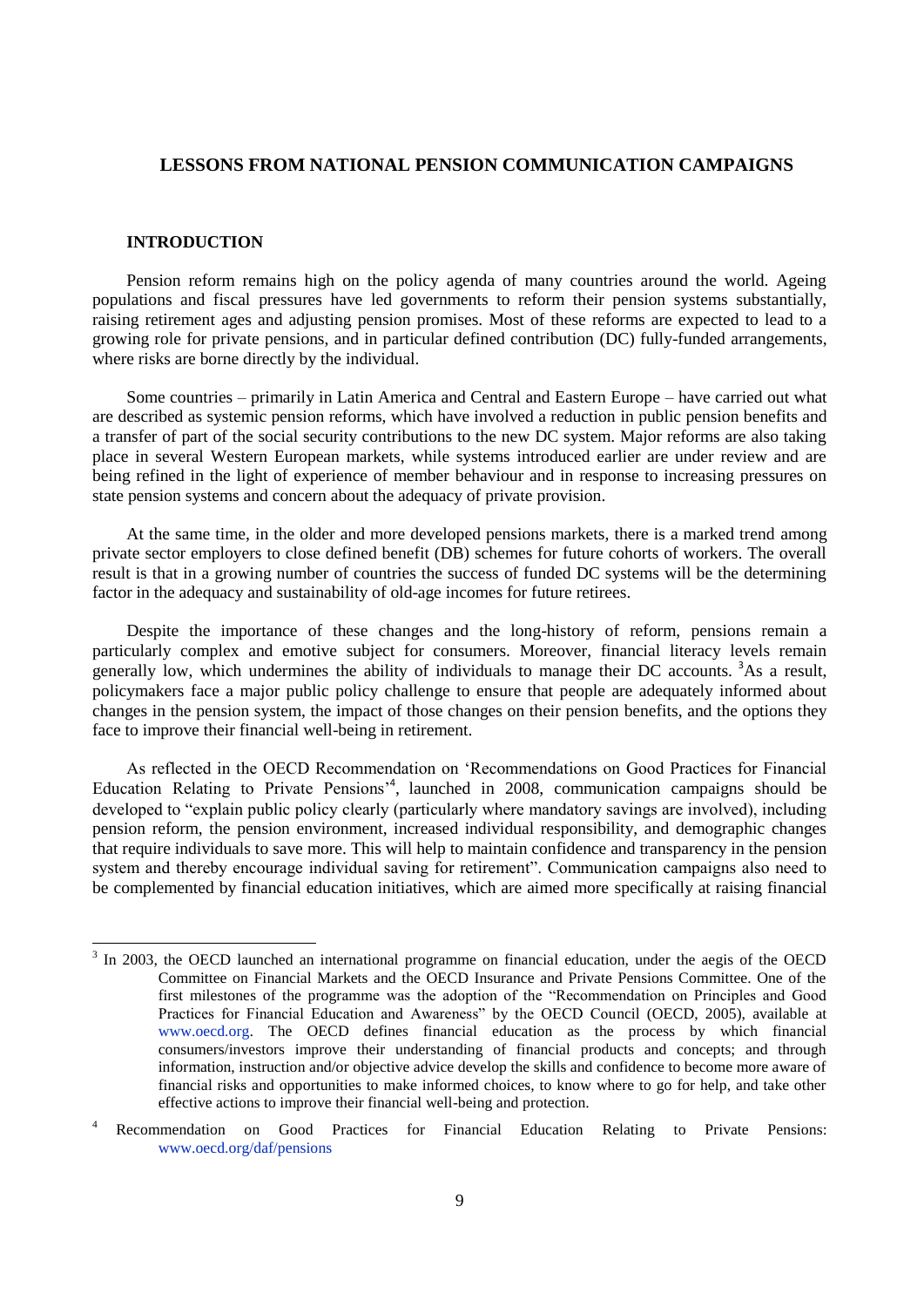literacy levels among the general population, including school programmes designed to prepare future cohorts of workers for the pension system.

Effective, broad-based communication campaigns – named National Pension Communication Campaigns (NPCCs) in this report - are critical to ensure the success of pension reforms, especially those involving the introduction of DC systems. NPCCs can have a wide range of purposes, including building political and social consensus for the reform, increasing trust and confidence in the new pension system, and helping individuals understand changes in the pension system and their implications, enabling them to take appropriate actions. NPCCs can also be used on an ongoing basis, for example, to raise awareness about the need to save for retirement, to encourage active consumer engagement with their pensions and also to respond to market conditions that might undermine the individual"s confidence in DC, such as the recent financial crisis. Such campaigns have been a dominant feature of the major systemic pension reforms that began in the late twentieth-century and are regarded as essential by organisers of the reforms taking place today.

NPCCs are usually designed and delivered by a government department or agency, often in collaboration with key stakeholders, such as regulators, private providers, and employers and unions. The design of the NPCC depends on its goals and target audience. The objectives of each NPCC reflect the relevant stage of reform reached, for example advance announcement, phased implementation and postimplementation changes. NPCCs can be largely informative (e.g. setting out the individual's rights, responsibilities and choices), they may seek to change individual views (e.g. support a pension reform) or they may be aimed at changing individual behaviour and engagement (e.g. to increase contributions to pension plans).

There are three main challenges for any communication initiative in the area of pensions: the lack of interest in the topic for a large part of the population (especially the young), the perceived or actual complexity of the topic, and the low level of financial awareness, literacy, capability and responsibility of consumers, especially among the more vulnerable groups.<sup>5</sup>

This report analyses and evaluates the objectives, the design, the monitoring and evaluation processes, and the communication channels used by NPCCs in selected OECD and non-OECD countries. The report aims to identify examples of good practice and to draw attention to experience that, with hindsight, reveals flaws in planning and strategy. The objective is to help campaign organisers to plan campaigns carefully, to set goals that are realistic and well-targeted, and which produce outcomes that can be measured and evaluated in a meaningful way. Clearly, a significant influence on the potential success of the campaign is the organiser"s knowledge and understanding of the target audience and awareness of the communication requirements of different population categories, according to demographic and/or behavioural characteristics.

The survey conducted for this research identifies three basic national funded DC models which can also be used to group NPCCs: voluntary, auto-enrolment, and mandatory systems. Auto-enrolment emerges from behavioural economic studies and its success relies to a considerable extent on inertia to maintain the membership of employees automatically enrolled by their employers in the system. The employee's right to opt-out is the feature that distinguishes auto-enrolment from full compulsion.

Beyond NPCCs, good communication and effective information disclosure to plan members is essential in DC plans.<sup>6</sup> In general, the individual bears increased risk in these plans and is required to make

<sup>&</sup>lt;sup>5</sup> For an OECD review of the evidence on pensions literacy, see OECD (2008), "Improving Financial Education and Awareness of Insurance and Private Pensions".

 $6$  The role of the supervisor in providing comparative DC information to plan members is described in IOPS (2011).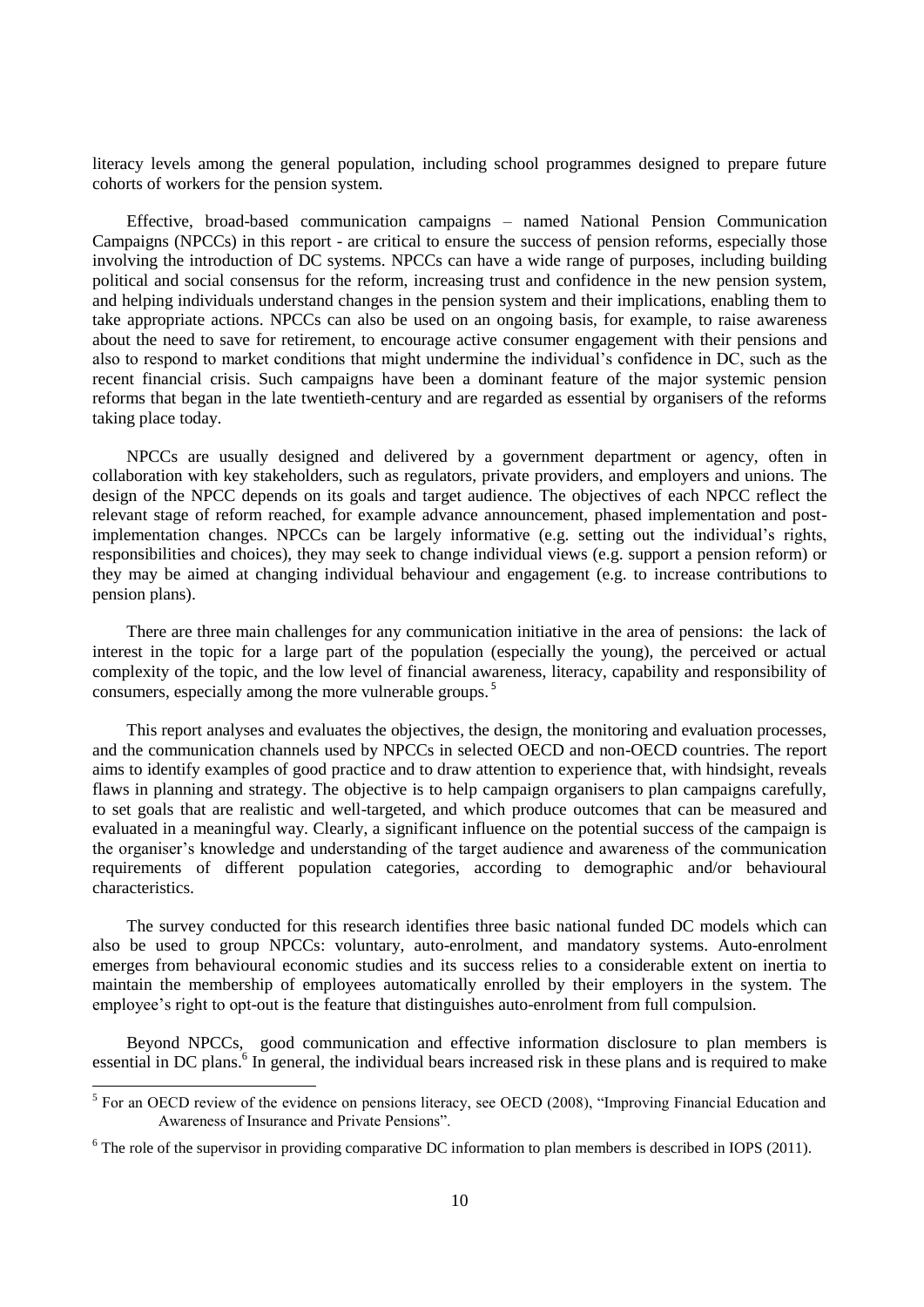a variety of complex financial decisions (how much to save, in which funds, which retirement income product to choose, etc). In addition, governments are increasingly recognising that NPCCs, disclosure rules and other consumer protection policies need to be supported by a financial literacy campaign that educates the public about all applicable sources of retirement income and other essential financial matters, such as debt, savings and insurance. Important trends in recent years, reflected in the NPCCs examined in this report, include the closer coordination between NPCCs and on-going financial literacy programmes for the population as a whole, as well as financial knowledge courses in schools and other education establishments.

This new report develops previous OECD work on campaigns that have been launched in OECD and selected non-OECD countries. The starting point for this assessment is the OECD *Recommendation on Principles and Good Practices for Financial Education and Awareness*, approved in 2005 and the OECD *Recommendation on Good Practices for Financial Education relating to Private Pensions,* approved in 2008.

The research for this report was based on surveys completed in 2010-11 by 21 members of the International Network on Financial Education  $(NFE)^7$  as well as an earlier report on the subject prepared for the OECD-IOPS Global Forum on Private Pensions, held in Kenya in 2008 [DAF/AS/PEN/WD(2009)12]. <sup>8</sup> The analysis, therefore, is based on details provided by the NPCC organisers and does not incorporate independent verification of the facts. The analysis was further informed by the work of the OECD Working Party on Private Pensions and the International Network on Financial Education.

The report is organised as follows. Section II discusses general aspects of NPCCs, such as their main goals, their organisation and communication techniques. Section III explores the practical aspects of campaign evaluation. It also provides a summary of the techniques actually used by survey participants. Section IV looks at the organisation and implementation of campaigns, drawing on the experience of the surveyed countries. Section V provides some policy recommendations and the last section concludes. At the end of the report there are three annexes. Annex 1 contains a checklist that can be used in the design, implementation and evaluation of NPCCs. Annex 2 contains a summary of the main features of the campaigns reviewed in the report. Annex 3 contains a country-by-country description of NPCCs.

 $\overline{a}$ 

 $7$  The original INFE questionnaire is included in the Appendix.

<sup>&</sup>lt;sup>8</sup> IOPS is the International Organisation of Pension Supervisors, an independent international body representing those involved in the supervision of private pension arrangements (www.iopsweb.org/pages/0,2987,en\_35030657\_35030263\_1\_1\_1\_1\_1,00.html).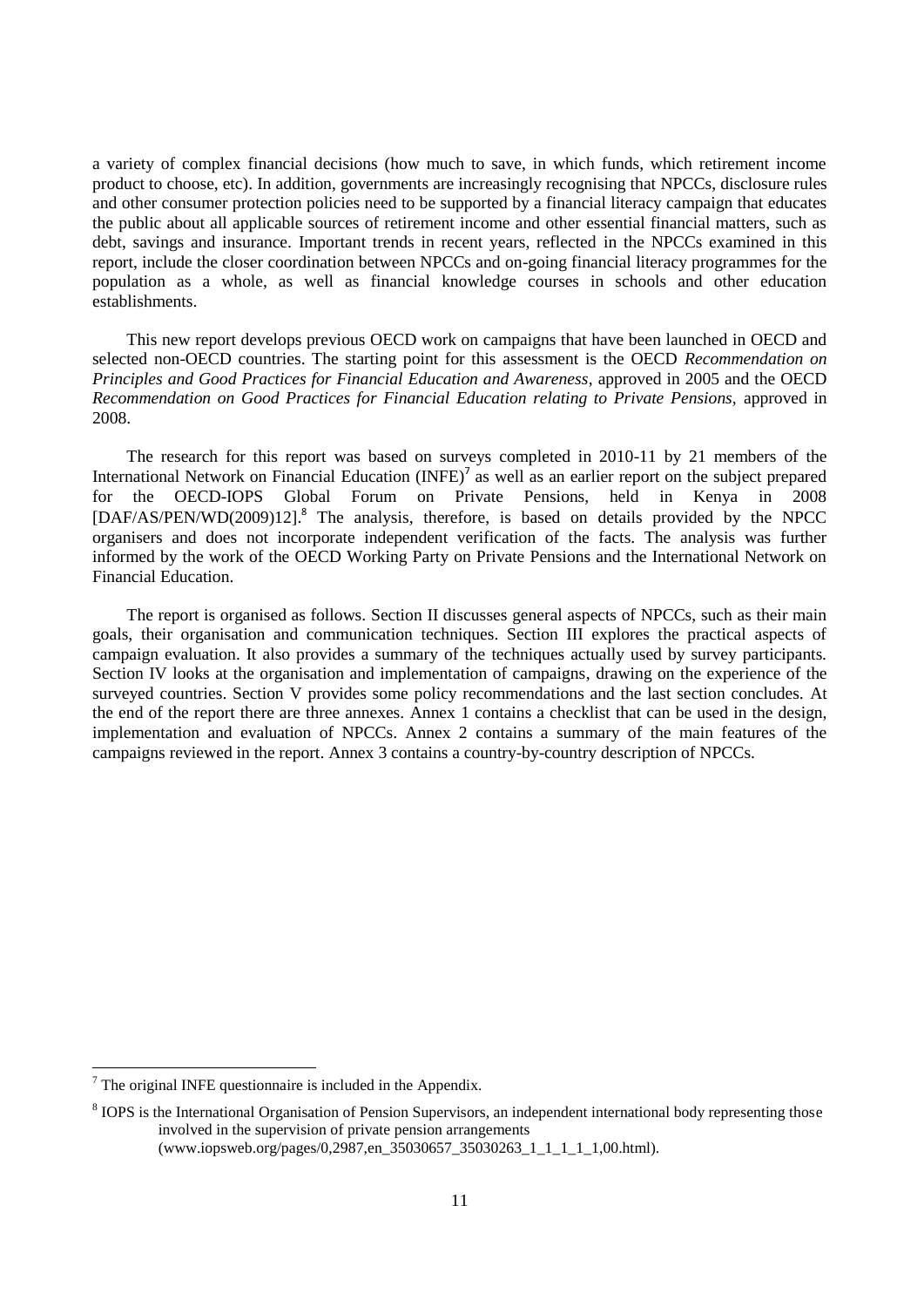# **1. GENERAL ASPECTS OF COMMUNICATION CAMPAIGNS**

<span id="page-11-0"></span>All of the NPCCs analysed for this report can be described as national in their scope but their objectives and structure vary considerably, as is demonstrated in the summary table in Annex 2 and in the selected case studies in Annex 3.

## <span id="page-11-1"></span>**1.1 Campaign objectives**

The most important aspect of any NPCC is its goals. These are set by the government, the pension supervisor or other public agency, possibly in consultation with other stakeholders, and may include one or more of the following aims:

- Building *consensus* among the general public about the need for reform;
- Raising *public awareness* about changes in pension systems, the choices faced by individuals and the potential implications for retirement income security;
- Strengthening *public trust* and confidence in the institutions in charge of pension reform and retirement income provision;
- Improving individuals" *understanding and knowledge* about a pension reform or the operation of a pension system to facilitate their decision-making over both one-off decisions (such as whether to stay in the old pension system or move to the one) and recurrent ones (such as the choice of pension provider and investments);
- Influencing *individual behaviour*, such as encouraging workers to move from the old to a new pension system, to remain in an auto-enrolled pension plan, to establish a regular savings habit, to increase contributions, or to delay the retirement age.

Communication campaigns may be stand-alone, or they may form part of a broader national financial education programme designed explicitly to improve levels of financial literacy.

## <span id="page-11-2"></span>**1.2 Main characteristics of campaigns**

*Pension systems covered*: The campaign may communicate details about the pension system as whole (for example in relation to an increase in retirement ages) or a specific part, such as the state (public) system or a new funded DC system. The main models of DC pension systems covered by the campaigns examined in this report are mandatory, auto-enrolment and / or voluntary (many mandatory and autoenrolment systems also have a voluntary section to enable members to top up their pensions).

*Target audience*: An important feature of more recent campaigns is the targeting of specific audiences. The decision to organise a focused campaign might reflect the fact that the pension reform only affects an easily identifiable section of the population, or it might be the case that the organisers have made a conscious decision to divide the target population into specific categories in order to ensure communication is appropriate. Such an approach also facilitates monitoring and evaluation, as is discussed in the next section.

Depending on the stage of reform, the campaign might also focus on particular groups, such as young people about to enter the workforce, older employees approaching retirement, and the more vulnerable sections of the labour market, for example lower earners, employees in industries associated with low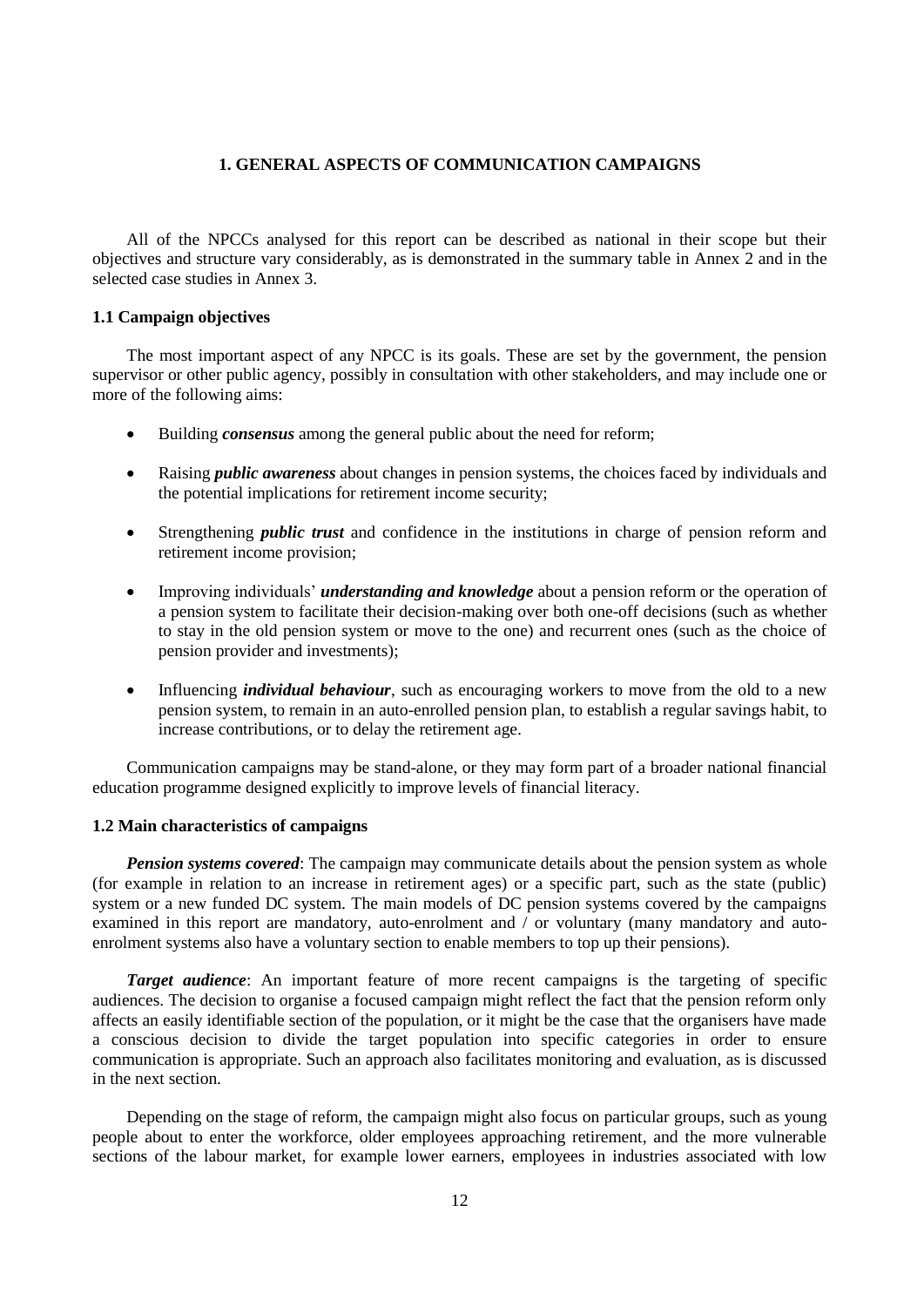levels of financial literacy, women (who in most countries have lower levels of pension provision than men), immigrants, ethnic minorities and indigenous peoples. Employers also form an important target for certain NPCCs, where the reform introduces the opportunity or requirement for workplace pension schemes.

*Campaign organiser*: Typically this will be the appropriate government department, its agency, and/or the pension supervisor. In some cases the organiser is the national bank.

*Key stakeholders*: In a funded DC system supervisors work closely with regulators and, where applicable, the national scheme. Such systems usually rely on private providers to administer plans, to provide the investment funds, and to provide draw-down products, such as annuities. Therefore, private providers, or their industry representatives, also represent key stakeholders, which can help disseminate information and help raise awareness and levels of knowledge. In addition, the NPCC organiser is likely to work closely with employers, trade unions, consumer representatives, and academics, among others.

One of the issues such collaboration raises and which needs to be addressed at the outset of the campaign is the potential confusion, on the part of consumers, between the government NPCC and the advertising, marketing and sales activities of private providers. This confusion can also make the evaluation of monitored results more complicated.

*Campaign time frame***:** The campaign might take place over a specific period or it might be on-going. In the latter case the organiser might increase communications at specific times, for example in response to a financial crisis, when it might be felt necessary to reassure members of a funded DC system that over the longer-term their pension fund is likely to make up for any temporary investment losses.

*Budget*: The source of funding for the campaign varies. In most cases this is a government / public authority but there might also be an element of external funding, for example under a voluntary DC system where private providers contribute or fund the entire campaign, on the basis that they will benefit from the increased business.

*Distribution channels*: The range is extensive and the following examples are not exhaustive:

- *Website*: This is a central distribution channel for information for the target audience, which typically is the working population but might also include schools and colleges, and retirees. The site might be a section on the supervisor's website or there might be a dedicated website for the new system. In some cases the website will be the result of collaboration between the supervisor and private providers. The site communicates information and might also encourage member engagement through the provision of a pension calculator, among other features.
- *The internet*: Apart from the central website, information can be disseminated through search engines and banners on popular consumer sites.
- *Slogan*: The use of a campaign slogan on the part of all stakeholders will help the audience identify with the government's messages (but might also cause confusion between generic government information and private providers" promotions).
- *Printed material*: This includes leaflets, guides, and wall posters, for example
- *The media*: An essential resource, this includes a diverse range of channels, for example television, radio, newspapers / journals (independent articles, placed articles and advertorials), and press releases.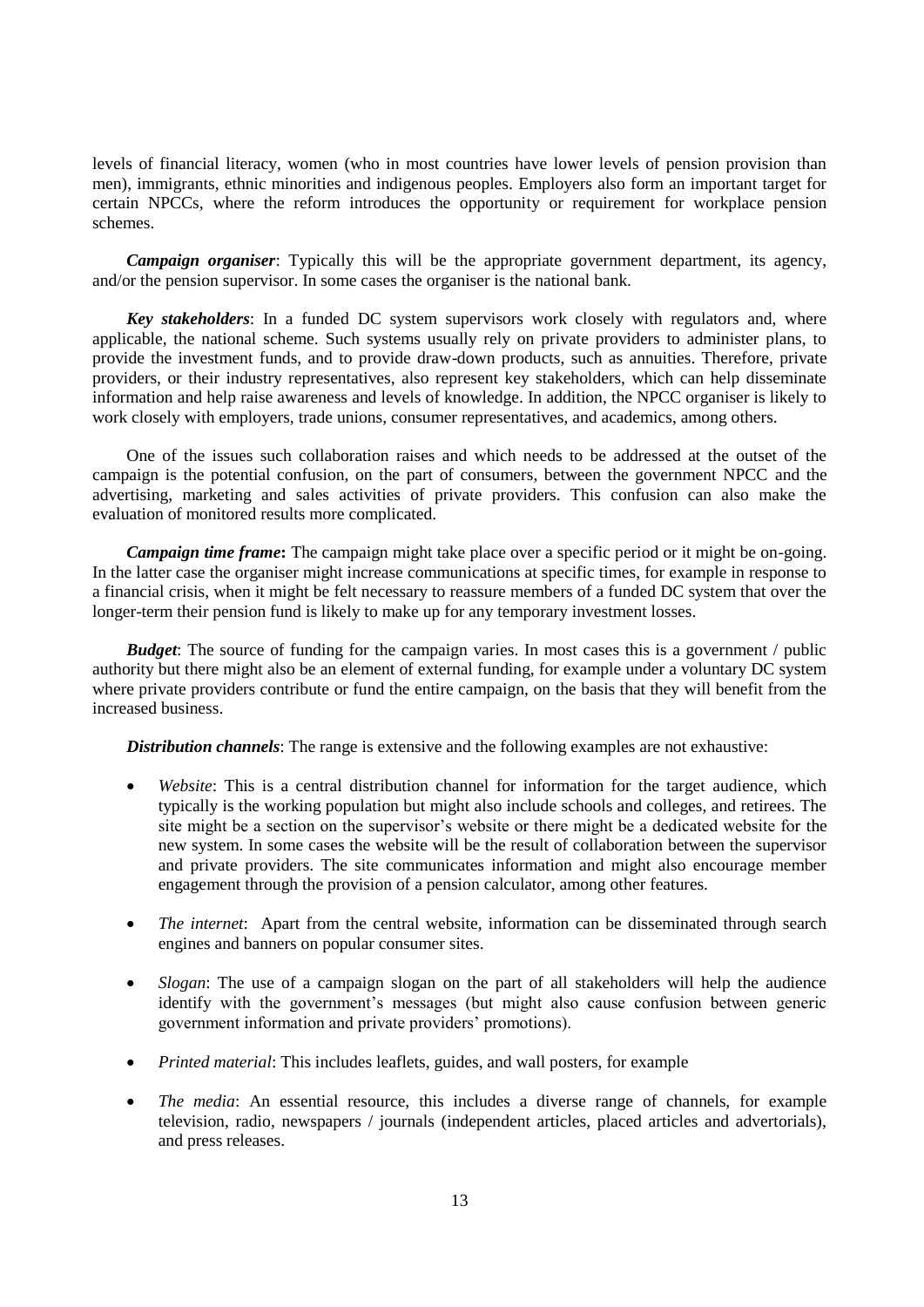- Billboard advertising
- Public transport
- *Public places:* Libraries and citizens' advice bureaux, among others.
- *Social media*: Twitter and Facebook, for example.
- *Mobile phones*: A more recent addition and considered useful during holiday periods and also to reach younger people.

*Outreach*: Although usually included in 'distribution channels,' this can be regarded as a related but different category because it involves direct engagement, often face-to-face, with the target audience. Examples include:

- Workplace events
- Public seminars
- Workshops
- Road shows

*Schools*: University/school events and formal syllabus programmes are a growing trend and also form part of the national financial literacy programme.

## <span id="page-13-0"></span>**1.3 Types of campaign in this report**

NPCCs can be divided into two broad categories: campaigns associated with a specific pension reform and those that have more general, on-going objectives. In some cases the NPCC that introduces specific reform might also be used to present a holistic picture of the sources of pension, including the state (public) system, the new funded system and the voluntary system. The campaign in Israel is an example of this type of comprehensive campaign. Campaigns might also combine two objectives. New Zealand"s NPCC, for example, formed part of a wider on-going financial education programme that aims to raise levels of financial literacy in general, as well as pensions knowledge.

## *(i) NPPCs linked to systemic pension reforms*

Systemic pension reforms are defined as those that involve the introduction of a mandatory or autoenrolment funded DC system, usually at the same time that public pension benefits are reduced. In many of these reforms, part of the social security contributions that were previously financing the public pay-asyou-go (PAYG) pension systems are transferred to the new funded DC system. The NPCC objectives will reflect the nature of the reform, the period in which it is introduced, and the specific stage of reform to be communicated. Campaigns linked to systemic reforms have certain characteristics in common, including the following features.

*Campaign goals*: In some cases, such as the introduction of the mandatory funded DC Superannuation system in Australia, employees did not have a choice: they had to join. In others, the reform involved a reduction in public benefit rights and a transfer of contributions to a new DC system. These types of reform are by nature controversial and hence a major goal of the communication campaign is to build consensus for the reform, raise awareness and establish trust in the new system.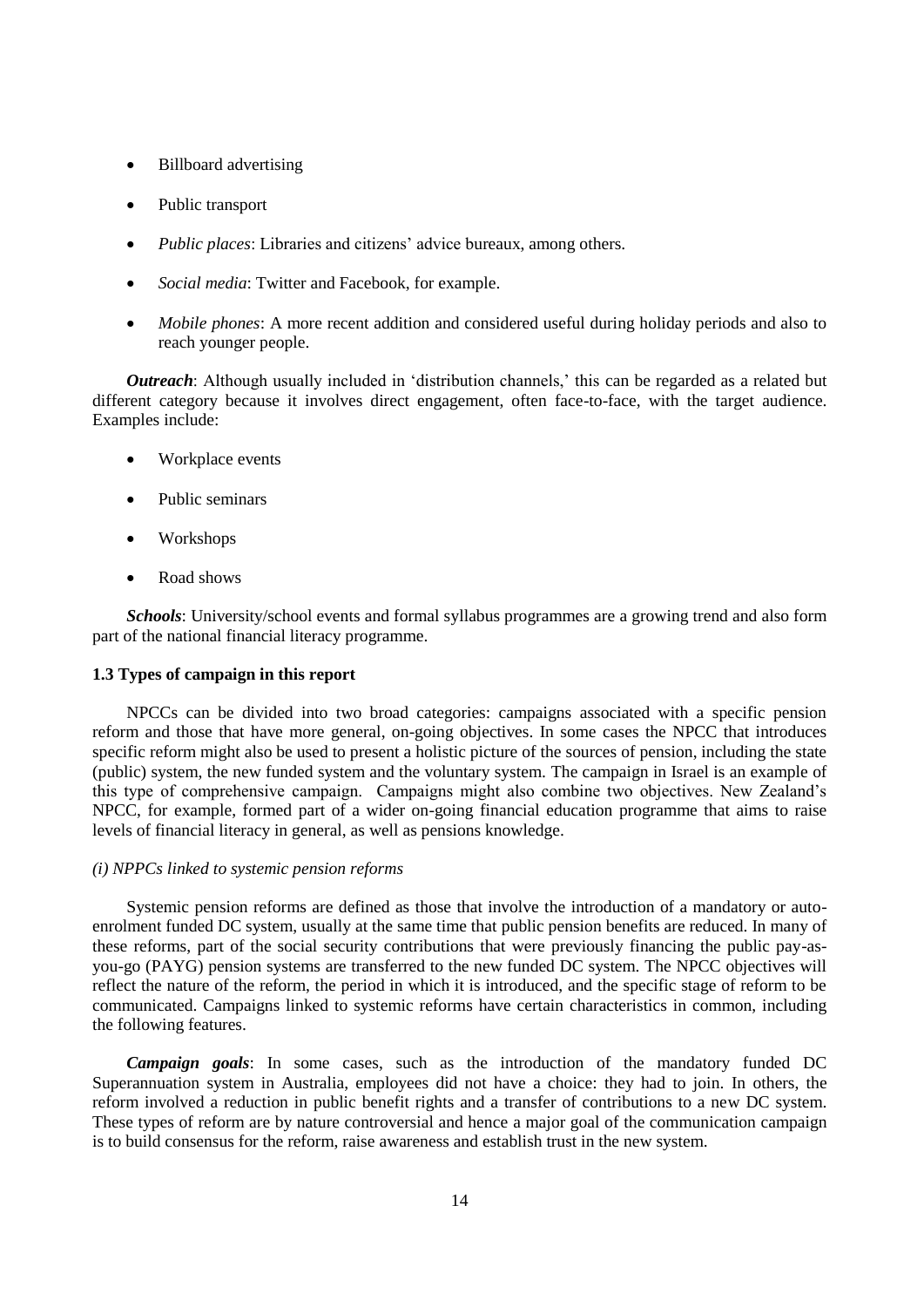Under most systemic reforms, individuals also face a combination of new responsibilities and choices. For example, under the reforms in countries such as Chile, Estonia, Mexico, Poland, and the Slovak Republic, workers below a certain age had to decide whether to stay in the old system (PAYG) or move to the new system with a funded DC component. In Poland in the 1990s, employees up to age 30 had to join the new system, while for the 30-50-year olds membership was optional and it was possible to remain in the old system. The third age group – those over age 50 – had to remain in the old system. In this case the campaign aimed to explain the benefits of the new system to younger people but also to reassure older members that the original system would remain secure. A campaign to accompany a systemic pension reform of this kind is also being implemented in Armenia from 2011-15. In the current campaign in Singapore, members are being encouraged to join the new lifetime annuity system voluntarily before it becomes compulsory in 2013.

These fundamental choices may be presented in different ways, depending on the government's objectives. For example the choices might be presented in a way that encourages as many people as possible to transfer to the new reformed system on a voluntary basis before it becomes fully mandatory. An important aspect of such reforms, which is reflected in the communication, is the design of the default mechanism. In some cases, the default position might leave the member in the old pension system, while in others the default position might transfer the member to the new system. The communication campaign, therefore, complements the default rule and often has an implicit – if not explicit – goal of influencing individual decisions.

Campaigns have also been used to introduce national auto-enrolment retirement savings systems, like the New Zealand KiwiSaver. Under this type of reform typically the employer is required to auto-enrol employees in the scheme. For the employee the default position is to stay in: to opt out requires an active decision. A similar employee default position was used in the Israeli and Italian auto-enrolment arrangements, and will be used in the UK in 2012 and in Ireland in 2014. In these reforms, the governments" expectation is that lack of individual engagement over pension issues will lead many employees to stay in the system on a passive basis. Hence, in the accompanying campaigns, the organisers may try to influence behaviour to discourage opting-out and may support this objective through an overarching focus on building trust in the new system.

*Campaign time frame*: NPCCs that accompany a systemic pension reform are usually time-bound. They are most often used during the period of consensus-building prior to the approval and implementation of the reform and during the first years of a new system to build trust and awareness. Where individuals have a choice, frequently there is a specific period during which the option is available, for example the decision to join a new system voluntarily (which might be encouraged by a bonus, as in the case of Singapore) or to opt out of an auto-enrolment system (a recurring option for those who initially opt out and also for job-changers). In this case the communication campaign efforts are concentrated on this decisionmaking period.

Campaigns frequently are divided into stages, according to the objectives, the date the reform is implemented, and when the new system begins to pay benefits, among others. For example, In the case of Estonia and Sweden, the purpose of the initial NPCC was to raise awareness of the reform in advance of its implementation and to build trust in the new system. Closer to the implementation date, a follow-up NPCC was used to remind those affected by the reform about their new responsibilities and to explain their choices, for example in relation to the provider and the investment choice, where relevant.

A third stage of the campaign may be used to coincide with the date the system begins to pay benefits, so that members approaching retirement understand their options. Such a campaign is already planned in Estonia, while in Singapore a targeted campaign is being used to communicate changes to the annuity system.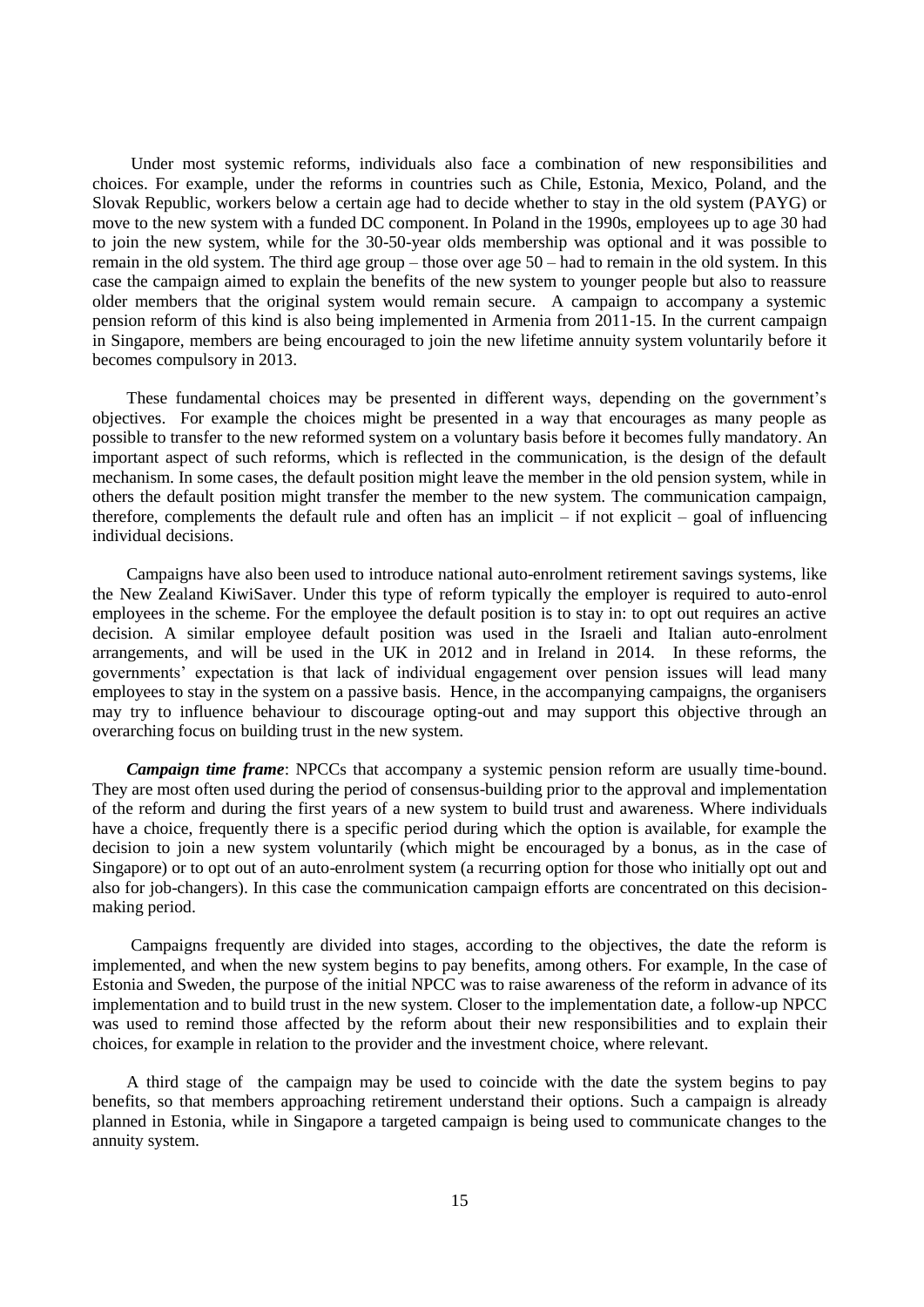*Key stakeholders*: NPCCs that accompany systemic reforms are usually led by the government or a delegated agency. Given the controversy regarding these reforms, their complexity, breadth, and the different stages involved in the communication campaign, it is important to maintain an effective control of the campaign, avoid mixed messages and ensure the objectivity of the information provided. In Estonia, for example, private providers agreed to postpone their advertising until the government's NPCC was completed. In Poland, the government went as far as restricting the marketing campaigns used by pension providers during its own NPCC.

## *(ii) NPCCs with on-going objectives*

Beyond systemic pension reforms, the main type of NPCC used tends to be of an on-going nature. However, one-off, short-lived campaigns have been used by governments to seek public support or at least reduce opposition to parametric reforms to the public pension system, such as an increase in the retirement age or a change in the way benefits are calculated. One-off campaigns were also used during the recent financial crisis. Examples of such campaigns include those developed by Israel and Mexico. These campaigns aimed at promoting trust in the pension system, as well as reassuring members about their longterm investment objective and reinforcing the message about the importance of maintaining regular contributions.

*Campaign goals*: Campaigns with on-going objectives include those that aim at promoting personal savings habits or encouraging employers and trade unions to set up and broaden access to pension plans under voluntary systems. For instance, communication campaigns have been used to raise awareness and promote labour market coverage of voluntary private pension systems in countries such as Denmark, Indonesia, Ireland, Spain, and the United States.

Voluntary systems present different communication challenges compared with mandatory and quasicompulsory systems. To achieve the desired levels of voluntary participation the campaign aims to change attitudes and perceptions and the results are wholly dependent on consumers making active choices to join a plan individually or through the employer. The campaign in Denmark demonstrates that this type of campaign needs to explain the voluntary nature of the decision to join but also to stress that this action is a prudent step and one that the government fully endorses.

Other campaigns with ongoing objectives may be aimed at improving knowledge and understanding of pension products, as part of broader financial education initiatives. For example, in the United States the voluntary pension system is supported by a federal government programme of national pension education, which is coordinated with a financial literacy programme. A similar approach is taken in the Spanish financial education programme which also covers the promotion of the voluntary pension system.

*Campaign time frame*: Unlike systemic pension reforms, where typically individual choice applies to a predetermined period of time or to specific actions (the choice of fund and/or provider, for example), the promotion of voluntary pensions requires an on-going programme of communications to encourage new workers to join and to encourage those in the system to increase contributions. In practice, few campaigns are indefinite. An example is the Pension Fund Socialization and Education Campaign, launched in Indonesia in 2008, which is an on-going campaign that aims to educate and encourage employers and unions to establish a pension scheme on a voluntary basis, and to encourage employees to join. The objective of the campaign is to increase participation rates by 5% per annum. The main channel used in ongoing communication campaigns are websites, as they can be maintained at relatively low cost.

Ireland used a rolling programme of NPCCs over five years to introduce and promote its voluntary system of individual accounts. The campaign organiser coordinated the programme with trade unions and employer groups, the National Library Network, women"s groups, and industry associations, among other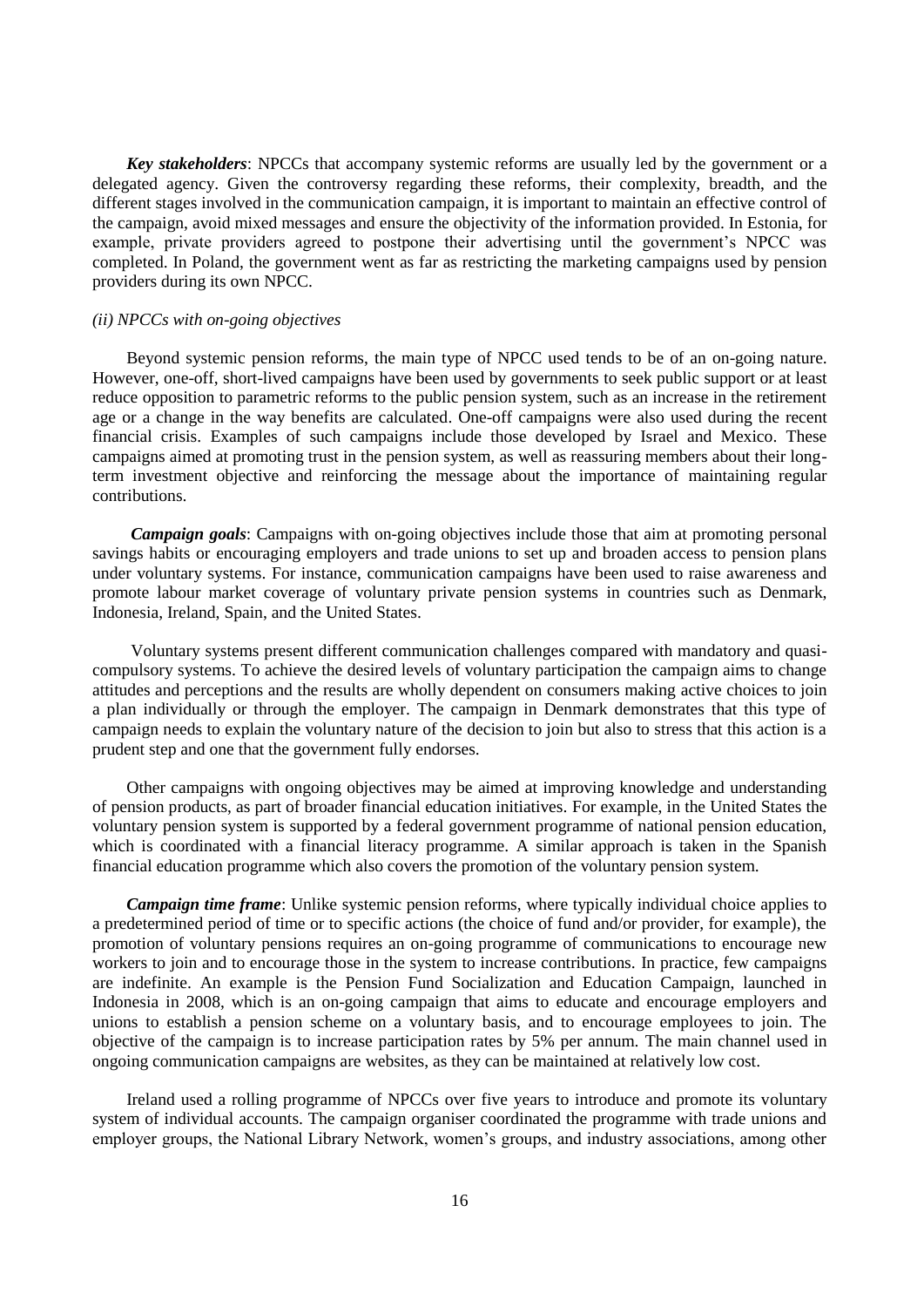relevant organisations and outlets. The overarching objectives were to increase awareness and coverage, to encourage voluntary savings, to ensure that provision is adequate, and to give the general public a solid educational foundation for retirement planning for the future.

An example of a relatively short-lived campaign was the German NPCC in 2001 which involved media advertising to support the introduction of Riester pensions, a voluntary pension plan that benefits from substantial government subsidies. A later campaign in Germany in 2007 aimed to inform the general public about the rise in the official retirement age.

*Key stakeholders*: Compared with campaigns linked to systemic pension reforms, those with on-going objectives tend to rely more directly and explicitly on the funding and activities of the private pension providers. In Denmark"s case the new system was funded by the entire pensions industry, which also runs the central website and targets individuals. Ireland coordinated its campaign the campaign with trade unions and employer groups, the National Library Network, women"s groups, and industry associations, among other relevant organisations and outlets.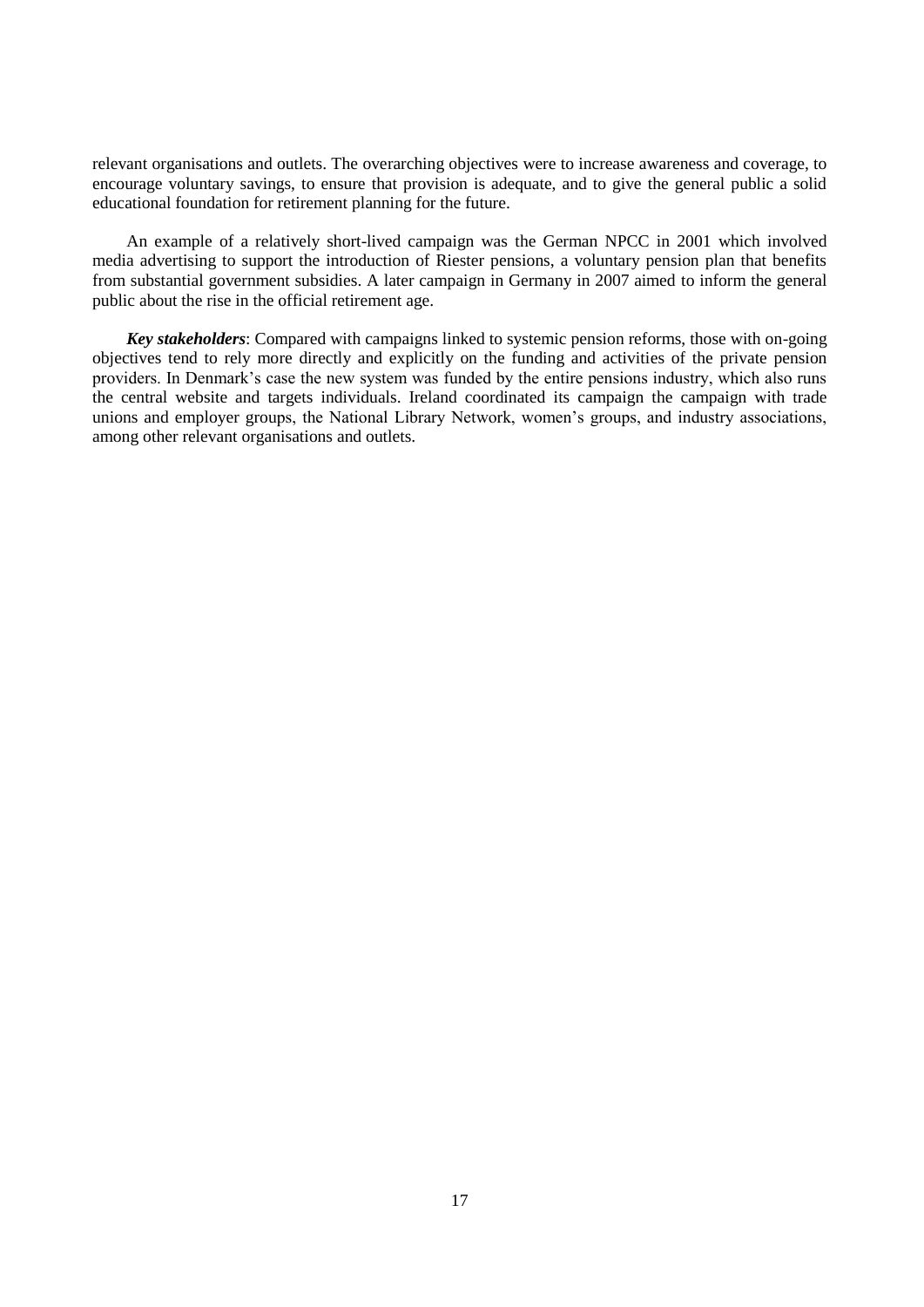# **2. MONITORING AND EVALUATION OF THE CAMPAIGNS**

<span id="page-17-0"></span>This section explores the practical aspects of campaign evaluation and sets out the component parts of a thorough approach from pre-campaign research through to post-campaign evaluation and the production of "lessons learnt". It also provides a summary of the techniques actually used by survey participants.

Clearly budget constraints will dictate the scope of the processes adopted but even where funding is limited it is important to include the costs of evaluation within the NPCC budget so that lessons can be learned for future campaigns. The incorporation of evaluation in campaign planning will enable the organisers to analyse the effectiveness (impact) of the campaign and its efficiency (cost-benefit analysis, value for money) in order to ensure appropriate allocation of future resources.

It is important to note that in the survey most organisers assumed a direct link between the campaign and a measurable result, such as the number of voluntary new members in the pension system. In practice cause and effect is more nuanced and it is likely that other factors were involved in the change in behaviour, which are beyond the scope of this report.

#### <span id="page-17-1"></span>**2.1 Pre-campaign research**

## *(i) Assessment of pension awareness prior to the campaign*

Particularly low levels of financial literacy can affect the efficiency of the DC system as a whole and undermine the campaign. Prior to designing a communication campaign, therefore, it is essential to establish a clear picture of key barriers to understanding and perception, and whether these apply to the population as a whole or to specific sections. One needs to have a good understanding of where the problems like in terms of member understanding and perception.

For example in Mexico the NPCC organiser reported that they carried out a survey of pension awareness prior to the campaign. While the pension account is the most significant personal asset for 90% of the population, most people do not realise that they are members of a mandatory system. The evidence for this lies in the fact that 85% of the questions asked by members are along the lines of "Do I have a pension?' and 'Where is it?' The lack of awareness could give rise to orphan assets (unclaimed benefits), which remain in the system because they are not claimed by retirees, whose financial security in retirement will suffer as a result. This indicates the need for the repeated use of a simple NPCC with a single message that informs members of their rights. It also highlights the importance of ensuring the DC system has a default decumulation mechanism, so that the retirement income is not dependent on the member making a claim.

The organiser of the Mexican NPCC attributes its problem to a variety of issues that are likely to be experienced to a greater or lesser extent in other mandatory and quasi-compulsory systems, including insufficient NPCC budget, lack of regional NPCC communications, low levels of financial literacy, the lack of a savings culture, the complexity of the information to be communicated, and the fact that contributions are deducted from salary before pay and therefore might not be noticed by certain members.

More generally, decumulation options represent one of the complexities that face retirees under several mandatory or quasi-compulsory systems. In Australia, Indonesia and New Zealand, for example, individuals can take their funds as cash as well as in the form of an annuity. The organiser of the NPCC in Indonesia noted in particular the confusion among members over the relative merits of lump-sum payments and pensions. Where the government decides to change the decumulation default this requires a targeted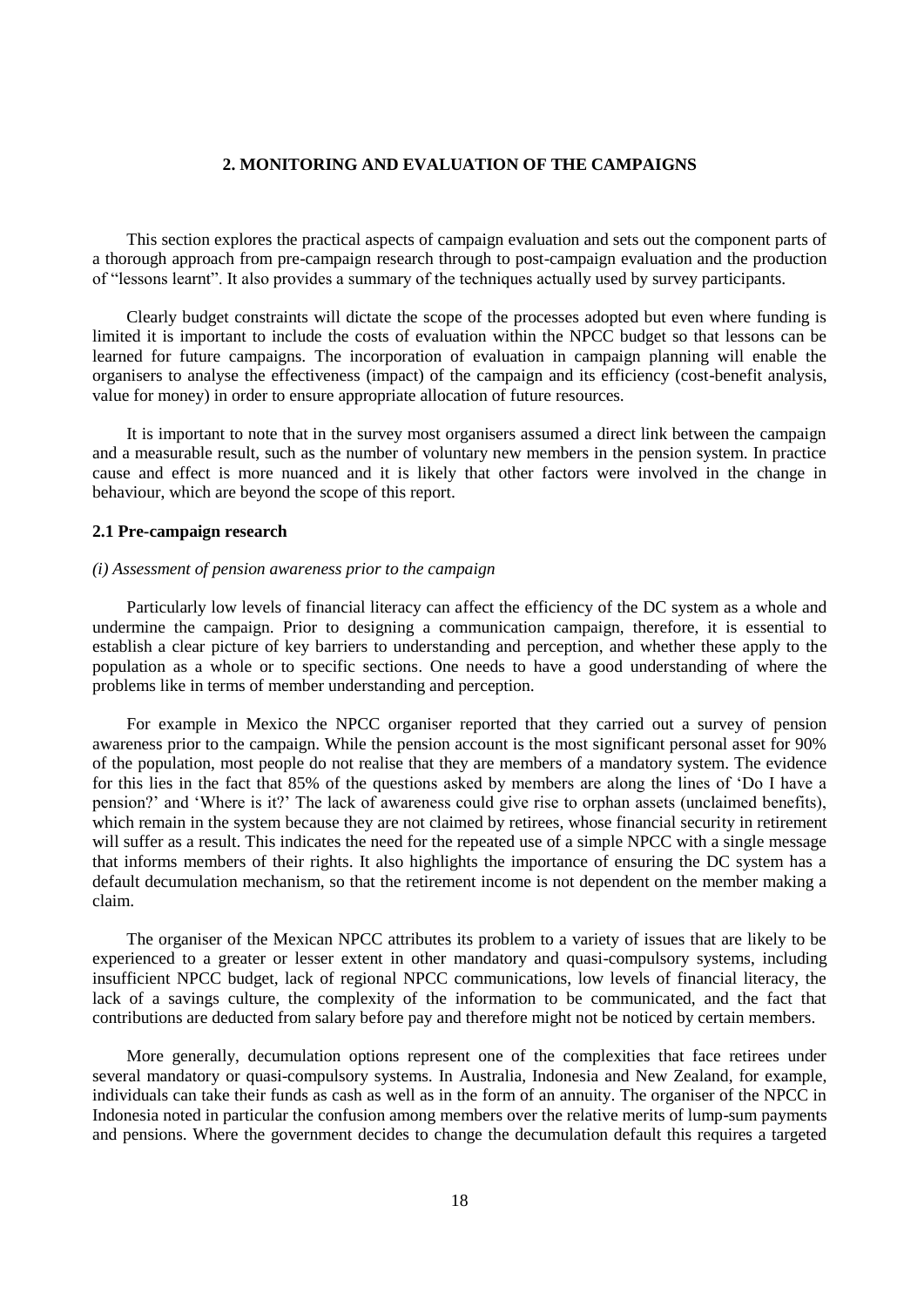NPCC, as was demonstrated by Singapore when it introduced its phased transition from 20-year to lifetime annuities for members with a minimum account balance.

#### *(ii) The target audience*

There is a very close relationship between the establishment of the NPCC"s objectives, a thorough knowledge of the target audiences, and the monitoring and evaluation processes.

A good example of a campaign that reflects a targeted reform is Singapore, where the organisers identified a specific population category by age: members born between 1949 and 1954. The campaign"s objective was to inform this group about the forthcoming requirement to purchase a lifetime annuity and to encourage voluntary switching from the existing system, which was based on a programmed withdrawal (term drawdown of about 20 years). In short, the objective in the first (current) phase is to promote CPF LIFE (the life annuity product provided by the Central Provident Fund) as an opt-in scheme. In this example the organisers monitored the number of voluntary switches (more than 60,000 as of June 2011). Members turning 55 from 2013 will be automatically included in CPF LIFE (Lifelong Income for the Elderly) as long as they have at least SG\$40,000 in their CPF accounts. The second phase of the campaign (2012 onwards) focuses on this mandatory cohort.

To develop appropriate target groups where the reform affects most of the working population is more challenging. However, experience demonstrates that the failure to take into account the very different requirements of demographic and/or behavioural characteristics can lead to problems, given the low levels of financial knowledge among populations in general. The early experience of Hungary provides a useful lesson. The organisers realised that the first NPCC, which introduced systemic reform in a very generic manner, failed to explain clearly why the reform was necessary and to recognise the different needs of different groups. As a result individuals did not understand why they had to join the new system and how to assess the investment risks inherent in their choice of funds. In the second NPCC, the organisers divided the target population into behavioural categories (for example, 'opinion leaders', 'early adopters' and "laggards"), each of which was sent information in a style appropriate to its perceived needs.

New Zealand organised focused communications for the sections of the labour market associated with low levels of financial literacy, including manufacturing, construction, retail, wholesale, and healthcare. Separately, for the NPCC organizers in Denmark the priority in future is to attract to its information website more women and also more individuals from the unskilled labour market. The Danish NPCC organiser reported a clear correlation between site use, education and earnings.

In a further example, Ireland established a very clear range of target groups from the outset. These included young people aged 25-39, women (who, as in Denmark, historically are characterised by lower pension coverage than men), graduates (who need educating about pensions before they start their first job), workers in hospitality, farming and the rural Community (sectors historically associated with low pensions coverage), and international workers (at the time a growing section of the labour market due to inward migration). In the United States, the government's on-going general financial education NPCC has developed culturally and linguistically modified versions of printed materials for diverse groups and it plans to expand this initiative.

The United Kingdom"s NPCC, which accompanies the introduction of auto-enrolment from 2012, is designed to communicate to the more difficult segments of the population, including lower earners. A webbased customer journey has been designed for individuals, which spans the period of the reform. It takes individuals through four key stages: engagement, understanding, awareness of solution, and action. Communications targeted by behaviour and levels of financial knowledge as follows: Daunted, Unprepared, Competing priorities, Maybe Sorted, and Really Sorted.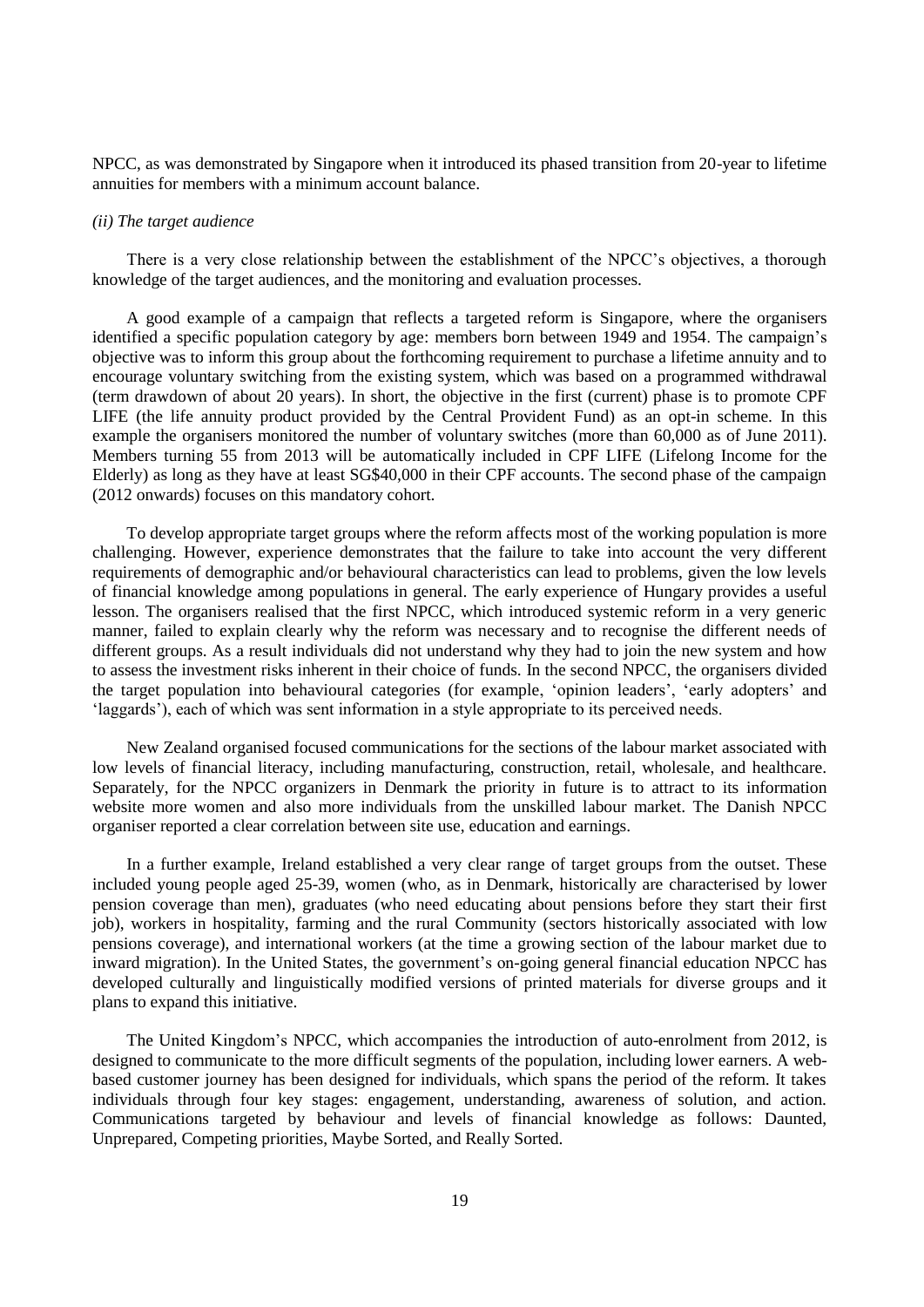# <span id="page-19-0"></span>**2.2 The evaluation toolkit**

As stated in the High Level Principles for the Evaluation of Financial Education Programmes<sup>9</sup>, "evaluation is an essential element of financial education programmes"; the same is also true of pension communication campaigns. In order to provide evidence that the campaign has been successful, the evaluation process should be able to differentiate between changes that have occurred as a result of the campaign and changes that would have occurred even in the absence of the campaign. This is particularly difficult to achieve with campaigns that occur on a national level where the audience is not divided into target groups, as it is not possible to create a control group and a treatment group, or to identify a suitable comparison group. However a mixture of quantitative and qualitative data collected before and after the campaign will help providers to identify the extent to which their campaign has been influential and the external factors that have had an impact on outcomes, as indicated in the INFE guides to evaluation<sup>10</sup>. To improve the extent to which evaluation can show the additional benefit of the NPCC it is worth undertaking surveys of other providers of related information and guidance to consider whether the campaign has replaced existing provision of communications or complemented it. However, this distinction might be difficult to determine where private providers are directly involved in the NPCC.

Evaluation can draw on two types of data and analysis, quantitative and qualitative:

 **Quantitative** data can be collected for inputs, outcomes and impacts that can be counted or measured. When data is collected over a period of time, or at various intervals, it can provide information about the size of change. Providing the additional information is available it can also be analysed to provide more detail, such as describing the demographic and/or behavioural profile of those who did or did not engage with the campaign, which groups of people exhibited the largest change, or which region made the most progress.

Examples of quantitative measurement:

- Response rates to the website and call centres
- Number of new voluntary schemes
- Membership levels
- Contribution levels

- $-$  Number of members who make active choices in relation to the funds and / or providers
- Number of members who move to a new system voluntarily
- Number of members who delay retirement
- **Qualitative data** usually involves direct contact with individuals, although it can also incorporate observation of artefacts such as diaries, or behaviours, such as the way in which people read a leaflet or navigate a website. It provides insight into the factors that triggered change and it helps to identify the reasons *why* certain sections of the population engaged

<sup>9</sup> INFE (2012) High Level Principles for the Evaluation of Financial Education Programmes.

<sup>10</sup> INFE (2010a) Guide to evaluating financial education programmes and INFE (2010b) Detailed guide to evaluating financial education programmes available at www.financial-education.org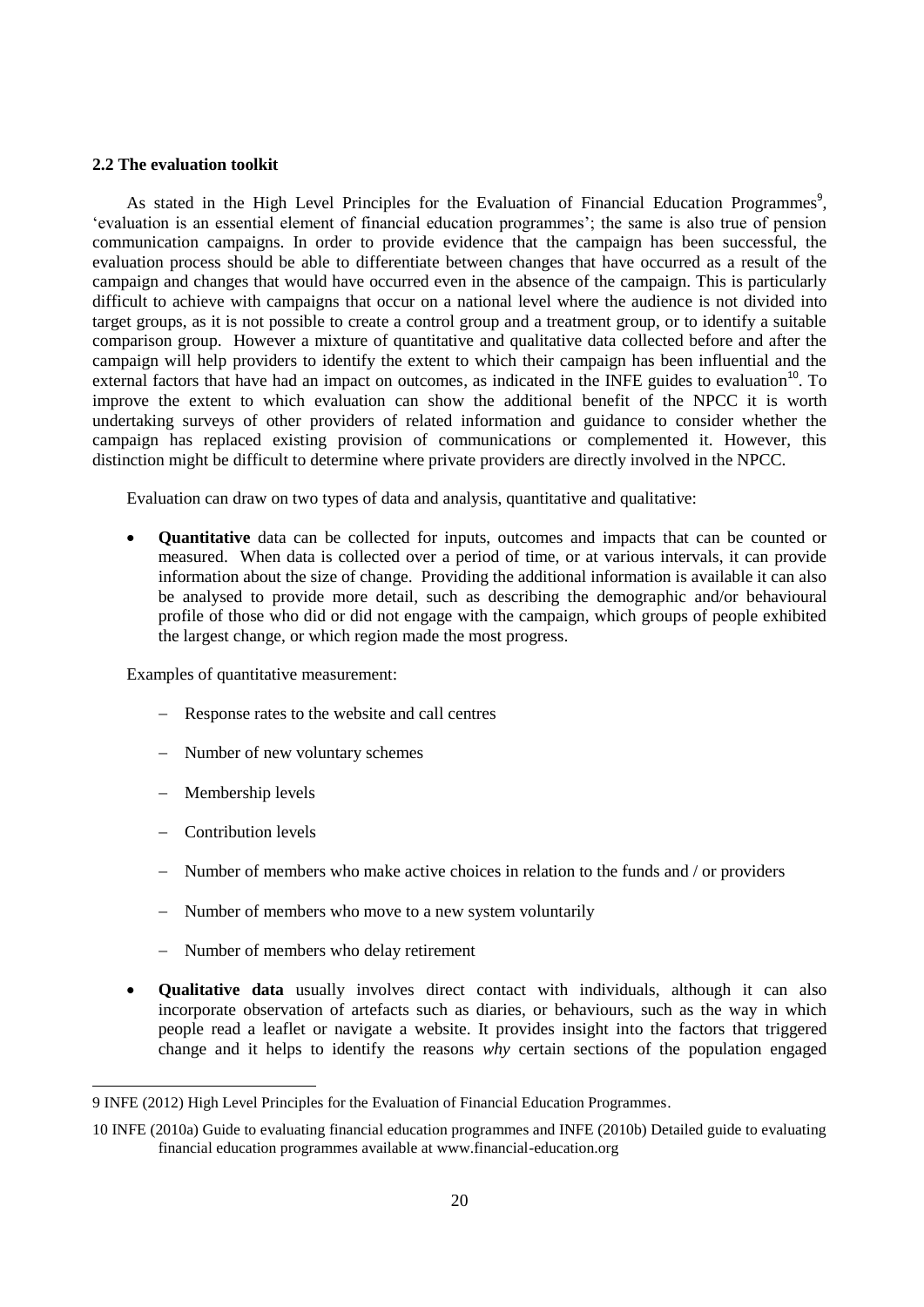actively with the campaign messages, while others took no action. For example, studies where consumers use diaries, or respond to text messages to report their recent actions can help to explore the *process* of change.

 The results of qualitative studies can also help to identify potentially confounding issues that have not been captured in quantitative measures. Mystery shoppers can be used to test whether campaigns that include one-to-one guidance (such as telephone helplines) are providing appropriate guidance, whilst in depth interviews may provide clues to issues such as misinterpretation of the information given, or conflicting priorities in peoples" lives.

Examples of qualitative data collection:

- Consumer focus groups
- Face-to-face interviews
- Follow-up interviews to assess whether member actions were in the members' best interests
- Mystery shopping exercises

# *Criteria for evaluation*

The first stage is to establish the campaign"s objectives and desired outcomes, which should be specific, measurable, achievable, reasonable, and time-specific. Where the campaign has several objectives it will be necessary to pre-test, monitor and evaluate each component part, or to prioritise certain objectives that should be evaluated first.

Evaluation is evidence-based and involves several key stages before, during and after the campaign:

Pre-campaign:

- Research to establish baseline measures, for example levels of awareness, knowledge and current patterns of engagement, membership, and contributions
- Consumer testing to determine:
	- The population categories for communications, for example in relation to demographics (age, gender, ethnicity), the labour market (identification of industry sectors where pension coverage is particularly low, for example), and/or by behavioural finance categories (attitudinal and anticipated level of engagement or resistance)
	- Suitability of materials, using cognitive and field trials, and pilot tests to compare the reactions of different trial groups, for example by region, demographic categories and/or behavioural characteristics
	- Suitability of communication channels by using the same methods as above in relation to population categories
- The implementation of monitoring processes before the campaign starts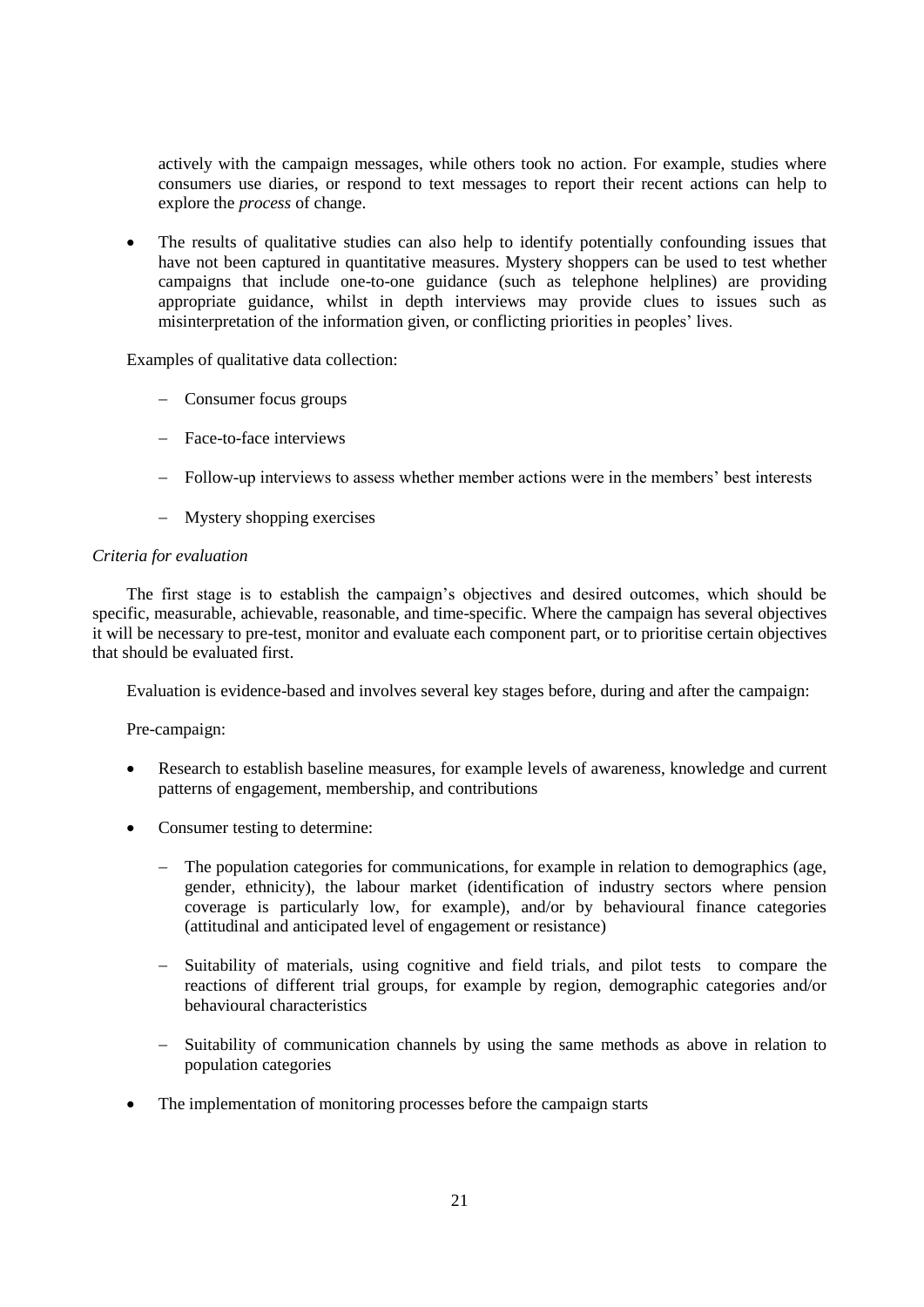- During the campaign: measurement and monitoring of activities (which also provides the data and evidence for the evaluation process – see below).
- Post-campaign: While there are different types of data, ultimately these are collected and combined to give an overall picture that aims to identify and explain the impact of the programme. This will combine elements such as:
- Analysis of the quantitative results, including a cost-benefit analysis of the most effective channels
- Consumer response. Analysis of consumer actions to establish whether they were appropriate and genuinely informed (for example the decision to join a new system)
- Published reports on the campaign"s effectiveness (impact) and efficiency (cost-effectiveness), including lessons learned for future use

# *Observations on evaluation processes used by NPCC organisers*

The survey on which this report is based asked organisers for details about pre-campaign research, monitoring processes used during the campaign, on-going analysis, and post-campaign evaluation. Organisers were also asked whether they had used independent consultants to evaluate the campaign. A summary of the results is shown in Table 2.

*Pre-campaign research*: Several countries, including Ireland, Israel, New Zealand, Singapore and the UK, conducted pre-campaign analysis in order to establish baselines for post-campaign evaluation. The UK used focus groups to test and refine language, messages, and campaign materials and information. Hungary adopted a behavioural approach to population categories, for example "opinion leaders", "early adopters", and "laggards", among others, with the complexity of the message adjusted for each group"s ability.

*Evaluation developed during the campaign*: In other countries the evaluation processes were implemented during the course of the campaign (for example Indonesia, Italy, Spain and USA) or after the programme was completed (for example Estonia). Organisers in several countries, including Italy, said that with hindsight they would have established clearer goals and evaluation methods at an earlier stage.

Types of campaign monitoring: Typical examples include:

- Website hits
- Contact with call centres (by phone and email)
- In the USA, for example, statistics were monitored following an outreach event or advertisement campaign to assess the impact, which was measured in relation to additional enquiries to help lines and through additional web use.
- Memory recall surveys to assess the impact of different communications channels, for example television and radio promotions, and brochure distribution, among others. In some cases (Italy and Mexico, for example) the organisers used this information to identify the most cost-effective communications channels.
- Outreach attendance (road shows in Estonia, seminars in Indonesia).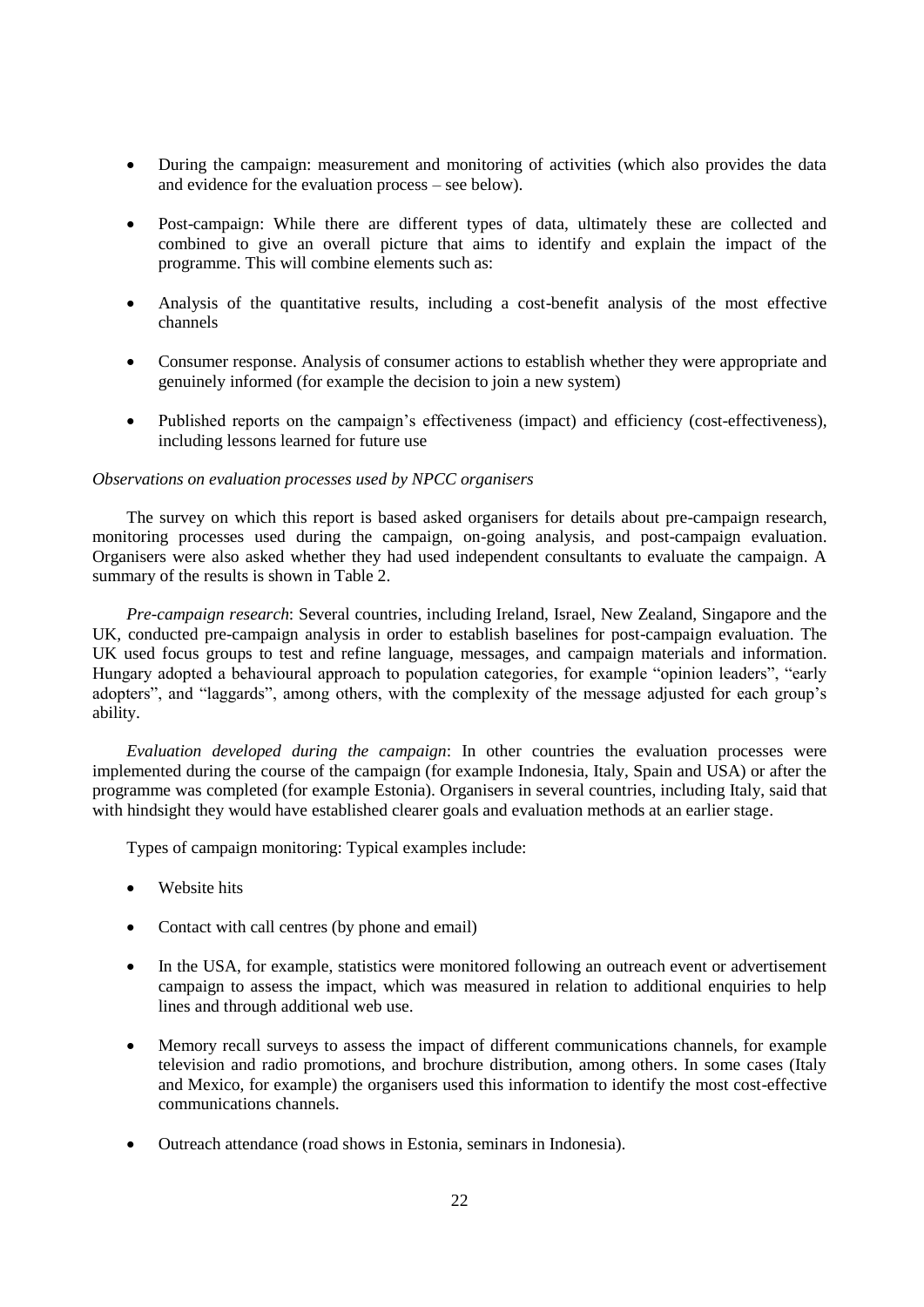- Press monitoring (for example New Zealand assessed the positive and negative content of media reports).
- Cash-flow analysis of pension plans (Israel) to monitor changes in contributions and withdrawals.
- Take-up rates and changes to plan details (New Zealand, Singapore, Sweden).

Evaluation of consumer responses to communication:

- Face-to-face interviews (Denmark, to improve the design and functionality of the website; Sweden, to examine the ways in which participants used the information and how well they understood the pension system; Estonia, Ireland, and Singapore, to assess impact).
- Focus groups (Mexico; Singapore early and later in the campaign to assess progress).
- Follow-up surveys to assess whether employees had made appropriate and informed decisions (New Zealand).
- Regular tracking surveys (UK, to measure changes in awareness, attitudes and intended behaviour).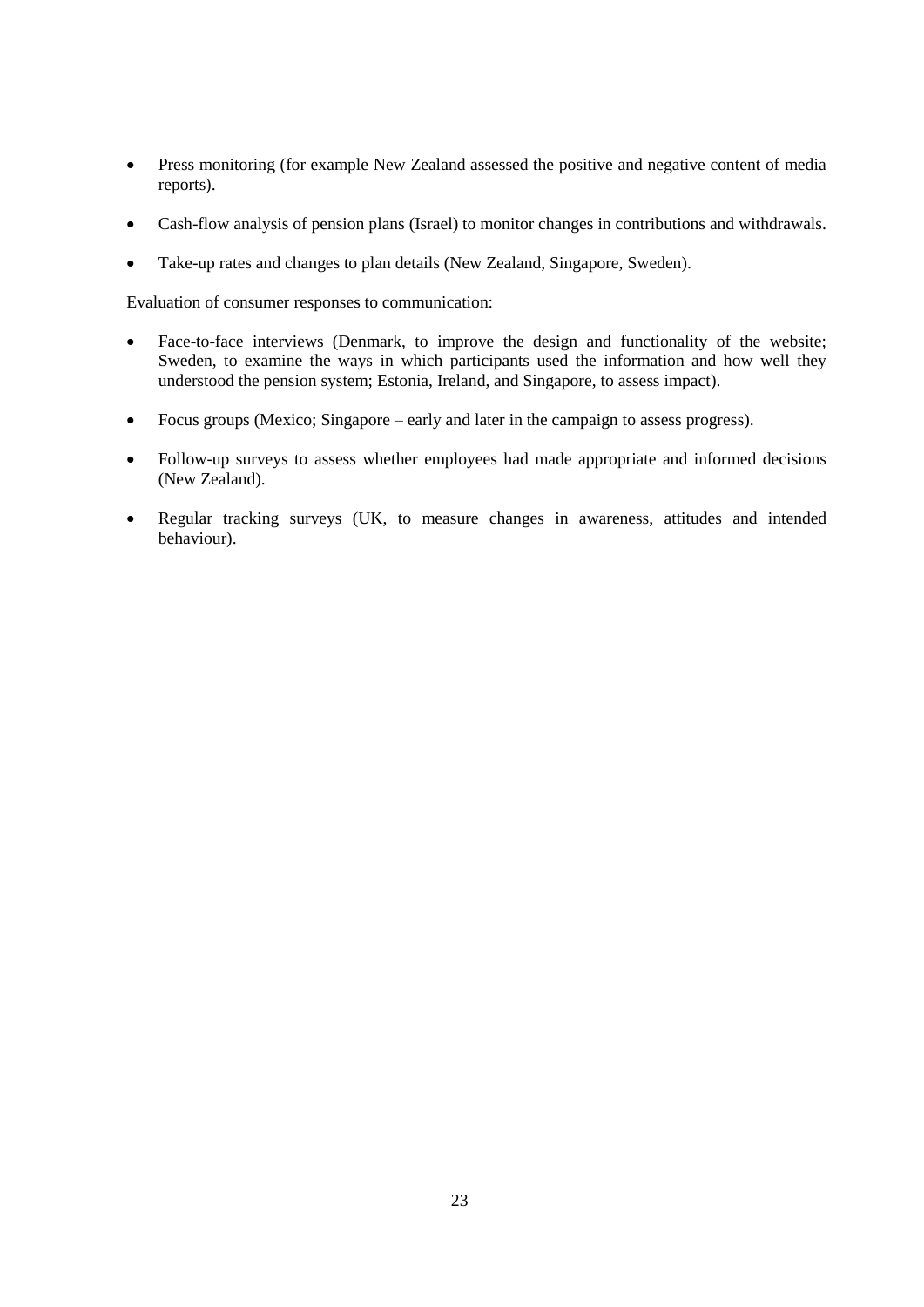# <span id="page-23-0"></span>**3. ORGANISATION AND IMPLEMENTATION CHALLENGES OF THE CAMPAIGNS**

The actual implementation of NPCCs varies depending on its specific objectives, the type of campaign that has been designed and other aspects such as the role of different stakeholders. This section reviews and analyses country-specific examples from the NPCCs surveyed for the research, focusing primarily on problems that emerged during the organisation and implementation of the campaigns and the solutions proposed by the more successful cases. The details on which these points are based can be found in the Summary Table in Annex 2, while a selection of case studies are provided in Annex 3. The analysis is based mainly on responses to an OECD/INFE questionnaire by the country respondents from the government or other public bodies.

## <span id="page-23-1"></span>**3.1 Insufficient resources restricted the scope of some campaigns**

Campaign budgets from central sources vary considerably and in some cases were judged by the organisers to be insufficient to achieve the NPCC"s objectives. Examples of this problem include **Indonesia**, which lacked human resource capacity among other factors; **Mexico**, where the campaign suffered due to lack of regional representation; and the **United States**, where lack of resources made it difficult to reach diverse and underserved sections of the population.

# <span id="page-23-2"></span>**3.2 Confusion between government information and provider marketing in some campaigns**

The involvement of private providers can be very beneficial to achieve the communication goal of NPCCs. For example, in **Croatia**, pension funds and pension insurance companies helped to disseminate information about the new system and also organised seminars, conferences, workshops and press events. However, there have also been some unfortunate experiences.

The early DC experience of **Hungary** and **Poland** demonstrates that providers" advertising and marketing campaigns can overshadow the government's information NPCC and, in certain cases, give rise to a situation where consumers over-estimate the benefits and under-estimate the cost and risks of the DC system. The NPCC organiser in **Hungary** reported that the government campaign was subsumed by the high level of advertising conducted by private pension operators, whose marketing costs led to complaints that the new system was too expensive. In **Poland** the organiser realised that an important aspect of the NPCC was to help people interpret the high level of advertising on the part of providers keen to develop their share of the new market. It stressed the need for the government to maintain strict controls over the marketing campaigns of private operators, which in this case appear to have painted too rosy a picture of the new pension system.

To avoid potential conflict **Estonia** took the decision to avoid giving fund-specific details on performance during the NPCC phase. It secured the support of private providers, which agreed to postpone their brand advertising until the NPCC was completed. More recently, in 2010, **Italy** established a programme of coordinated activity between the government and private providers to promote financial education and pension initiatives for its new quasi-compulsory system. This included the creation of a common website devoted to financial and retirement education. The results of this state-private collaboration will be of interest.

# <span id="page-23-3"></span>**3.3 Some campaigns were organised in different stages to avoid multiple messages**

The research indicated that the more focused the NPCC, the more likely it is to achieve its goals. For example, the **Estonia** NPCC, which introduced systemic reform, was divided into two clear stages. The first explained the need for reform and why the new system was selected; the second explained the individual's responsibilities and options in relation to different age groups and provided information on how to join.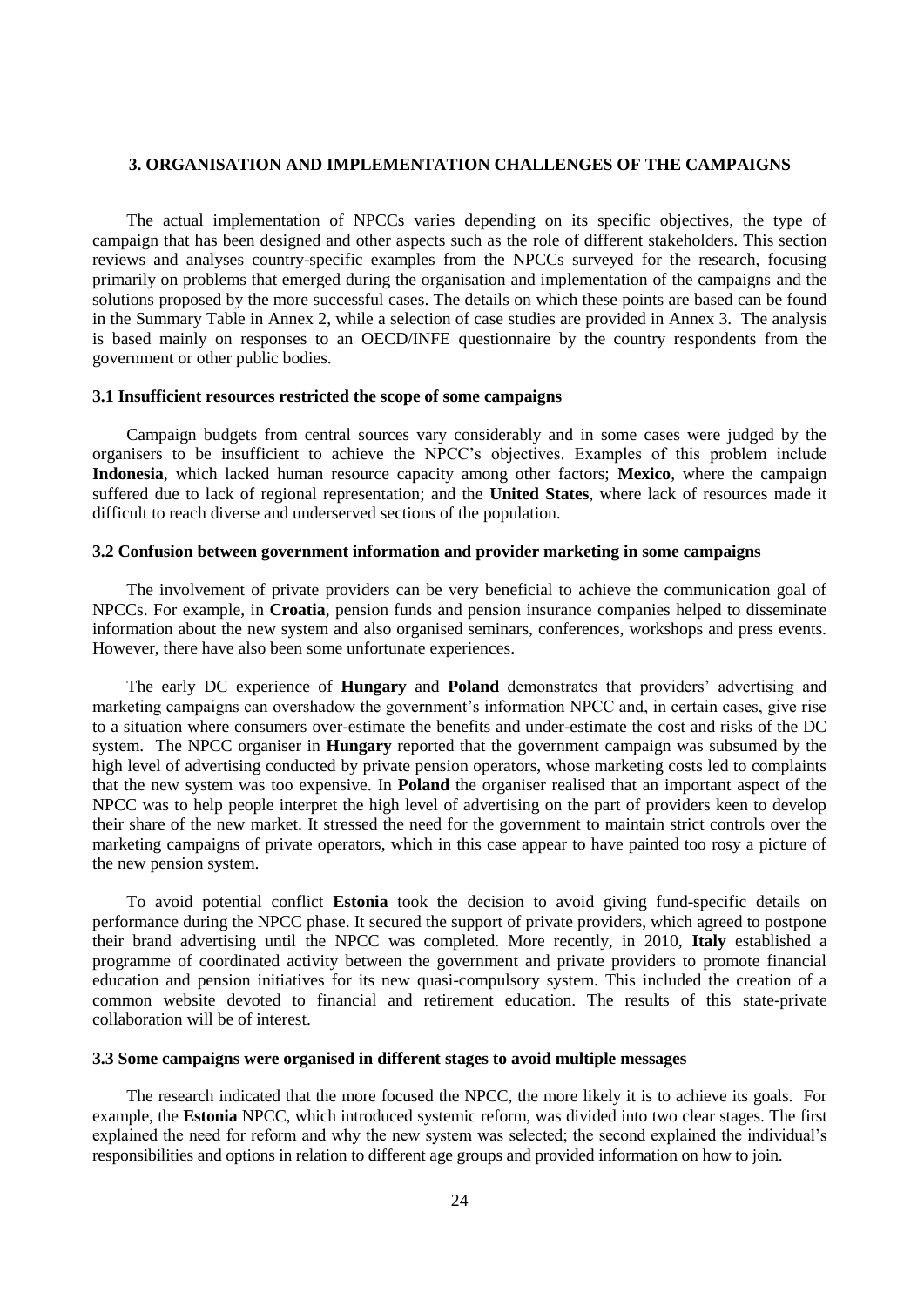In **Poland** the NPCC used to introduce systemic reform was complicated by the fact that it aimed to communicate different messages to three distinct age groups. The new system was compulsory for those under age 30; people aged 30-50 had to decide whether to join the new system or remain in the old one, while the over-50s were not affected by the reform and had no option but to remain in the old system. Notably, the NPCC proved to be more successful than anticipated, or desired, in promoting the benefits of the new system to the 30-50-year olds. The expectation was that 25-45% of this age range would make the switch to the new system, whereas 60% actually did so. This gave rise to the concern that some employees unwittingly gave up early retirement rights under the old scheme that are unlikely to be matched by the new DC system.

The problem identified by the Polish NPCC is that it is very difficult to describe simultaneously the merits of both the new and old systems. This suggests that organisers should divide NPCCs into clearer stages and use separate communications where messages for different groups are potentially confusing or contradictory.

The **Singapore** NPCC was the most focused communications exercise in the survey and reflects the fact that the change to be communicated was a refinement to a well-established system rather than a systemic reform. The NPCC explained the transition from programmed withdrawals to a lifetime annuity. The target group was members born between 1949 and 1954. The aim was to encourage voluntary switching before the new arrangement becomes mandatory in 2013. A second phase of the campaign was launched in 2012 focusing on the new cohorts for whom annuities are mandatory.

### <span id="page-24-0"></span>**3.4 Some campaigns developed innovative communications channels**

The table in Annex 2 and the case studies in Annex 3 provide a summary of the communications channels used by NPCC organisers. In addition to the common use of a dedicated website and advertising on television, radio, and in the press, several organisers demonstrated an innovative approach in relation to specific target audiences. A good example of this is the NPCC in **Ireland**, which used cinema to reach young people, whom the organiser regarded as "light" TV viewers. Ireland"s NPCC also made extensive use of radio because the population has the highest level of radio audience in Europe. In addition it used 'ambient' advertising, included posters on buses and in washrooms and this aspect of the campaign ran in tandem with internet banners, as a way to target young consumers in the course of their daily routines.

# <span id="page-24-1"></span>**3.5 Most campaigns sought to harness the power of the press**

In some countries, the campaigns used the press as a key vehicle to channel messages to the general public. For example, **Ireland** used the press as an information medium through the supply of articles about increasing the awareness of the importance of starting a pension. **Singapore** placed advertorials in newspapers that were written by in-house journalists. **New Zealand** monitors press coverage of KiwiSaver to assess positive and negative impact, although it is not clear how this research is used.

Organisers should be aware, however, that the press is likely to look for bad news as well as good news stories. With hindsight the organisers of the first NPCC in **Hungary** realised that it did not clearly explain the reform and the member"s choices. The media was highly critical and therefore served to undermine rather than support the new system.

# <span id="page-24-2"></span>**3.6 Outreach programmes were used effectively in some campaigns**

Outreach communications exercises are distinguished from passive channels, such as poster, radio and television, because they engage directly with the public and facilitate a two-way dialogue. The recent **Singapore** NPCC included 90 outreach events (road shows, public talks, and 'meet the people' sessions) staffed by representatives trained to answer member queries. The **Estonia** NPCC included a call centre,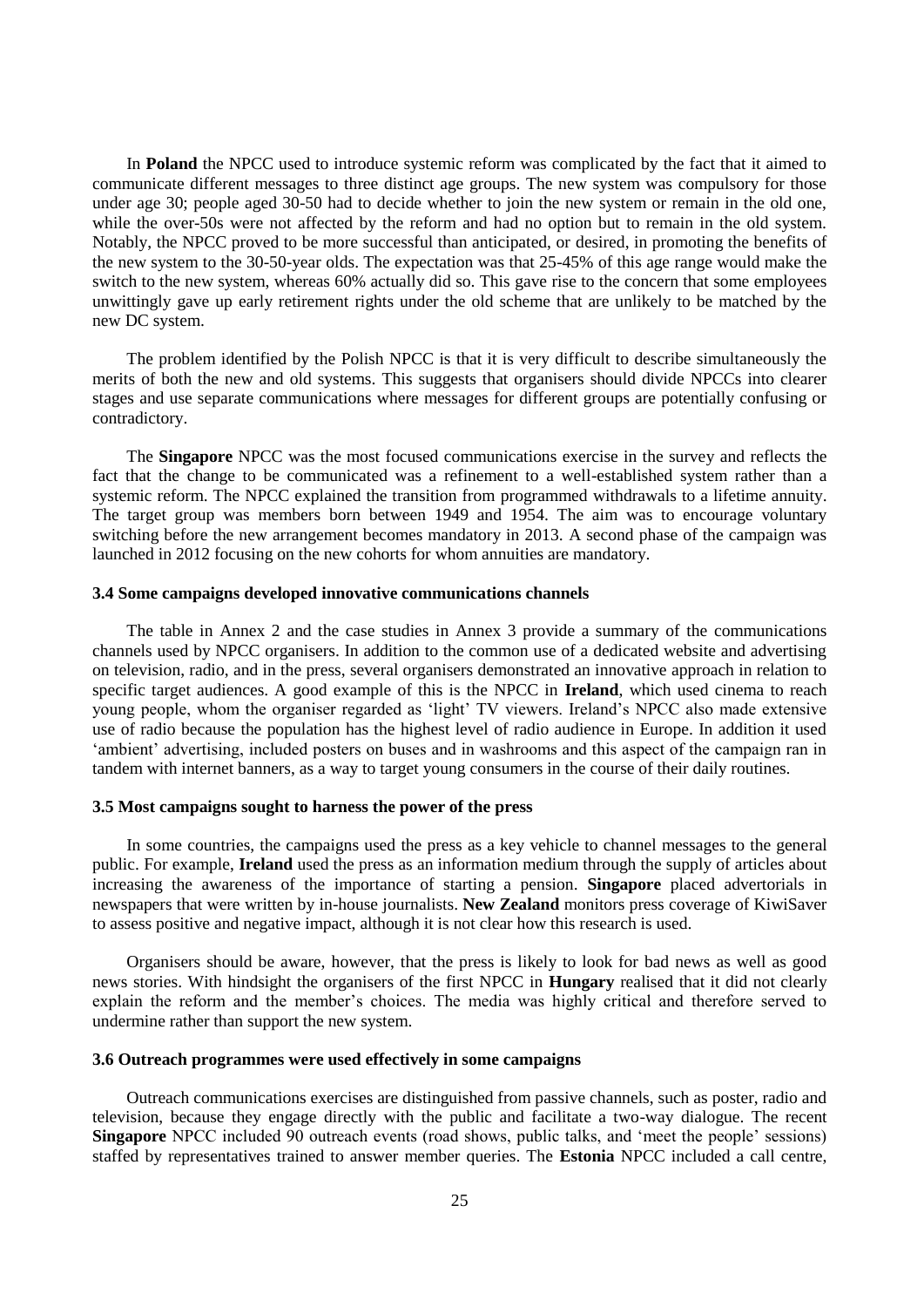investment fairs, and road shows. The 2007-8 NPCC in **Hungary** launched an internet debate about the reform (using civic platforms), which aims to ensure communications exercises avoid misunderstandings. In **Mexico** the NPCC organiser"s agents visited employers, universities, trade unions, and associations; while at 'fairs' the pension authorities, Afores (providers) and other pension-related institutions gave information to employees on the pension system.

In **Indonesia**, where the DC system is voluntary, the NPCC includes seminars and workshops, which are evaluated to assess participants" perceptions and are also followed through by monitoring the number of participants that joined a pension plan after the seminar. The NPCC has been deemed highly effective in raising awareness about pensions, but its scope and budget has been rather limited.

## <span id="page-25-0"></span>**3.7 Limits of stand-alone and short-term NPCCs to tackle low levels of financial literacy**

The complexity of pension NPCCs, particularly in relation to funded DC systems, reveals serious shortcomings in national financial literacy levels. This was the most consistent message that emerged from the research and case studies. Pension communication campaigns, especially, temporary ones, were felt to be insufficient to bring about lasting improvements in financial literacy. Some countries therefore, integrated their NPCC into a broader on-going programme of financial education beginning at school (see INFE Guidelines on Financial Education at School INFE(2011)9).

In **Mexico** the organiser"s agents give presentations on the pension system to students. **Poland** has a separate NPCC that is linked to financial education, where the pension component (for 2010-12) focuses on upper-secondary schools and targets students about to enter the workforce. Through teacher resources and training it explains the pension system and the individual"s obligations in terms of contributions, and also the DC investment choices. **Ireland** also targets schools, through a resource pack for economics and business studies teachers, while in **Germany** pension specialists offer an independent training course through about 500 adult education centres.

The merits of school-based programmes appear to be extensive. Apart from informing future generations of workers about the pension system, the organiser of the programme in **Poland** pointed out that where different members of a household are targeted this can have an overall beneficial effect, as it stimulates family discussion. The idea that children"s questions can prompt adult interest is interesting from a behavioural finance perspective.

## <span id="page-25-1"></span>**3.8 Communication response to financial crises**

Certain problems beyond the government's control, such as a global financial crisis, will adversely affect members of funded DC systems and the impact can be very sudden, taking members by surprise. In response to the financial crisis that began in 2008, **Ireland**, **Israel** and **Mexico** were among the countries that increased their communications to reassure DC members about the long-term nature of their investments.<sup>11</sup> Mexico, for example, printed crisis-related pamphlets, which it distributed to the 100,000 members that contacted the pension regulator seeking advice. In **New Zealand** the NPCC organiser reported that the financial crisis has had a positive impact because reluctant employers of the autoenrolment system recognised the value of providing information about finance and pensions in the workplace.

 $11$  For a full list of countries that used financial crisis campaigns see IOPS (2001), "Role of Pension Supervisory Authorities in the Provision of Information and Financial Education", June 2011.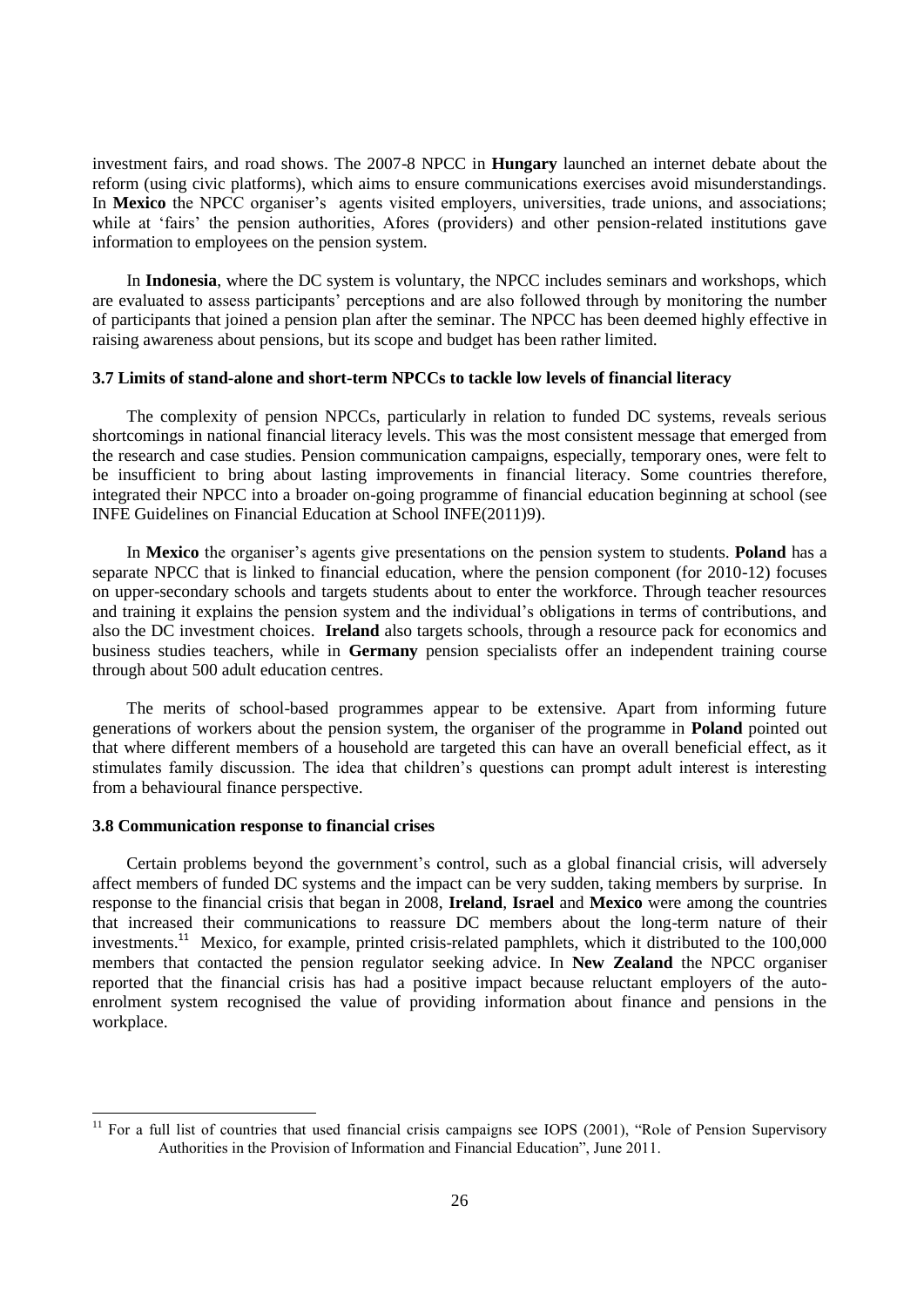# <span id="page-26-0"></span>**4. POLICY RECOMMENDATIONS**

This section considers the main policy recommendations that emerge from the analysis of the NPCCs carried out in the previous sections. The recommendations cover all aspects of NPCCs, from design to implementation and evaluation.

# <span id="page-26-1"></span>**4.1 Major events, such as pension reforms and crisis, call for specific national pension communication campaigns**

While communication campaigns should in general accompany pension systems, major pension reforms, especially those that involve the introduction of mandatory DC pension plans require the support of effective and efficient NPCCs. Financial also crises call for swift public communication action by governments and regulators. NPCC organisers need to act swiftly to allay concerns associated with a global crisis and be in a position to demonstrate that the government has taken effective action, where relevant.

#### <span id="page-26-2"></span>**4.2 Clear and measurable objectives drive successful campaigns**

The most important aspect of any NPCC is its goals. Clear and measurable goals drive successful planning, implementation and evaluation processes. Such goals may include the following: to build consensus for the reform; to raise public awareness about changes in pension systems; to explain the individual"s choices and the potential implications these choices have for their financial well-being in retirement; to strengthen public trust and confidence in the institutions in charge of retirement income provision, especially at times of pension reform and during financial crises; to facilitate the employer and individual"s active and informed decisions; and to encourage specific behaviour, such as voluntarily joining a new system, increasing contributions or postponing retirement.

# <span id="page-26-3"></span>**4.3 The need for robust evaluation processes**

Evaluation should form an essential element of the campaign budget, even where resources are limited. The incorporation of evaluation in campaign planning will enable the organisers to analyse the effectiveness (impact) of the campaign and its efficiency (cost-benefit analysis, value for money) in order to ensure appropriate allocation of future resources. It will also enable organisers to test their objectives at an early planning stage to ensure that these are practical and can be measured in a meaningful way. The evaluation process should include pre-campaign research and regular monitoring and evaluation of the campaign via both quantitative and qualitative tools.

## <span id="page-26-4"></span>**4.4 Target communications on less accessible groups**

In order to be efficient and effective, communication campaigns need to be targeted to specific groups. For instance, campaigns seeking to raise the coverage of voluntary pension systems may pay particular attention to young, unskilled and rural workers, groups often regarded as under-pensioned. A different approach uses behavioural categories, whereby the population is divided according to perceived levels of awareness, interest and willingness to engage and take action. Targeted communication is also critical where different messages apply to different sections of the population, for example when following a systemic pension reform, the new system is mandatory for one age group, voluntary for a second, and not applicable to older workers.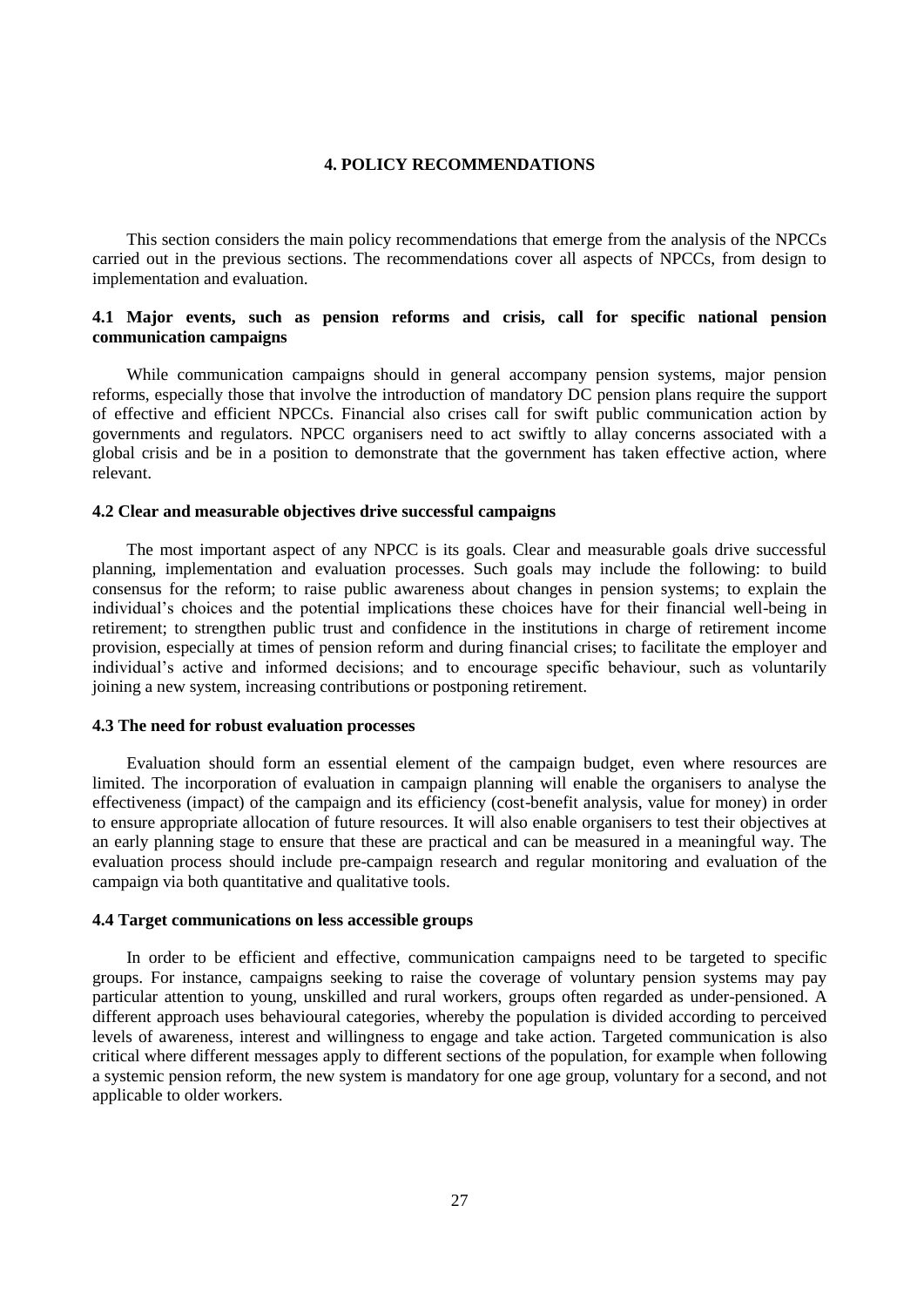## <span id="page-27-0"></span>**4.5 Use phased NPCCs to avoid multiple messages**

The more focused the NPCC, the more likely it is to achieve its goals. Messages need to be short and simple, and complex reform details should be broken down into appropriate and thematic component parts, which can then be delivered in a series of communication phases. For example, in the case of a systemic reform, the first phase might be to announce the reform and its benefits in order to achieve public consensus, while the second phase - closer to the date of implementation - might explain the individual and employer's responsibilities and choices under the new rules.

## <span id="page-27-1"></span>**4.6 Avoid confusion between government NPCC and private provider campaigns**

Working in partnership with private providers is considered important where these providers will deliver the products and services. Moreover, the involvement of private providers can be very beneficial to achieve the communication goal of NPCCs. NPCCs organisers should also evaluate the potential of free communications channels, for example including the NPCC banner and web-link on providers' websites. taking into account any risk that the government"s independent messages might be compromised, as might occur where the "free" channel is interpreted by the public as an endorsement of a provider"s products. In the case of systemic pension reforms, it is preferable to delay providers" sales campaigns while the government"s NPCC is in progress.

## <span id="page-27-2"></span>**4.7 Harness the power of the press**

In many countries individuals value the press, as an independent source of personal financial information and advice. While advertising in the national and regional press is a standard feature of NPCCs, more can be done to use this channel to reinforce the government"s message. It is highly desirable to cultivate a positive relationship with the press from the outset, bewaring also of the fact that the press is likely to look for bad news as well as good news stories.

# <span id="page-27-3"></span>**4.8 Use innovative communication channels**

In addition to the common use of a dedicated website and advertising on television, radio, and in the press, campaign organisers should consider innovative approaches in relation to specific target audiences. For instance, the younger section of the population may be best approached via social media, while mobile phones can be an effective and relatively low-cost way to reach a large number of individuals.

## <span id="page-27-4"></span>**4.9 Develop outreach programmes to increase engagement**

In more recent campaigns organisers have focused resources on outreach programmes, such as "meet the people" sessions, road shows, seminars, and adult education workshops. Feedback generally is very positive, as outreach engages the public in ways that passive communications and advertising does not.

# <span id="page-27-5"></span>**4.10 Use the budget for the most effective and cost-efficient channels**

A formal analysis of the relative impact of different channels in relation to their cost will ensure that a limited budget is spent wisely and in a way that is accountable, thus enhancing transparency. If the budget is not sufficient to meet all desired communications objectives, then it is essential to consider the priorities at the outset. Ideally it will be possible to combine cost-effective channels that will reach the entire population and selected channels that are better suited for targeted communities.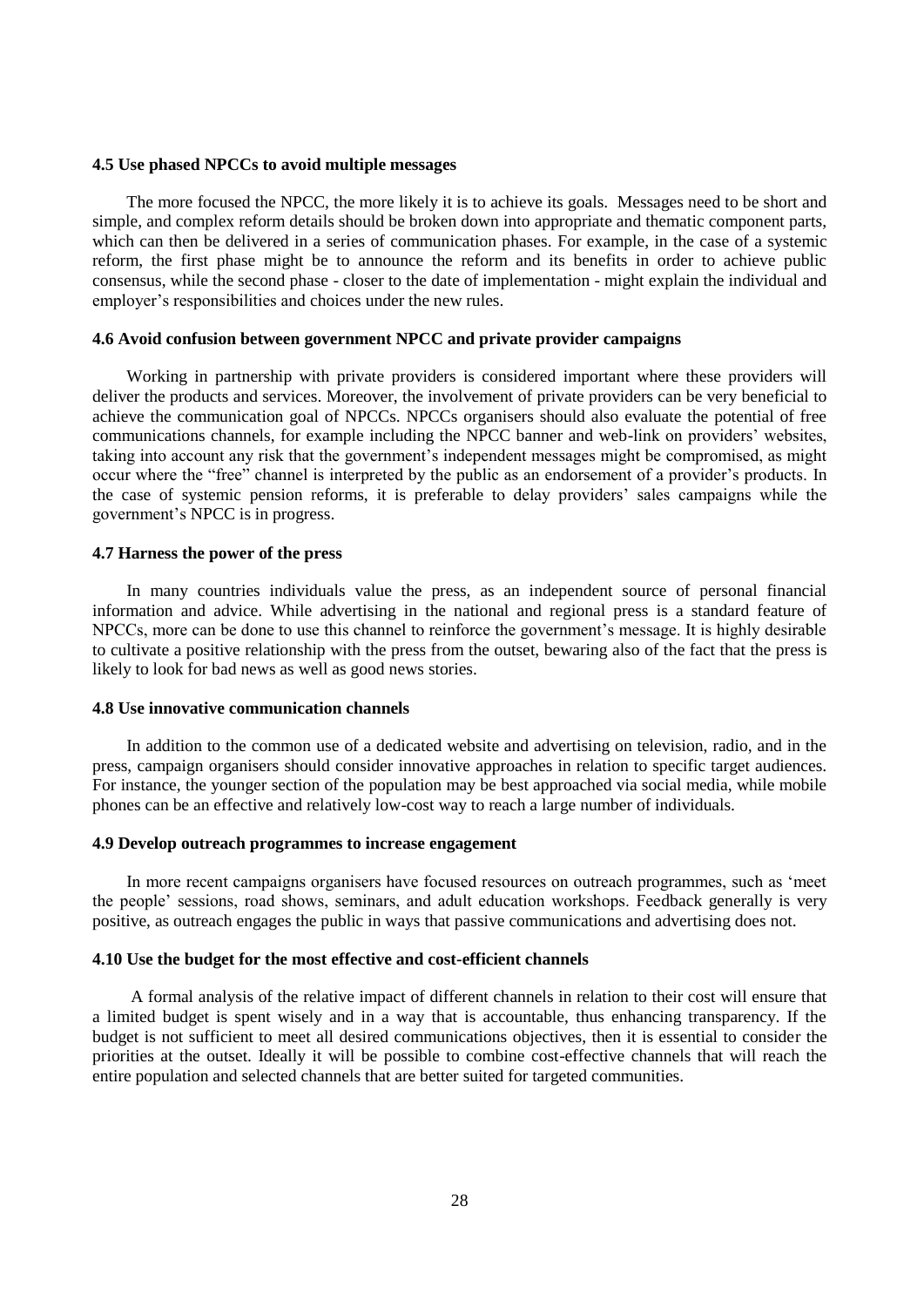# <span id="page-28-0"></span>**4.11 Establish broader financial literacy campaigns to enhance impact**

The complexity of pension NPCCs, particularly in relation to funded DC systems, reveals serious shortcomings in national financial literacy levels. Pension communication campaigns, especially, temporary ones, are generally insufficient to bring about lasting improvements in financial literacy. It is therefore desirable to integrate NPCCs into a broader on-going programme of financial education beginning at schools. $^{12}$ 

<sup>&</sup>lt;sup>12</sup> See OECD (2005), *Principles and Good Practices for Financial Education and Awareness* and OECD (2012), *Recommendation for Guidelines on Financial Education in Schools*..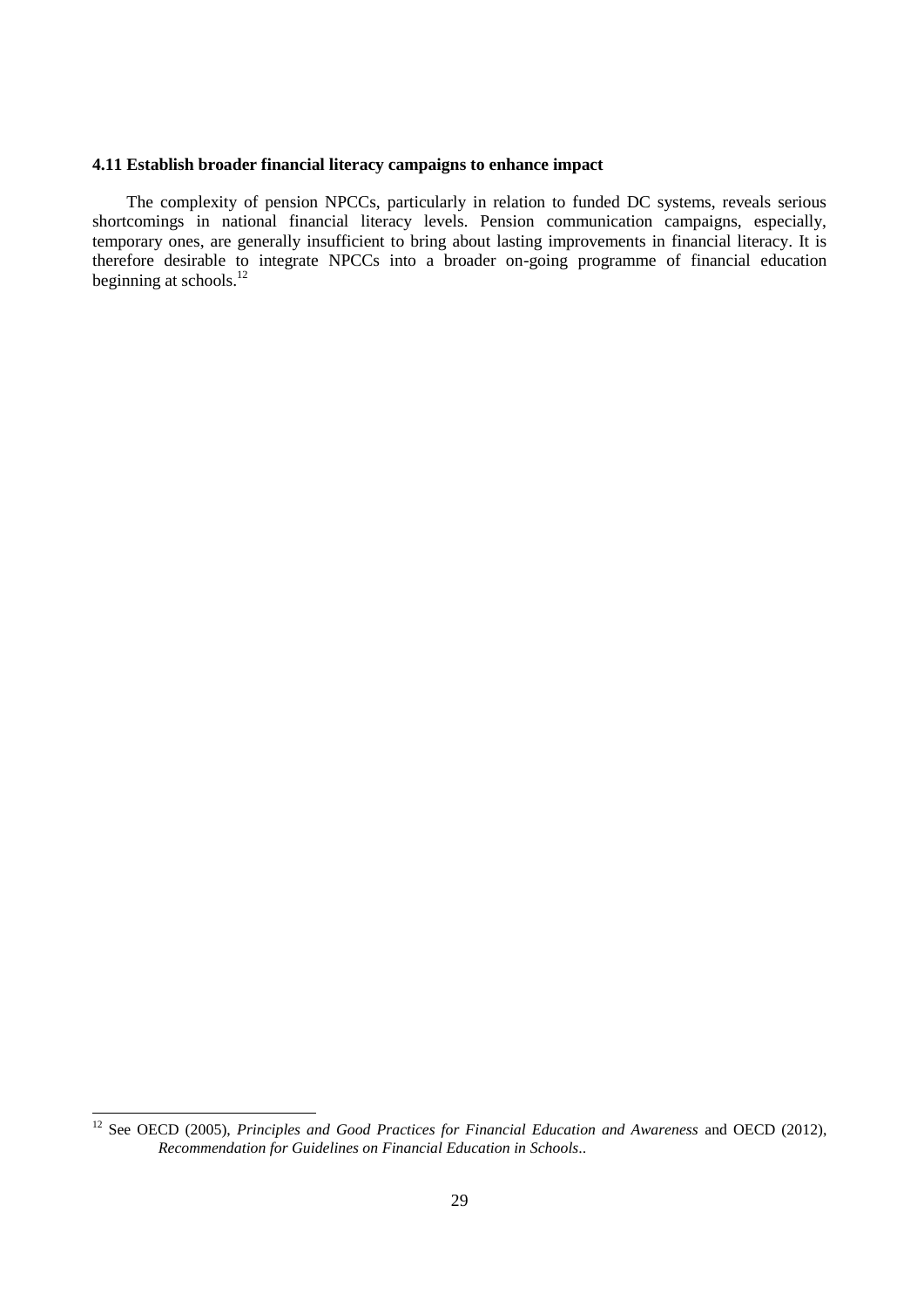# **5. CONCLUSION**

<span id="page-29-0"></span>In this report we explore the rich and varied experiences of NPCC organisers around the world, as they strive to understand disseminate the implications for individuals and employers of major pension policy decisions. The result is a series of lessons that explain the practical issues associated with communicating complex, emotive and frequently unpalatable messages to a population that typically is characterised by a low level of financial literacy.

The report identifies the diverse but powerful community of NPCC organisers that to date has been overshadowed by the policymakers who set the agenda. NPCC organisers are responsible for communicating one of the most crucial socio-economic issues for the twenty-first century and where they are tasked with this unenviable mission in relation to unprecedented reform, the challenge might appear daunting.

The success of NPCC organisers will depend on their ability to set realistic and measurable goals that can be delivered in a timely, cost-effective and innovative manner to achieve maximum impact. It will also depend on their ability and willingness to learn from the lessons of the past drawn from dedicated pension campaigns and – importantly – also from broader campaigns aimed to raise national standards of financial literacy. Whether it is explicit or implicit, there is no doubt that NPCCs represent an integral part of ongoing financial literacy campaigns that begin in schools.

At present the community of NPCC organisers is informal and unstructured. This represents a waste of an invaluable global resource that can further government objectives in the field of pension reform. The next step, therefore, is to create a more formal network for organisers, so that they may continue the collaborative work established in this report.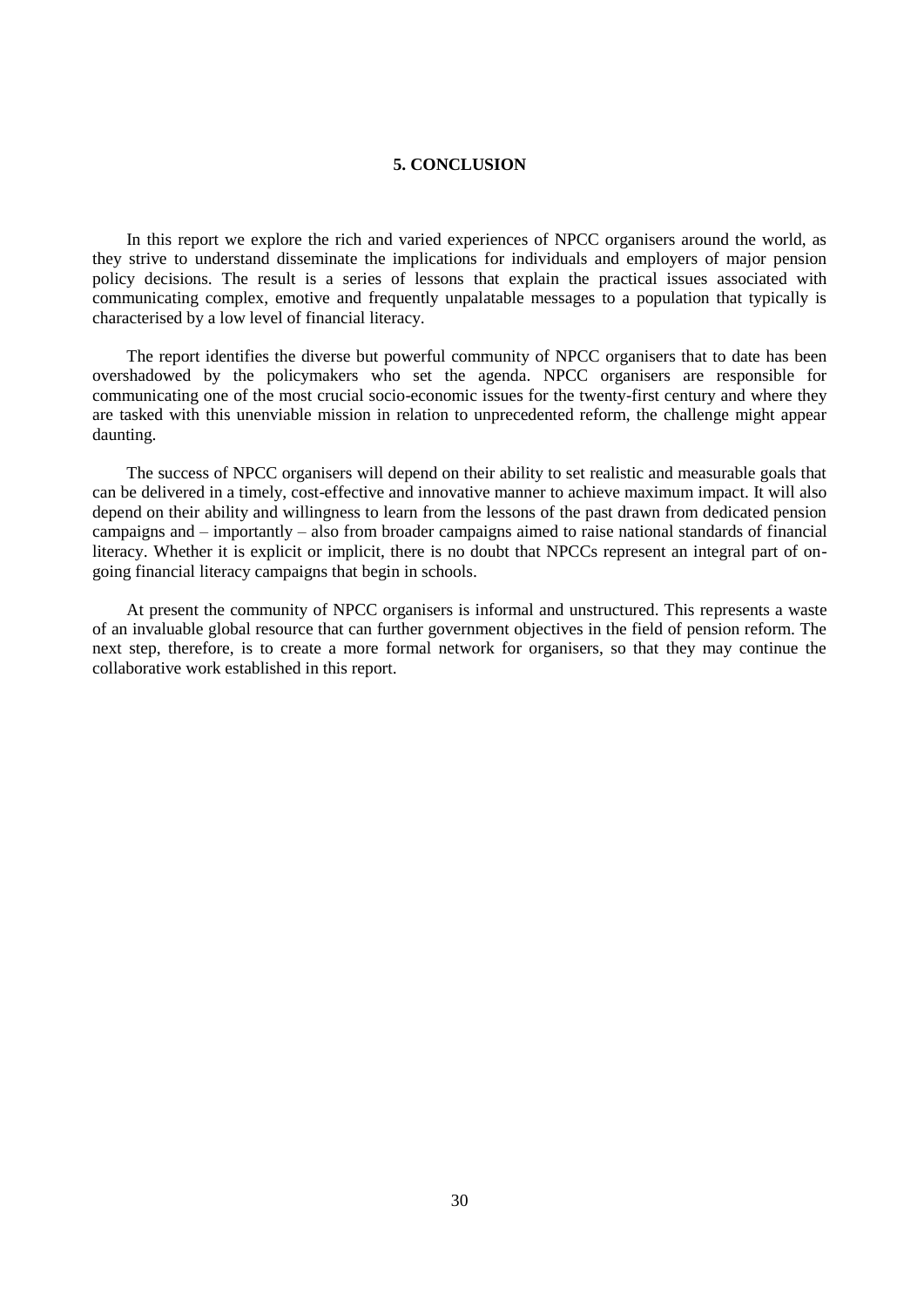#### **BIBLIOGRAPHY**

- <span id="page-30-0"></span>Kempson, E. (2009),"Framework for the Development of Financial Literacy Baseline Surveys: A First International Comparative Analysis", *OECD Working Papers on Finance, Insurance and Private Pensions*, No. 1, http://www.financial-education.org/dataoecd/7/16/45999254.pdf
- OECD (2012), *Recommendation for Guidelines on Financial Education in Schools*, forthcoming
- OECD (2008a), *Improving Financial Education and Awareness on Insurance and Private Pensions*, [www.oecd.org/daf/pensions](http://www.oecd.org/daf/pensions)
- OECD (2008b), *Good Practices for Financial Education Relating to Private Pensions*, 2008, [www.oecd.org/daf/pensions](http://www.oecd.org/daf/pensions)
- OECD (2005a), *Recommendation on Principles and Good Practices for Financial Education and Awareness*, 2005, http://www.financial-education.org/dataoecd/7/17/35108560.pdf
- OECD (2005b), *Improving Financial Literacy: Analysis of Issues and Policies*: OECD.
- OECD (2005), *Principles and Good Practices for Financial Education and Awareness:* OECD.
- INFE (2010a), *Guide to Evaluating Financial Education Programmes*, www.oecd.org
- INFE (2010b), *Detailed Guide to Evaluating Financial Education Programmes*, www.oecd.org.
- INFE (2011), *An International Comparison of Financial Literacy: Preliminary Analysis (draft)* [INFE(2011)2].
- INFE (2012), *High Level Principles for the Evaluation of Financial Education Programmes*, [www.oecd.org](http://www.oecd.org/)
- IOPS (2011), "Comparative Information Provided by Pension Supervisory Authorities", IOPS Working Papers on Effective Pension Supervision, No. 15, available at [http://www.iopsweb.org/dataoecd/21/36/49354396.pdf.](http://www.iopsweb.org/dataoecd/21/36/49354396.pdf)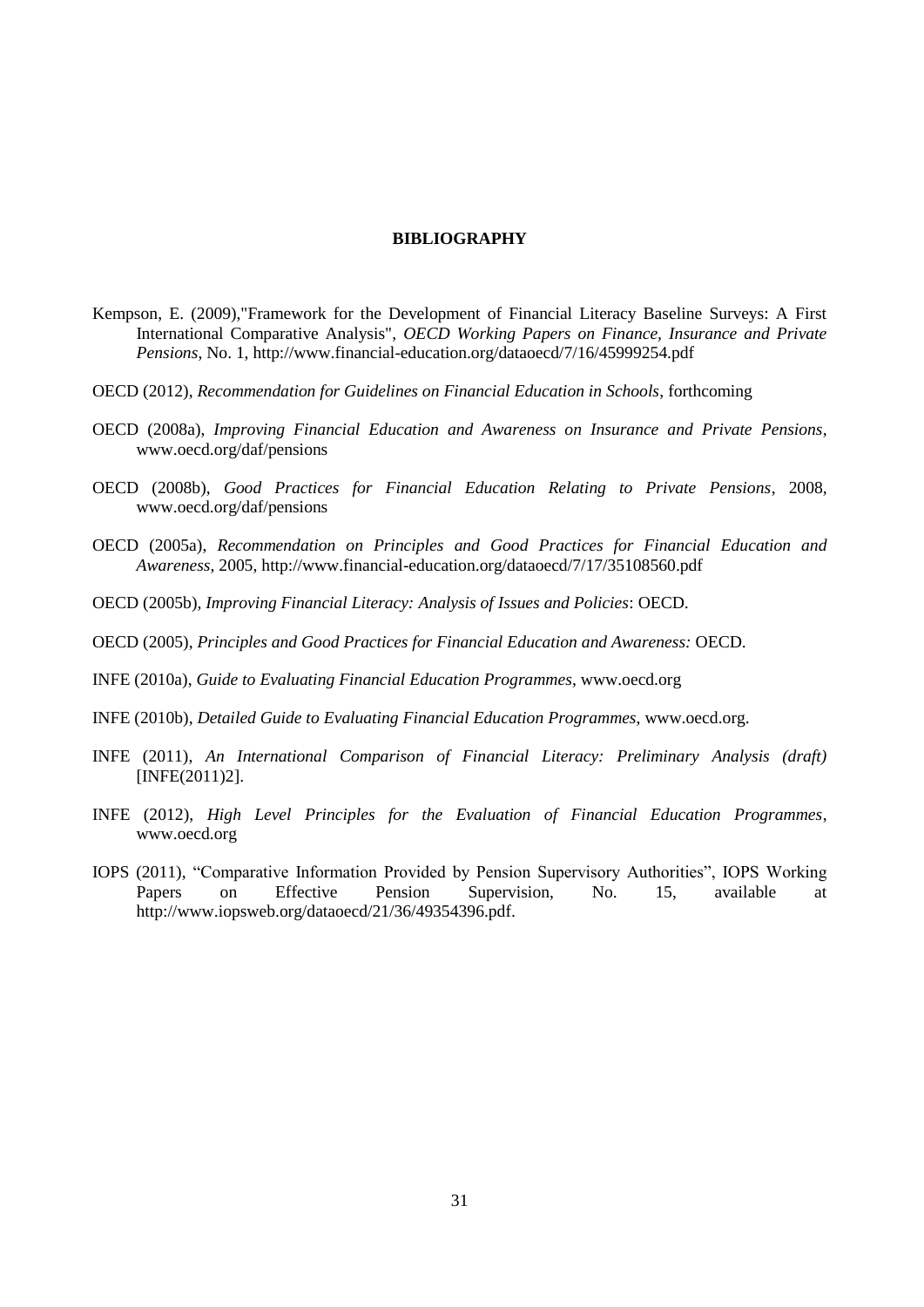# <span id="page-31-0"></span>**ANNEX 1. CHECKLIST TO DESIGN, IMPLEMENT AND EVALUATE NPCCS**

Based on the analysis of NPCCs for this report in relation to funded DC systems, the following summary sets out the basic considerations organisers might consider at the outset to ensure they have clear objectives that can be measured and evaluated in a meaningful way. The actual design will depend on whether the new system is voluntary, quasi-compulsory or mandatory, among other factors. It will also depend on the specific stage of reform the NPCC aims to communicate.

# **1. What is the primary purpose of the campaign?**

- To explain the demographic and economic need for change?
- To describe the new system and the individual's responsibilities and choices?
- To introduce further change, for example an increase in contributions and a restriction in decumulation options?
- To build or rebuild confidence in the new system after a national or global financial crisis?

# **2. What is the desired outcome?**

- To gain political and social consensus for the new system?
- To increase awareness and understanding?
- To prompt individuals into taking action?
- To make individuals aware of the default mechanisms if they do not make active decisions?

# **3. What can be achieved within the budget?**

- Is this a one-off, regular, or on-going campaign?
- If the budget is not sufficient to meet all desired communications objectives, then what are the priorities?
	- Which channels will reach the entire population and which are better suited for targeted communities?
- After dividing the campaign into its component parts, which are considered to be the most effective communications channels?
- What is the positive potential of free communications channels, for example banners on providers" websites and independent media coverage by the press?
	- What are the potential negative results?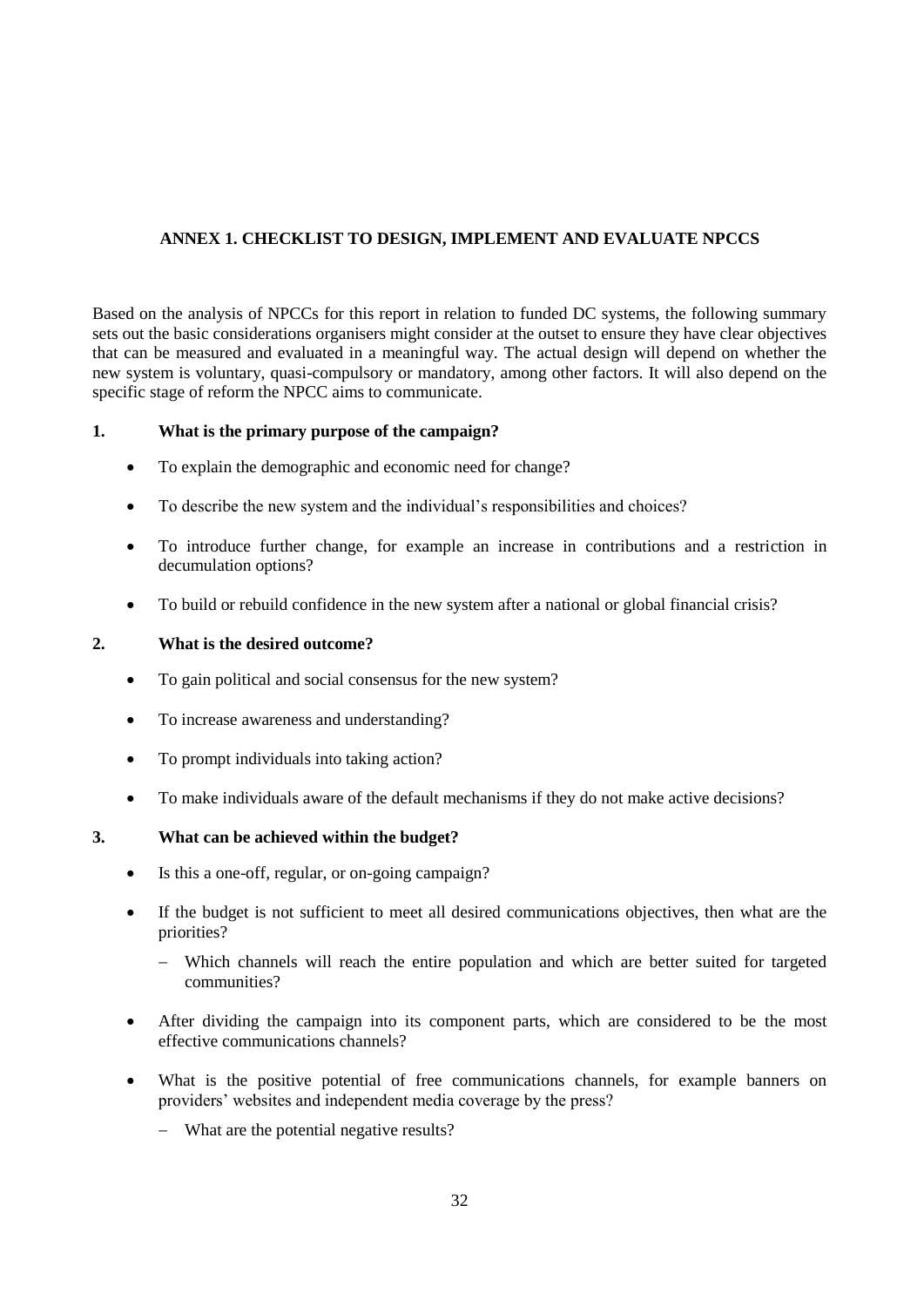- Will this compromise the government's independent messages, for example where the free channel might represent an endorsement of a provider's products?

# **4. What are the target groups and how might they be categorised?**

Can you define targets by demographic feature?

- $-$  By age?
	- Pre-employment?
	- Younger workers?
	- Mid-career workers?
	- Workers approaching retirement?
- By gender?
	- Do women have lower levels of pension provision?
	- Are the reasons for this fully understood?
- Are there specific problems in reaching ethnic communities? What are the communication needs of:
	- Indigenous communities?
	- Immigrants?
	- International workers?
- What is the impact of socio-economic status?
	- Are higher levels of general education associated with financial literary?
	- Are there specific problems in reaching workers in industries associated with low pay?
- Could you divide your audience in behavioural terms, for example as "reluctant", "aware but uninformed", and "engaged"?
	- Would this approach lend itself to the concept of a "consumer journey" from reluctant through engagement, understanding, awareness of solution, and action?

# **5. How will you manage key collegiate relationships?**

- How can you draw on useful experience and resources from the following:
	- Related government departments?
	- Financial regulators / supervisors?
	- Employer and employee / consumer representatives?
- What are the potential problems associated with these relationships and how will you resolve them?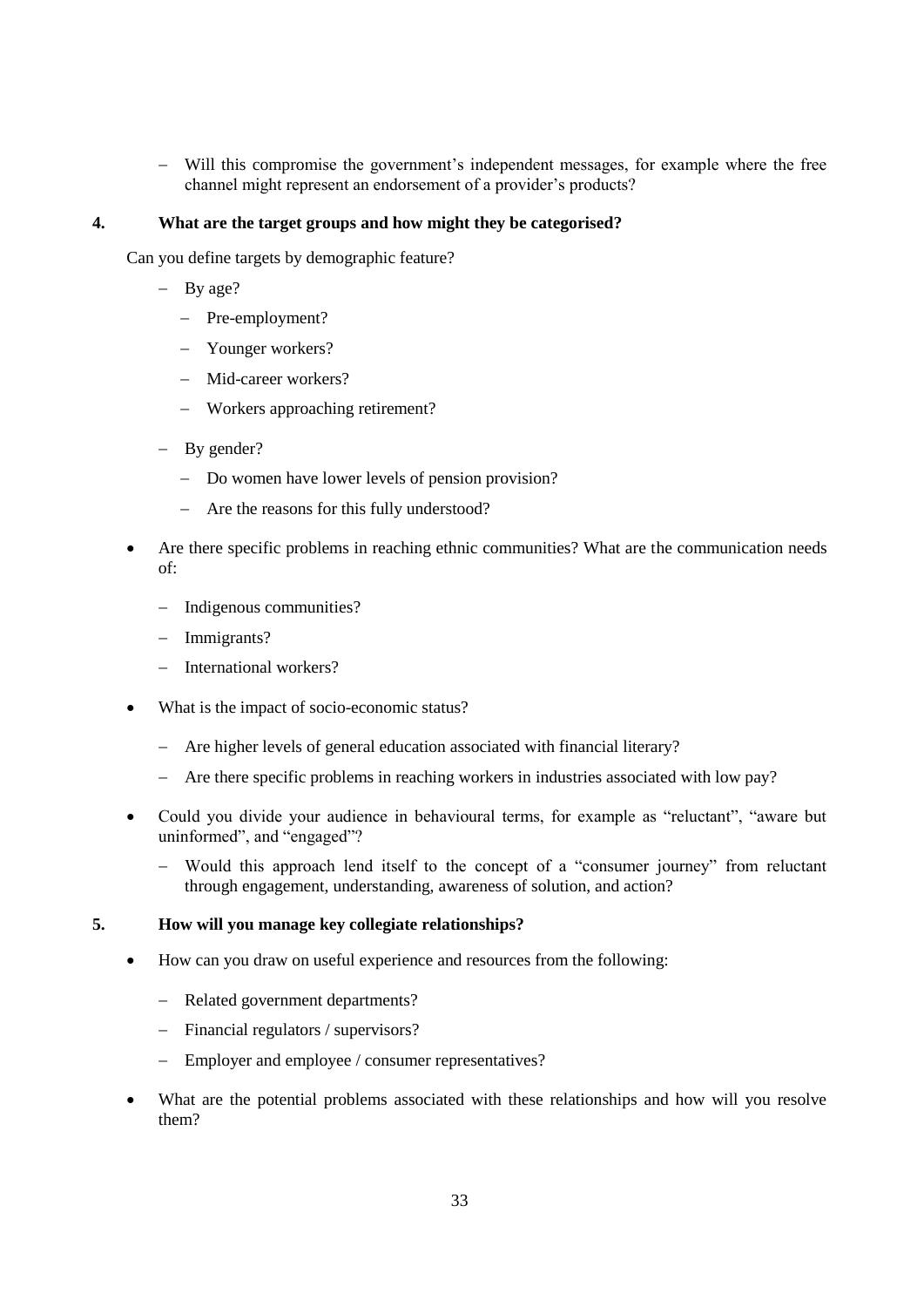- Conflicts between different stakeholders?
- Will any one stakeholder seek to dominate the campaign?

# **6. On what basis will you work with private providers?**

- What is your past experience of collaborating with the following groups?
	- Private providers?
	- Independent advisers/consultants to employers, unions and individuals
	- What potential benefits do these parties bring to the campaign?
		- Funding and expertise for communications
		- Endorsement of the government"s messages
- How can you avoid the potential for providers" campaigns to overshadow the NPCC or to create confusion between generic information and a sales pitch?
- Would the establishment of an early dialogue with private providers ensure these situations do not arise?
- Do you have the power, if necessary, to control the timing of providers" campaigns to allow time for the dissemination of the NPCC"s messages?
- Will you establish clear regulatory guidelines to ensure that providers do not make inappropriate claims for their products and services, which might undermine the new system?

# **7. Which communication channels will you use?**

- Which options from the following list do you consider essential and which are optional?
	- Internet (dedicated website, related sites, popular consumer sites)
	- Television
	- Radio
	- Newspapers (national and regional)
	- Social media and mobile phones
	- Leaflets (nationwide delivery / targeted group deliver / on request)
	- Posters on public transport and in public areas, for example libraries
	- Workplace notices
- How will you balance the desire for diversity with budgetary constraints?
- Have you conducted a cost-benefit analysis of these channels?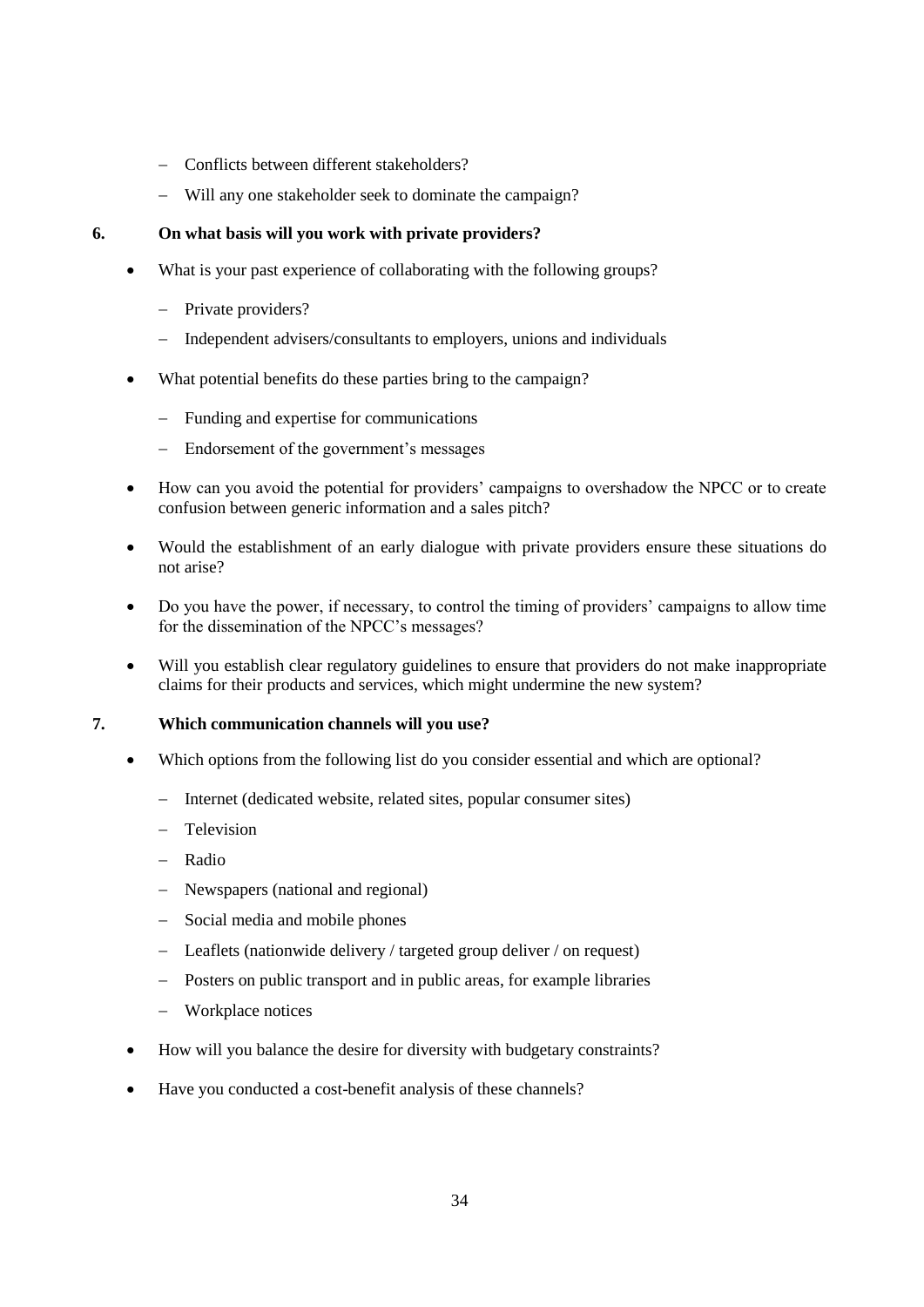# **8. Have you considered the benefits of outreach?**

- What are the costs and potential benefits of the following programmes?
	- Road shows and other public engagement events
	- Education establishments

# **9. What can you do to harness the power of the media?**

- Which are the most effective media for your advertisements?
- Have you considered "advertorials" written by in-house journalists?
- Can you provide regular education and information sessions to journalists to encourage media coverage of the campaign?
- Can you provide short fact sheets and for independent personal finance articles?
- Will you establish a programme of regular press alerts to highlight key stages in the campaign?
- Which well-informed and trained press spokespeople do you have available?
	- Are there other good candidates who need press training?
- What is your damage-limitation strategy if problems emerge with the new DC system?

# **10. Does your evaluation strategy include all relevant stages?**

- Pre-campaign research to establish baselines and audience categories?
	- Assessment of pension awareness prior to the campaign?
	- Targeting of the audience?
	- Consumer testing of the channels and materials?
- Quantitative and Qualitative campaign monitoring during the campaign?
- Post-campaign evaluation?
	- Is this planned so that it will be collected and combined to give an overall picture that aims to identify and explain the impact of the programme?
	- Analysis of the quantitative results, including a cost-benefit analysis of the most effective channels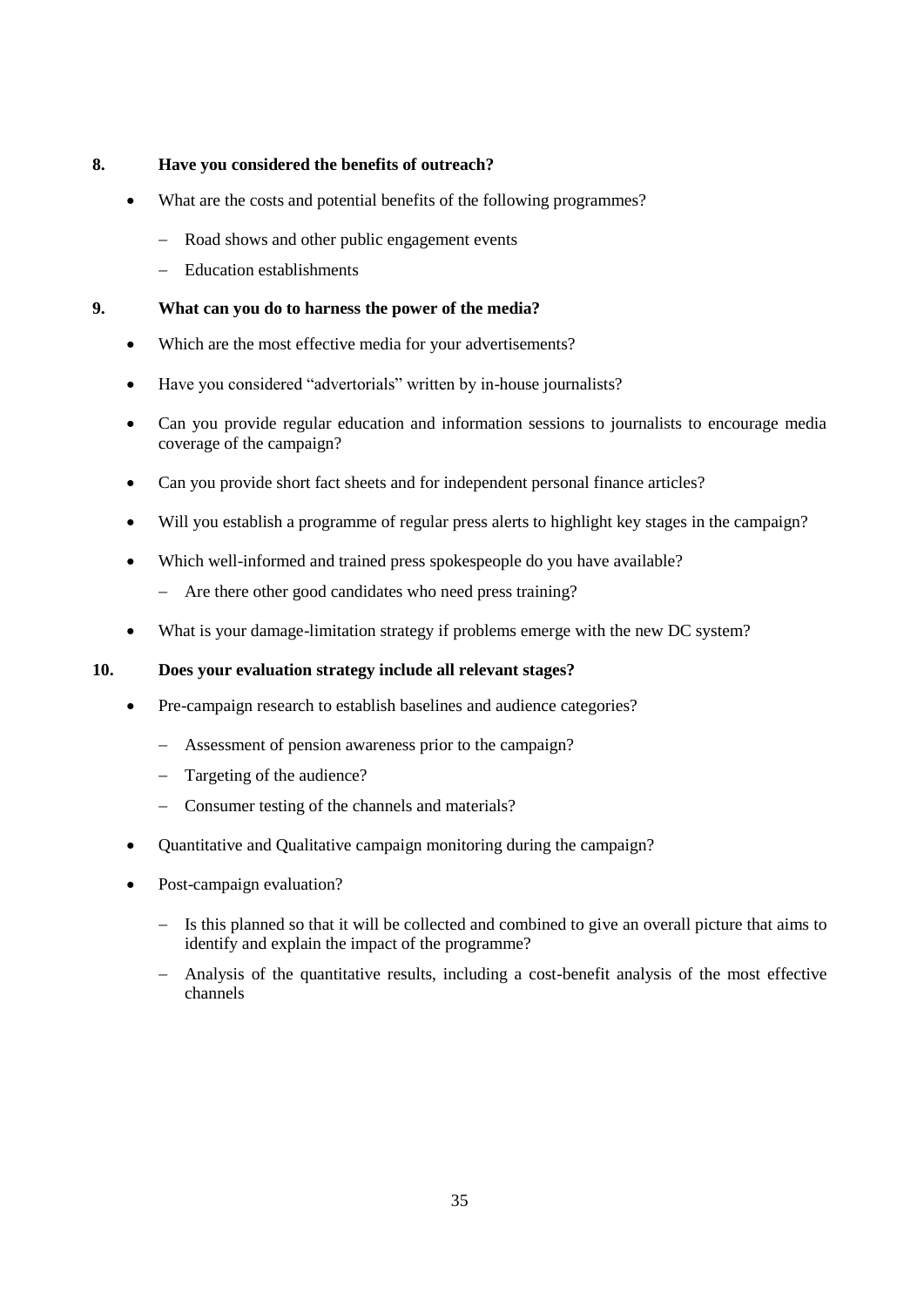| Country                                                                            | Type of<br>campaign<br>and time<br>frame                                                           | <b>Motivating Event</b>                                                                                                                  | Communication<br><b>Channels, Outreach</b><br>& Schools                                                                                                                                                                                                                      | <b>Target Audience</b>                                                                                                                                                              | <b>Objectives of</b><br>Campaign                                            | Approximate<br>Campaign<br><b>Budget</b>                             | Monitoring,<br><b>Evaluation and</b><br>Impact         |
|------------------------------------------------------------------------------------|----------------------------------------------------------------------------------------------------|------------------------------------------------------------------------------------------------------------------------------------------|------------------------------------------------------------------------------------------------------------------------------------------------------------------------------------------------------------------------------------------------------------------------------|-------------------------------------------------------------------------------------------------------------------------------------------------------------------------------------|-----------------------------------------------------------------------------|----------------------------------------------------------------------|--------------------------------------------------------|
| Armenia<br>http://www.cba.am/                                                      | To promote<br>mandatory<br>and<br>voluntary<br>system<br>On-going                                  | Recognition of the<br>need to raise<br>pensions<br>awareness<br>through financial<br>education                                           | Websites (under<br>construction) for<br>pensions and<br>financial education.<br>All media plus<br>printed materials,<br>billboard<br>advertising, on-line<br>advertising, mobile<br>phones. Outreach:<br>seminars, local<br>public events,<br>workplace.<br>School programme | Schools, colleges<br>and lyceums;<br>higher-education<br>institutions; paid<br>workers,<br>unemployed, self-<br>employed,<br>notaries, private<br>entrepreneurs,<br>foreign workers | To raise general<br>pensions<br>awareness and to<br>inform target<br>groups | 2011-2015:<br>annual budget<br>varies from<br>USD 25,000-<br>171,000 | Programme has yet<br>to start; no<br>evaluation as yet |
| Australia<br>http://www.superchoice.gov.au<br>http://www.understandingmoney.gov.au | To explain<br>all pension<br>systems:<br>state, auto-<br>enrolment<br>and<br>voluntary<br>On-going | Various, eg 2005<br>'Super' choice of<br>fund legislation<br>for auto-<br>enrolment; 2009<br>implementation of<br>new pension<br>reforms | Websites, printed<br>materials, billboard<br>advertising, media,<br>online advertising,<br>social media.<br>Outreach: trade &<br>industry<br>associations,<br>seminars, public<br>events, workplace                                                                          | General public,<br>employees and<br>employers,<br>members<br>approaching<br>retirement,<br>retirees, women,<br>multicultural and<br>indigenous<br>audience                          | To raise public<br>awareness                                                | Not disclosed                                                        | Not disclosed                                          |

# <span id="page-35-0"></span>**ANNEX 2: KEY FEATURES OF CAMPAIGN CASE STUDIES**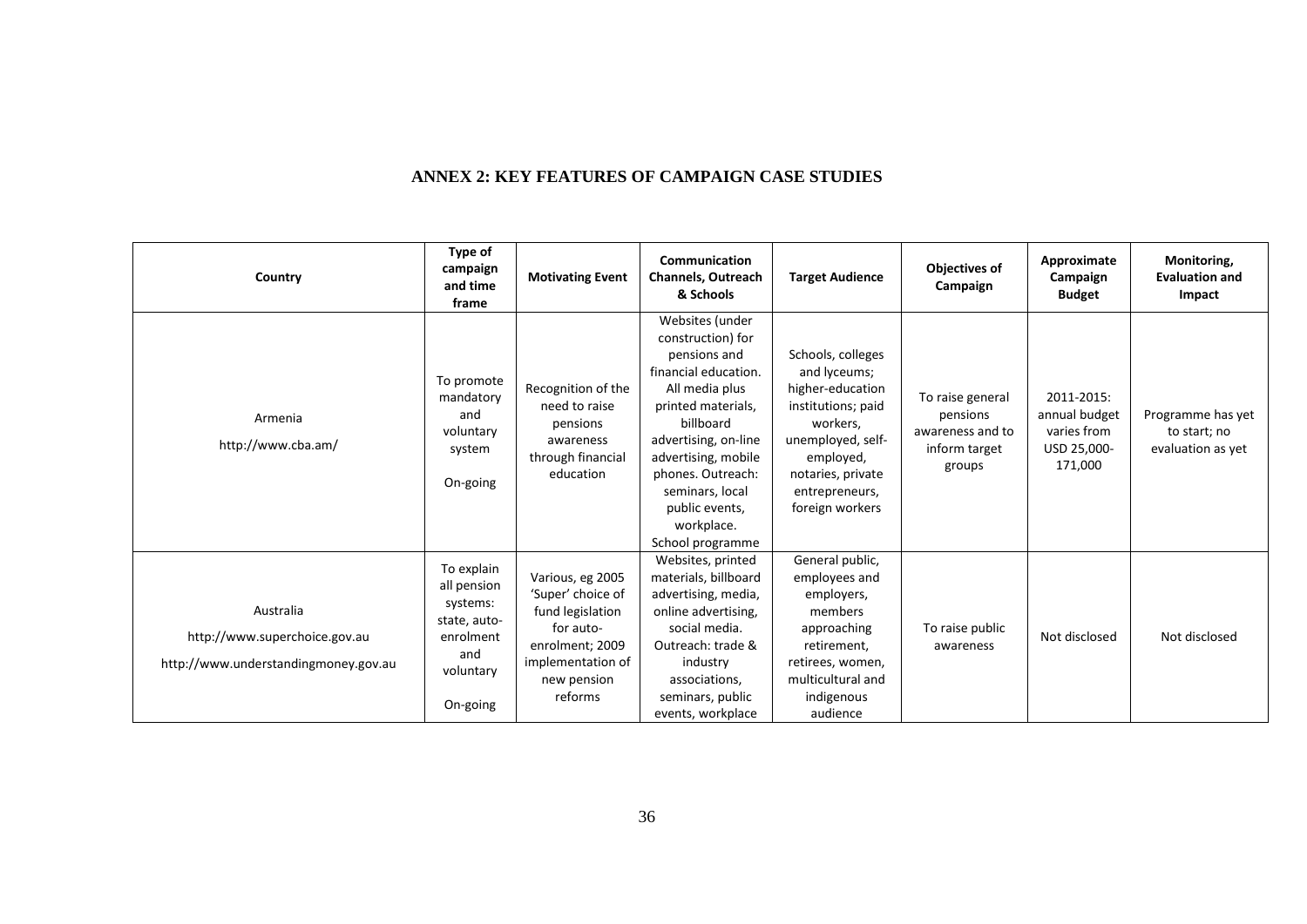| Country                                 | Type of<br>campaign<br>and time<br>frame                         | <b>Motivating Event</b>                                                                                                                                      | Communication<br><b>Channels, Outreach</b><br>& Schools                                                             | <b>Target Audience</b>                                             | <b>Objectives of</b><br>Campaign                                                                                                           | Approximate<br>Campaign<br><b>Budget</b> | Monitoring,<br><b>Evaluation and</b><br>Impact                                                                                                                                                                                                                                                                               |
|-----------------------------------------|------------------------------------------------------------------|--------------------------------------------------------------------------------------------------------------------------------------------------------------|---------------------------------------------------------------------------------------------------------------------|--------------------------------------------------------------------|--------------------------------------------------------------------------------------------------------------------------------------------|------------------------------------------|------------------------------------------------------------------------------------------------------------------------------------------------------------------------------------------------------------------------------------------------------------------------------------------------------------------------------|
| Denmark<br>http://pensionsinfo.dk       | To promote<br>voluntary<br>system<br>On-going                    | To promote<br>'PensionsInfo',<br>which supports<br>the voluntary<br>system introduced<br>in 1999 and re-<br>launched in 2007<br>with a new<br>website design | Website                                                                                                             | Working age<br>population;<br>workers<br>approaching<br>retirement | To increase<br>website traffic by<br>25%. Specific focus<br>on attracting<br>target groups,<br>including women<br>and unskilled<br>workers | Annual<br><b>EUR 1.5m</b>                | Website hits. Most<br>frequent users are<br>male skilled<br>employees (25% of<br>men over age 60),<br>followed by women<br>(20%). Overall clear<br>correlation between<br>site use, education<br>and earnings                                                                                                                |
| Estonia<br>http://www.pensionikeskus.ee | To introduce<br>and<br>promote<br>mandatory<br>system<br>2001-02 | Mandatory<br>pensions<br>introduced in<br>2002 for younger<br>workers, with an<br>option to join for<br>those born 1942-<br>82                               | Website, call<br>centre, printed<br>materials, billboard<br>advertising, media.<br>Outreach: seminars,<br>workplace | Stage 1: individuals<br>aged 21-60<br>Stage 2: target<br>groups    | Stage 1: build trust<br>in new system.<br>Stage 2: explain<br>options for<br>different age<br>groups and explain<br>joining process        | EEK 150,000                              | Voluntary<br>membership<br>measured: 45% of<br>those entitled to join<br>did so.<br>Monitoring of call<br>centre use and<br>attendance at road<br>shows. Face-to-face<br>interviews by<br>independent<br>consultant. Results<br>mixed, eg 43% knew<br>about system in<br>general; 14% knew a<br>lot; 21% knew very<br>little |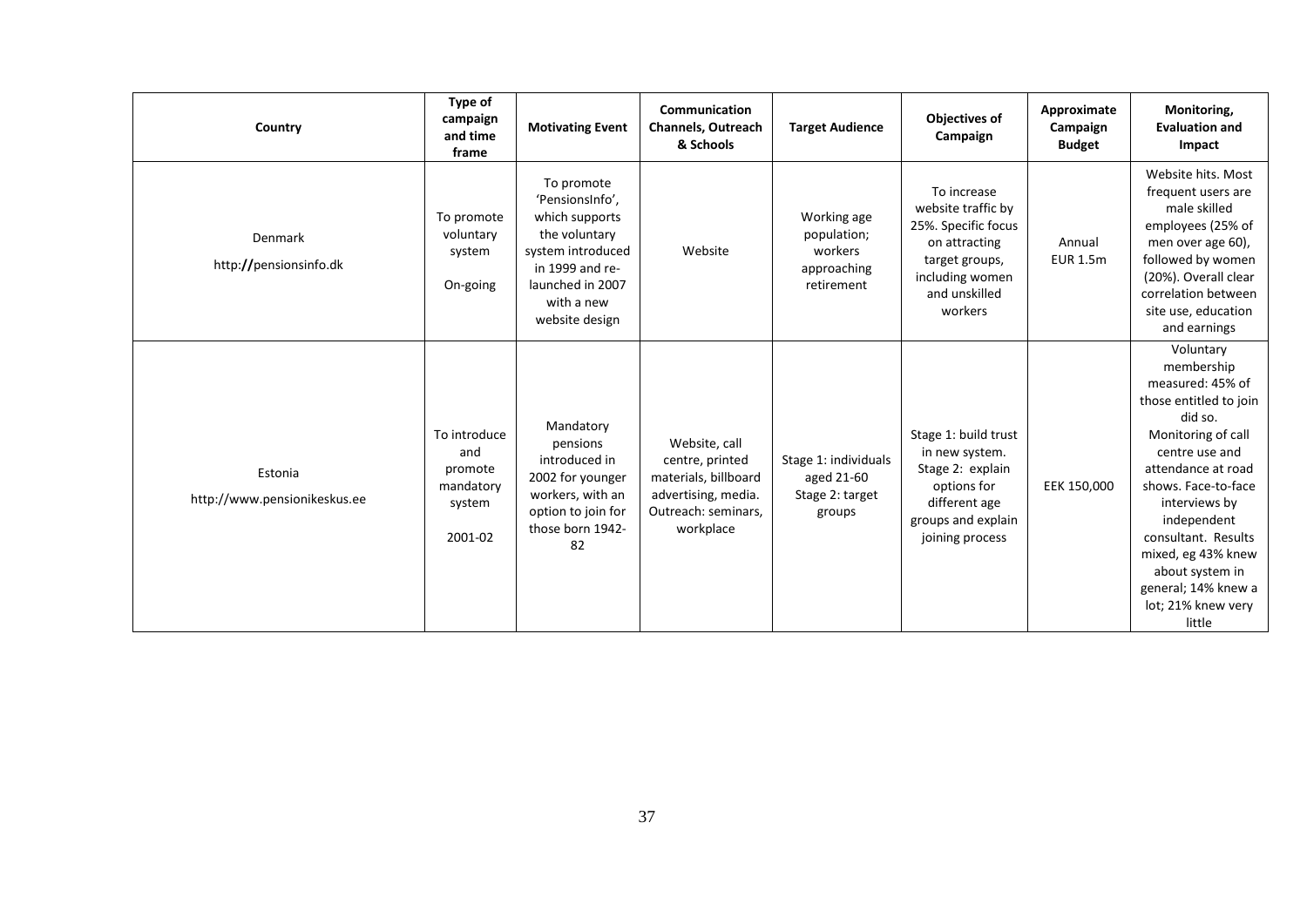| Country                              | Type of<br>campaign<br>and time<br>frame                                     | <b>Motivating Event</b>                                                                                                                                                                 | Communication<br><b>Channels, Outreach</b><br>& Schools                                                                                                                                                                        | <b>Target Audience</b>                                                                                                                                                | <b>Objectives of</b><br>Campaign                                                                                                                                                                           | Approximate<br>Campaign<br><b>Budget</b> | Monitoring,<br><b>Evaluation and</b><br>Impact                                                                                      |
|--------------------------------------|------------------------------------------------------------------------------|-----------------------------------------------------------------------------------------------------------------------------------------------------------------------------------------|--------------------------------------------------------------------------------------------------------------------------------------------------------------------------------------------------------------------------------|-----------------------------------------------------------------------------------------------------------------------------------------------------------------------|------------------------------------------------------------------------------------------------------------------------------------------------------------------------------------------------------------|------------------------------------------|-------------------------------------------------------------------------------------------------------------------------------------|
| Germany                              | To promote<br>voluntary<br>system<br>2001; 2007                              | The government is<br>in the process of<br>reforming the<br>pension system,<br>eg raising the<br>retirement age<br>and increasing the<br>role of<br>occupational and<br>private pensions | 2001: media<br>advertising<br>accompanied<br>introduction of<br>Riester pension.<br>2007: Pension<br><b>Information Letter</b><br>sent to c.27m<br>people explaining<br>current and future<br>entitlements                     | General public                                                                                                                                                        | To communicate<br>the major shift in<br>old-age pension<br>policy due to on-<br>going government<br>reforms                                                                                                | Not disclosed                            | No specific formal<br>evaluation but<br>organisers reported<br>a notable change in<br>attitudes                                     |
| Hong Kong<br>http://www.mpfa.org.hk  | To promote<br>mandatory<br>pension<br>system<br>On-going                     | Part of general<br>financial<br>education<br>programme                                                                                                                                  | Website, printed<br>materials, media,<br>public transport,<br>online advertising,<br>social media.<br>Outreach: seminars,<br>public events, trade<br>& industry<br>associations,<br>workplace.<br><b>Schools</b><br>programme. | Working<br>population, plus<br>specific<br>programmes for<br>trade unions,<br>employees<br>participating in<br>industry schemes,<br>and youth and<br>parenting groups | To promote<br>understanding of<br>mandatory<br>employer-<br>sponsored system,<br>and mandatory<br>and voluntary<br>individual system;<br>to change<br>pensions<br>behaviour and<br>encourage<br>engagement | 2009-10<br>HK\$ 10.98m                   | Quantitative surveys<br>and focus groups<br>used to evaluate<br>publicity and<br>education<br>programmes. Results<br>not disclosed. |
| Hungary<br>http://www.tegyunkerte.hu | To introduce<br>and<br>promote<br>mandatory<br>system<br>Late 1990s;<br>2008 | First (1990s) to<br>introduce<br>mandatory<br>system. Second<br>(2008) to address<br>concerns raised by<br>earlier NPCC and<br>increase<br>awareness                                    | <b>Brochures</b>                                                                                                                                                                                                               | General public<br>divided into target<br>behavioural groups                                                                                                           | To communicate<br>continued need for<br>pension reform;<br>increase<br>awareness;<br>improve<br>understanding of<br>current and future<br>pensioners                                                       | 2008<br>campaign<br>HF 28.5m             | Survey of impact of<br>brochure campaign.<br>Measurement of<br>website hits. 71%<br>were aware of<br>government<br>campaign         |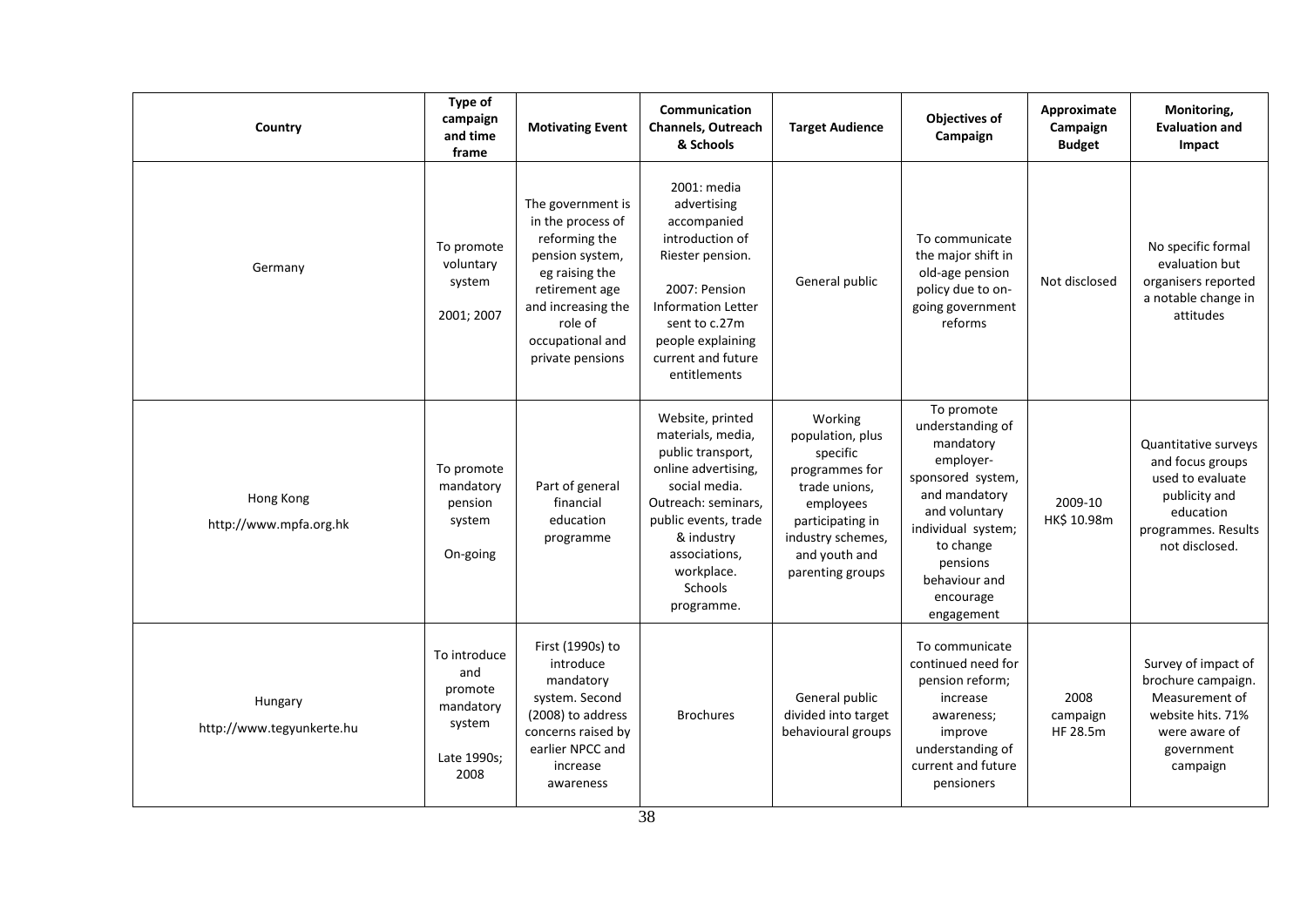| Country                                     | Type of<br>campaign<br>and time<br>frame                                          | <b>Motivating Event</b>                                                                                                | Communication<br><b>Channels, Outreach</b><br>& Schools                                                                                                                                                                                                          | <b>Target Audience</b>                                                                                                                                                                       | Objectives of<br>Campaign                                                                                                                  | Approximate<br>Campaign<br><b>Budget</b>                             | Monitoring,<br><b>Evaluation and</b><br>Impact                                                                                                                                                                                                                                                                                                        |
|---------------------------------------------|-----------------------------------------------------------------------------------|------------------------------------------------------------------------------------------------------------------------|------------------------------------------------------------------------------------------------------------------------------------------------------------------------------------------------------------------------------------------------------------------|----------------------------------------------------------------------------------------------------------------------------------------------------------------------------------------------|--------------------------------------------------------------------------------------------------------------------------------------------|----------------------------------------------------------------------|-------------------------------------------------------------------------------------------------------------------------------------------------------------------------------------------------------------------------------------------------------------------------------------------------------------------------------------------------------|
| Indonesia<br>www.bapepam.go.id/dana_pensiun | To promote<br>voluntary<br>employer-<br>sponsored<br>schemes<br>2008 on-<br>going | 2007 legislation<br>made the Pension<br><b>Fund Bureau</b><br>responsible for<br>pension<br>awareness and<br>education | Printed materials,<br>seminars                                                                                                                                                                                                                                   | Key focus on larger<br>employers and<br>labour unions<br>where there is no<br>existing pension<br>scheme. Also<br>general population,<br>including students<br>and working-age<br>population | To encourage<br>employers to set<br>up pension<br>schemes; to make<br>employees aware<br>that this is possible<br>under the<br>legislation | Annual<br>US\$ 50,000                                                | Postal survey and<br>independent face-to-<br>face interviews.<br>Monitoring of new<br>schemes and new<br>members. No results<br>disclosed.<br>Measurement of<br>attendance at<br>seminars and<br>feedback on<br>participants'<br>perception.<br>Response positive<br>but reveals this is the<br>first time people<br>have been told<br>about pensions |
| Ireland<br>http://www.pensionsboard.ie/en   | To introduce<br>and<br>promote<br>voluntary<br>system<br>2003 on-<br>going        | Started 2003 to<br>coincide with<br>launch of Pension<br>Retirement<br><b>Savings Accounts</b>                         | Pages on regulator's<br>website, printed<br>materials, media,<br>public transport,<br>online advertising,<br>social media,<br>mobile phones.<br>Outreach:<br>workplace, public<br>places, trade &<br>industry<br>associations,<br>seminars.<br>Schools programme | Adult population,<br>with a specific<br>target of young<br>people and low<br>coverage groups<br>such as women,<br>immigrants,<br>hospitality workers<br>and farmers                          | To raise adult<br>population's<br>awareness about<br>pension; develop<br>relationships with<br>stakeholders, eg<br>unions                  | EUR 5.5m over<br>7 years;<br>current annual<br>budget<br>EUR 500,000 | Website hits up 50-<br>100% year-on-year.<br>Independent annual<br>market-research<br>survey to check<br>general awareness<br>and trends. Since<br>campaign began,<br>awareness has<br>increased from 60%<br>to over 80%, 20% of<br>those surveyed<br>increased<br>contributions; 60%<br>did not                                                      |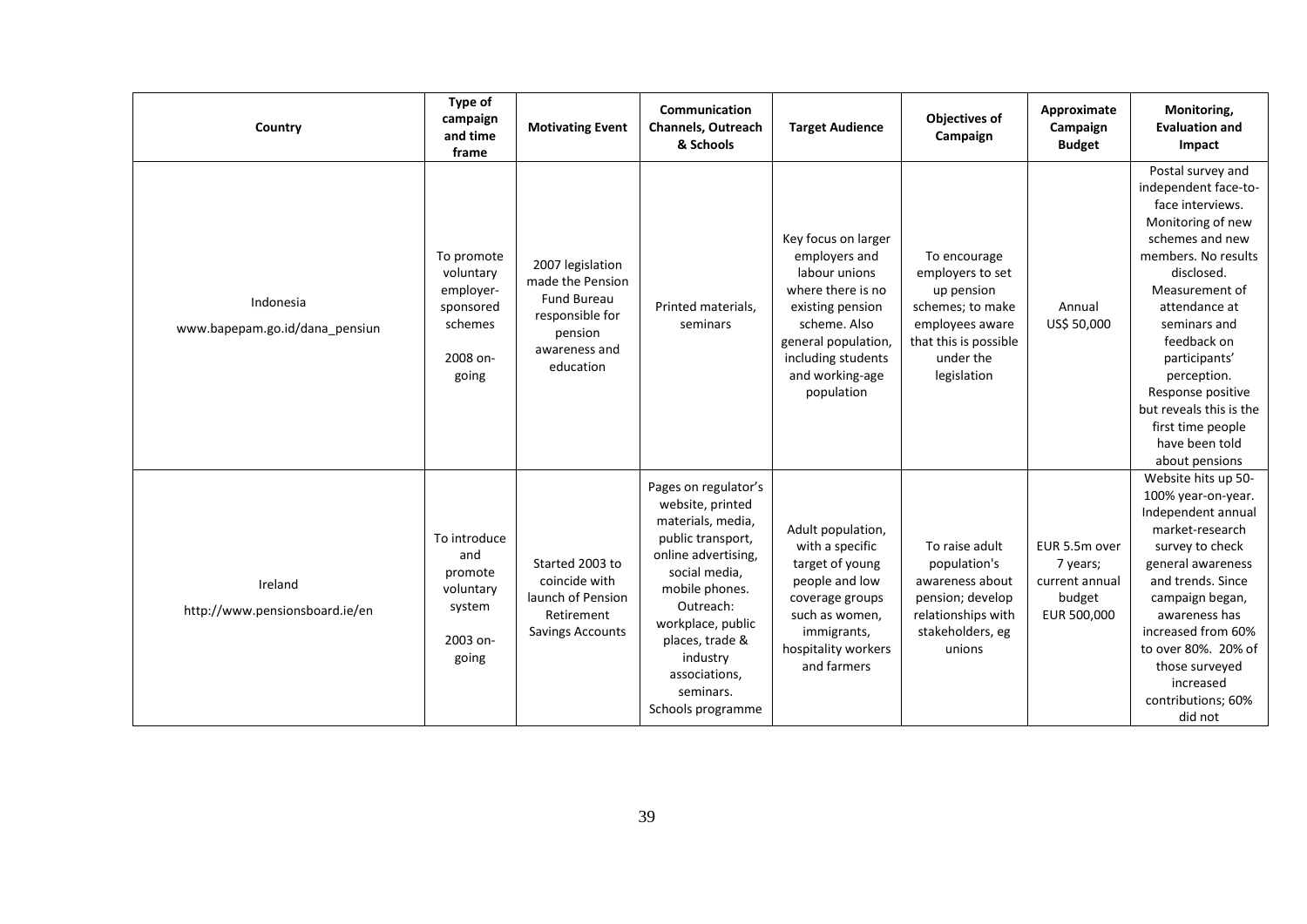| Country                                | <b>Type of</b><br>campaign<br>and time<br>frame                                                 | <b>Motivating Event</b>                                               | Communication<br><b>Channels, Outreach</b><br>& Schools                                       | <b>Target Audience</b>                                                                                                           | <b>Objectives of</b><br>Campaign                                                                                                               | Approximate<br>Campaign<br><b>Budget</b> | Monitoring,<br><b>Evaluation and</b><br>Impact                                                                                                                                                     |
|----------------------------------------|-------------------------------------------------------------------------------------------------|-----------------------------------------------------------------------|-----------------------------------------------------------------------------------------------|----------------------------------------------------------------------------------------------------------------------------------|------------------------------------------------------------------------------------------------------------------------------------------------|------------------------------------------|----------------------------------------------------------------------------------------------------------------------------------------------------------------------------------------------------|
| Israel<br>http://www.pensia.mof.gov.il | Response to<br>financial<br>crisis and<br>impact on<br>auto-<br>enrolment<br>system<br>On-going | Financial crisis:<br>on-going financial<br>literacy campaign          | Website, printed<br>materials, media,<br>online advertising.<br>Outreach: public<br>events    | General working<br>population;<br>younger<br>employees;<br>workers<br>approaching<br>retirement;<br>women, low<br>income workers | To maintain<br>confidence at a<br>time of global<br>financial instability<br>and market<br>volatility                                          | <b>USD 1.7m</b>                          | Analysis of<br>contributions into<br>and withdrawals<br>from pension plans.<br>Results not disclosed                                                                                               |
| Italy<br>http://www.tfr.gov.it         | To introduce<br>auto-<br>enrolment<br>system<br>Jan-June<br>2007                                | Auto-enrolment<br>system announced<br>2007 and<br>implemented<br>2008 | Website, call<br>centre, printed<br>materials, media.<br>Outreach: seminars,<br>public events | All employees of<br>private sector firms                                                                                         | To communicate<br>new auto-<br>enrolment system,<br>to raise general<br>pension<br>awareness, to<br>encourage<br>individuals to take<br>action | <b>EUR 17m</b>                           | Internal monitoring<br>of website hits and<br>call centre use. Face-<br>to-face interviews.<br>Results not<br>disclosed. Media<br>campaign and call<br>centre considered<br>particularly effective |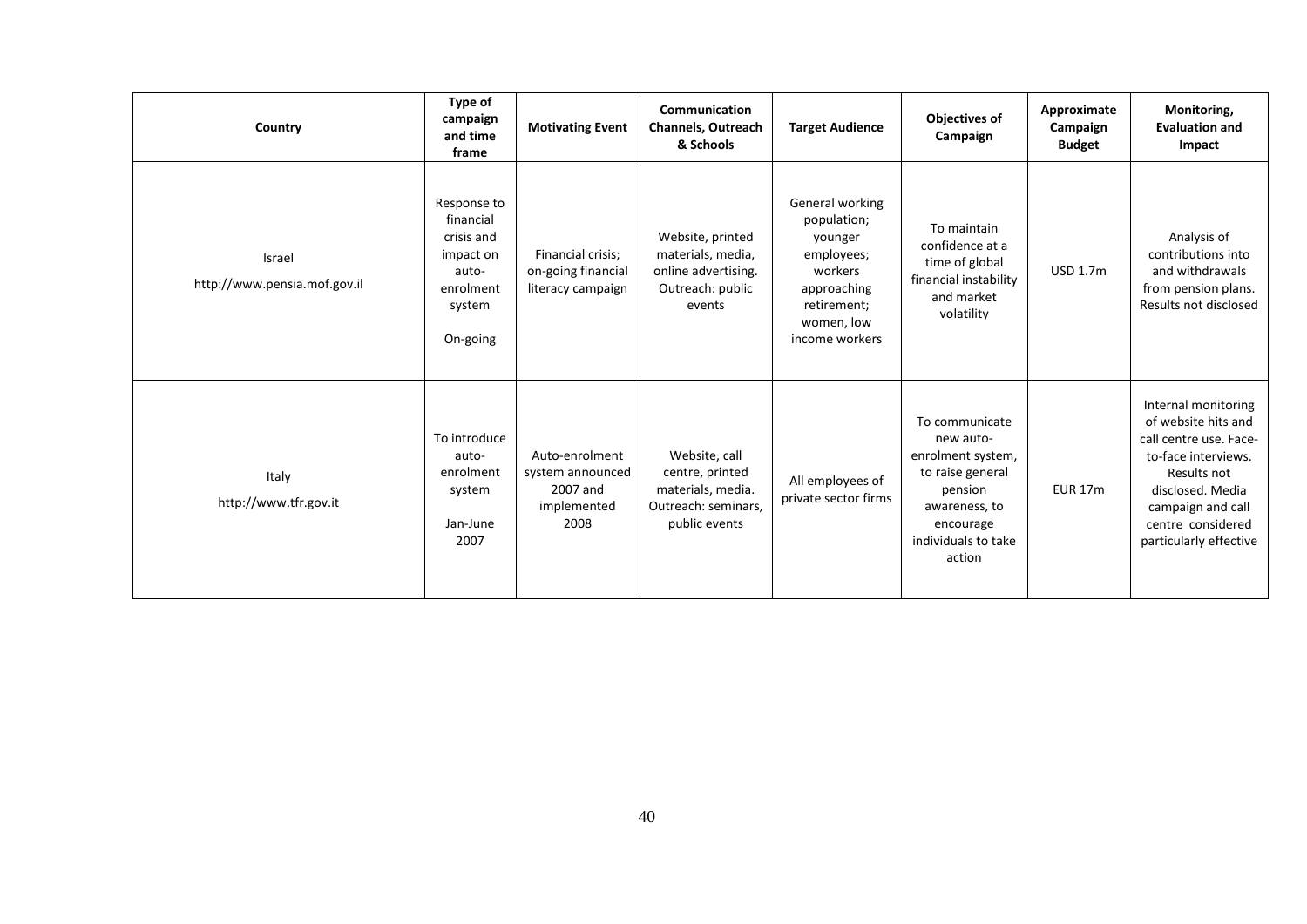| Country                                                                       | Type of<br>campaign<br>and time<br>frame                                                                         | <b>Motivating Event</b>                                                                                                                                           | Communication<br><b>Channels, Outreach</b><br>& Schools                                                                                                                                                                                                     | <b>Target Audience</b>                                                                                                                                                                                                         | <b>Objectives of</b><br>Campaign                                                                                                                                                                                             | Approximate<br>Campaign<br><b>Budget</b> | Monitoring,<br><b>Evaluation and</b><br>Impact                                                                                                                                                                                                                     |
|-------------------------------------------------------------------------------|------------------------------------------------------------------------------------------------------------------|-------------------------------------------------------------------------------------------------------------------------------------------------------------------|-------------------------------------------------------------------------------------------------------------------------------------------------------------------------------------------------------------------------------------------------------------|--------------------------------------------------------------------------------------------------------------------------------------------------------------------------------------------------------------------------------|------------------------------------------------------------------------------------------------------------------------------------------------------------------------------------------------------------------------------|------------------------------------------|--------------------------------------------------------------------------------------------------------------------------------------------------------------------------------------------------------------------------------------------------------------------|
| Mexico<br>http://consar.gob.mx                                                | To introduce<br>and<br>promote<br>mandatory<br>system on-<br>going<br>Financial<br>crisis<br>campaign<br>2008-08 | Mandatory system<br>in the private<br>sector (1997) and<br>public sector<br>(2007)<br>Campaign<br>intensified in<br>response to the<br>global financial<br>crisis | Website, call<br>centre, printed<br>materials, billboard<br>advertising, media,<br>public transport,<br>online advertising,<br>social media.<br>Outreach: trade &<br>industry<br>associations, public<br>events, workplace.<br>Schools programme            | General public;<br>workers in private<br>and public sectors                                                                                                                                                                    | To raise awareness<br>of employees<br>about individual<br>accounts and<br>promote<br>importance of<br>retirement<br>planning<br>Additional focus in<br>2008-09 to<br>reassure members<br>about impact of<br>financial crisis | Annual<br>USD <sub>2m</sub>              | Website hits Jan-Mar<br>2011, 1.8m general;<br>2.6m specific<br>account documents.<br>Call centre use and<br>seminar attendance<br>monitored.<br>Early feedback<br>indicated general<br>lack of information<br>and knowledge.<br>From 2008 campaign<br>intensified |
| Netherlands<br>http://english.minfin.nl/Subjects/<br>Financial markets/CentiQ | Financial<br>literacy<br>campaign to<br>promote<br>voluntary<br>system and<br>financial<br>education<br>On-going | 2006 creation of<br>CENTIQ by 40<br>partners, including<br>the government,<br>the financial<br>sector, consumer<br>organisations, and<br>universities             | <b>CENTIQ Platform for</b><br><b>Financial Awareness</b><br>website                                                                                                                                                                                         | General public and<br>especially young<br>plan members                                                                                                                                                                         | To increase<br>awareness,<br>especially of young<br>people                                                                                                                                                                   | Not disclosed                            | No formal evaluation<br>but activities are<br>considered to be<br>positively received<br>by target groups                                                                                                                                                          |
| New Zealand<br>http://www.kiwisaver.govt.nz/<br>http://www.sorted.org.nz      | To introduce<br>and<br>promote<br>auto-<br>enrolment<br>system<br>2006 on-<br>going                              | Introduction of<br>KiwiSaver 2007                                                                                                                                 | Website, printed<br>materials, billboard<br>advertising, media,<br>public transport,<br>public places, online<br>advertising, social<br>media, mobile<br>phones.<br>Outreach: seminars,<br>public events, trade<br>& industry<br>associations,<br>workplace | Employees 18-65.<br>Focus for Jan 2007-<br>09 was new<br>members. From<br>Feb 2009 focus<br>includes existing<br>members switching<br>providers. Special<br>focus on workers in<br>low-financial<br>literacy labour<br>markets | To encourage<br>employees to<br>make an informed<br>decision about<br>KiwiSaver. To<br>provide workers<br>with the basic<br>tools required to<br>make simple<br>financial decisions                                          | Annual<br>NZD <sub>2m</sub>              | As of May 2008<br>coverage was about<br>40% of the working<br>population. 28% of<br>18-65-year olds used<br>'Sorted' resources<br>but figure dropped<br>to 19% in 2010                                                                                             |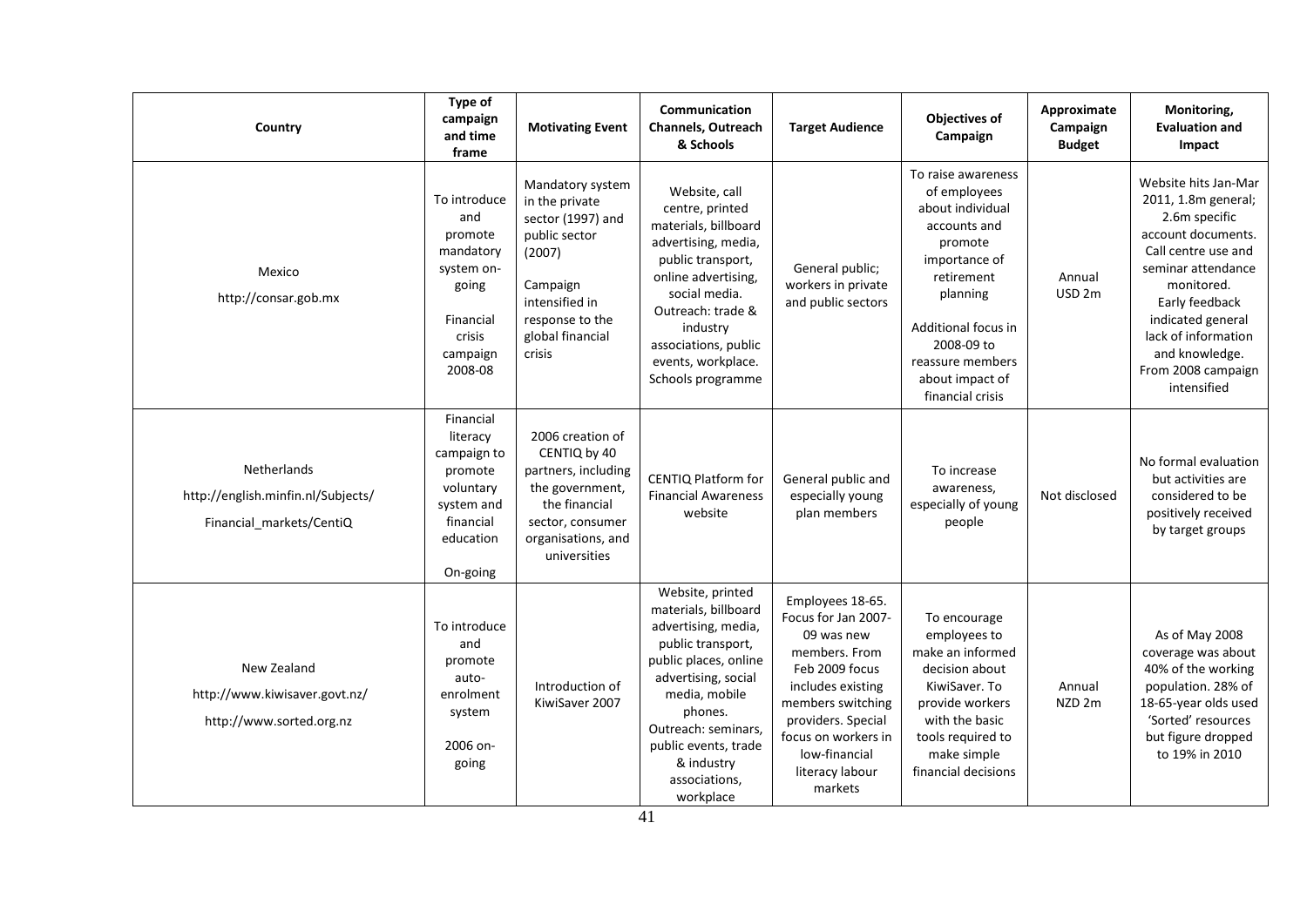| Country                                          | Type of<br>campaign<br>and time<br>frame                                                                                        | <b>Motivating Event</b>                                                                                          | Communication<br><b>Channels, Outreach</b><br>& Schools                                                                                                                                                                                  | <b>Target Audience</b>                                                                                                                                                                                                  | <b>Objectives of</b><br>Campaign                                                                                                                                                                                                       | Approximate<br>Campaign<br><b>Budget</b>                                                 | Monitoring,<br><b>Evaluation and</b><br>Impact                                                                                                                                                                                                                                                                                   |
|--------------------------------------------------|---------------------------------------------------------------------------------------------------------------------------------|------------------------------------------------------------------------------------------------------------------|------------------------------------------------------------------------------------------------------------------------------------------------------------------------------------------------------------------------------------------|-------------------------------------------------------------------------------------------------------------------------------------------------------------------------------------------------------------------------|----------------------------------------------------------------------------------------------------------------------------------------------------------------------------------------------------------------------------------------|------------------------------------------------------------------------------------------|----------------------------------------------------------------------------------------------------------------------------------------------------------------------------------------------------------------------------------------------------------------------------------------------------------------------------------|
| Poland<br>http://www.knf.gov.pl<br>http://nbp.pl | To introduce<br>and<br>promote<br>mandatory<br>system<br>1997-99 on-<br>going<br>Schools<br>2010-12                             | Introduction of<br>mandatory system<br>1997<br>Implementation of<br>financial<br>education in<br>schools in 2010 | Website, media,<br>printed materials,<br>call centre.<br>Outreach: public<br>events, trade &<br>industry<br>associations.<br>Schools programme                                                                                           | Working<br>population,<br>individuals affected<br>by the new pension<br>system.<br>Upper-secondary<br>schools and<br>teachers                                                                                           | First, to build<br>consensus about<br>reform, explain<br>options to target<br>groups.<br>Second, to educate<br>the public and to<br>help them make<br>decisions, eg to<br>increase<br>contributions.<br>Third, education in<br>schools | Initial budget<br>USD 6m, then<br>part of<br>broader<br>financial<br>education<br>budget | Public awareness up<br>from 40% to 60%.<br>Voluntary switches<br>to new system by<br>30-50-year olds<br>(60%) exceeded<br>expectations (25-<br>45%), raising<br>concern that some<br>employees might<br>have been better off<br>staying in the old<br>system<br>School impact<br>positive; teachers<br>request more<br>materials |
| Singapore<br>http://www.cpf.gov.sg               | To introduce<br>and<br>promote<br>mandatory<br>annuity<br>system<br>First phase:<br>2009-12<br>Second<br>phase: 2012<br>onwards | 2009 introduction<br>of lifetime annuity<br>(to replace 20-<br>year drawdown)                                    | Website, printed<br>materials, billboard<br>advertising, media,<br>online advertising,<br>social media, call<br>centre.<br>Outreach: seminars,<br>public events, trade<br>& industry<br>associations,<br>workplace.<br>Schools programme | First phase:<br>General population<br>but main focus is<br>members born<br>between 1949 and<br>1954.<br>Second phase:<br>General<br>population, but the<br>main focus is<br>members turning<br>55 from 2013<br>onwards. | To encourage<br>voluntary<br>switching from the<br>20-year drawdown<br>scheme to the<br>lifetime annuity<br>scheme<br>(mandatory from<br>2013 for most<br>over-55s)                                                                    | <b>Total budget</b><br>for Phase 1 &<br>2 SGD 2.8m.<br>Annual budget<br>SGD 990,000.     | Advertisement recall<br>rate 69%. Face-to-<br>face interviews<br>conducted. Calls to<br>help centres (800<br>per day) and use of<br>on-line calculator<br>monitored.<br>90 outreach events<br>considered<br>successful. 40,000<br>switches to new<br>system (more than<br>expected)                                              |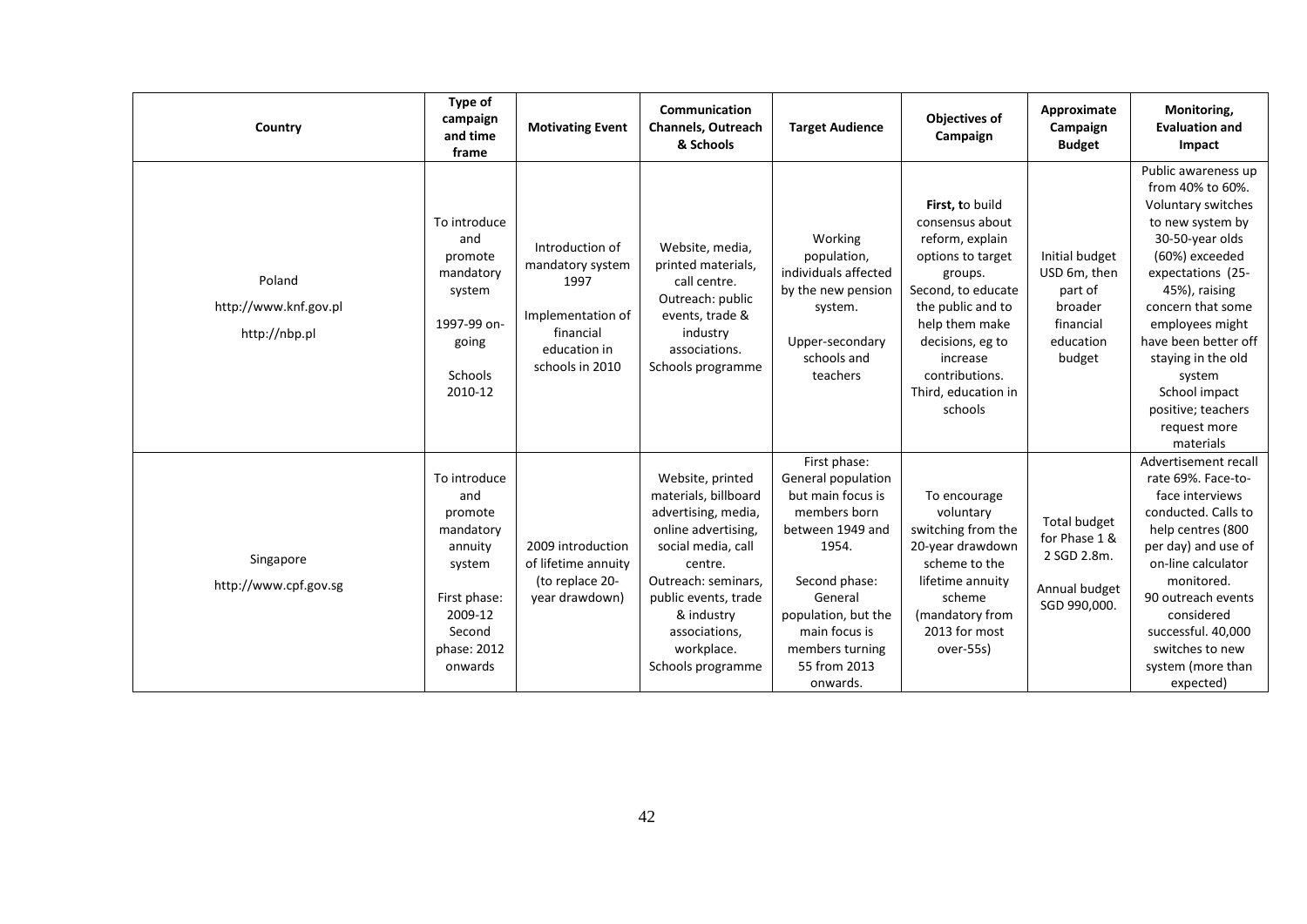| Country                                                                       | Type of<br>campaign<br>and time<br>frame                                                                               | <b>Motivating Event</b>                                                                                                                             | Communication<br><b>Channels, Outreach</b><br>& Schools                                                                                             | <b>Target Audience</b>                                                        | Objectives of<br>Campaign                                                                                                                       | Approximate<br>Campaign<br><b>Budget</b>               | Monitoring,<br><b>Evaluation and</b><br>Impact                                                                                                                                                                                                                                                                                           |
|-------------------------------------------------------------------------------|------------------------------------------------------------------------------------------------------------------------|-----------------------------------------------------------------------------------------------------------------------------------------------------|-----------------------------------------------------------------------------------------------------------------------------------------------------|-------------------------------------------------------------------------------|-------------------------------------------------------------------------------------------------------------------------------------------------|--------------------------------------------------------|------------------------------------------------------------------------------------------------------------------------------------------------------------------------------------------------------------------------------------------------------------------------------------------------------------------------------------------|
| Spain<br>http://www.dgsfp.meh.es/index_in.asp<br>http://www.bde.es/webbde/en/ | National<br>programme<br>of financial<br>education,<br>including<br>pensions<br>and<br>voluntary<br>savings<br>2008-12 | General, to raise<br>financial literacy                                                                                                             | Website, printed<br>materials, media.<br><b>Outreach: seminars</b><br>for consumer<br>association staff,<br>consumer seminars.<br>Schools programme | General<br>population,<br>workers<br>approaching<br>retirement,<br>immigrants | To raise general<br>pension awareness<br>and to encourage<br>early savings<br>discipline                                                        | Part of<br>broader<br>financial<br>education<br>budget | Measurement of<br>website hits and<br>levels of financial<br>knowledge before<br>and after school<br>courses                                                                                                                                                                                                                             |
| Sweden<br>http://www.minpension.se                                            | To introduce<br>mandatory<br>system<br>1999                                                                            | Reform of public<br>pension system,<br>introduction of<br>PPM mandatory<br>DC system, and<br>the issue of the<br>first pension<br>benefit statement | Website, media,<br>annual pension<br>statements                                                                                                     | Workers aged 18-<br>61                                                        | To build<br>knowledge of and<br>trust in the<br>system;<br>encourage<br>individuals to read<br>and to understand<br>their pension<br>statements | SEK 55m                                                | Awareness increased<br>initially but then fell<br>back to pre-<br>campaign levels.<br>Active investment<br>decisions made<br>initially by 2/3rds of<br>members; currently<br>only 2% of new<br>members. Usage of<br>the website is high.<br>Since launch (2004)<br>it has attracted<br>1.15m registered<br>users; 10,000 hits<br>per day |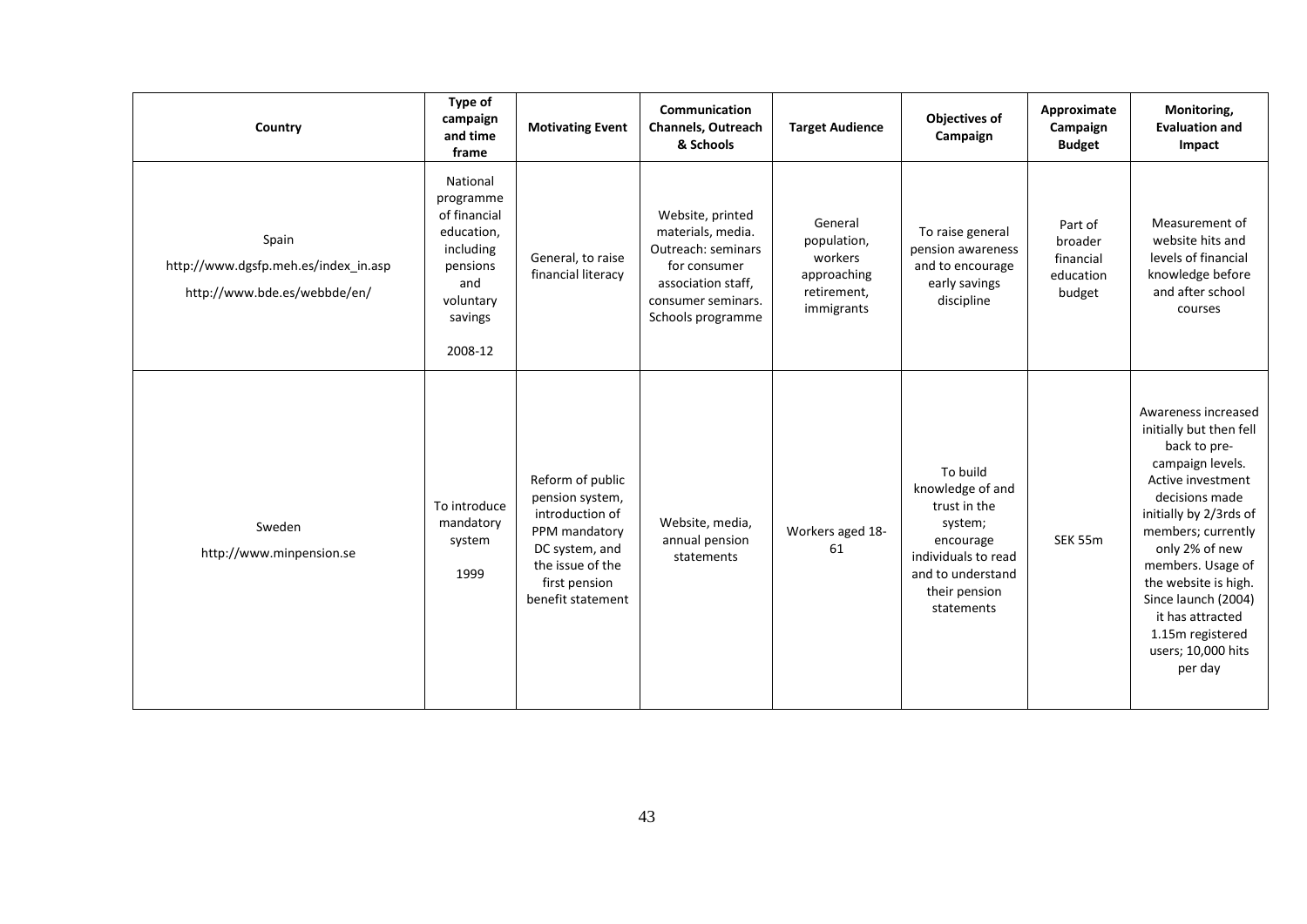| Country                                                                                                                                        | Type of<br>campaign<br>and time<br>frame                                                                                            | <b>Motivating Event</b>                                                                                                                   | Communication<br><b>Channels, Outreach</b><br>& Schools                                                                                                                                                                                              | <b>Target Audience</b>                                                                                                               | Objectives of<br>Campaign                                                                                                                           | Approximate<br>Campaign<br><b>Budget</b> | Monitoring,<br><b>Evaluation and</b><br>Impact                                                                                                                                                                     |
|------------------------------------------------------------------------------------------------------------------------------------------------|-------------------------------------------------------------------------------------------------------------------------------------|-------------------------------------------------------------------------------------------------------------------------------------------|------------------------------------------------------------------------------------------------------------------------------------------------------------------------------------------------------------------------------------------------------|--------------------------------------------------------------------------------------------------------------------------------------|-----------------------------------------------------------------------------------------------------------------------------------------------------|------------------------------------------|--------------------------------------------------------------------------------------------------------------------------------------------------------------------------------------------------------------------|
| <b>UK</b><br>http://www.direct.gov.uk<br>/pensionsandretirementplanning<br>http://betterfuture.direct.gov.uk<br>http://www.nestpensions.org.uk | To explain<br>changes to<br>state and<br>employer<br>pension<br>system<br>To introduce<br>auto-<br>enrolment in<br>2012<br>On-going | Pensions Act 2007<br>introduces<br>changes to state<br>pension; Pensions<br>Act 2008<br>introduces auto-<br>enrolment phased<br>from 2012 | Website, printed<br>materials, media,<br>online advertising.<br>coordination with<br>the Consumer<br><b>Financial Education</b><br>Body and The<br>Pensions Advisory<br>Service<br>Outreach:, trade &<br>industry<br>associations, public<br>events, | General<br>population, all<br>workers, women,<br>carers                                                                              | 4 stages;<br>engagement,<br>understanding,<br>awareness of<br>solution, and<br>action                                                               | Not disclosed                            | Comprehensive<br>evaluation will<br>include response<br>rates, changes in<br>attitude and<br>behaviour. Early<br>analysis indicates<br>increased awareness<br>of the state pension<br>reform among the<br>over-55s |
| <b>USA</b><br>http://www.SavingMatters.gov                                                                                                     | To promote<br>retirement<br>savings<br>1995 on-<br>going                                                                            | 1997 SAVER Act                                                                                                                            | Website, printed<br>materials, media,<br>social media.<br>Outreach: seminars,<br>public events, trade<br>& industry<br>associations,                                                                                                                 | Working age<br>population, young<br>workers, workers<br>approaching<br>retirement.<br>women, minority<br>groups, small<br>businesses | To raise general<br>pension<br>awareness, inform<br>target groups,<br>change behaviour,<br>and encourage<br>individuals to take<br>specific actions | Annual<br>USD 375,000                    | Pop-up website<br>survey, cards mailed<br>with publications,<br>follow-up to phone<br>enquiries, post-event<br>surveys. Results not<br>disclosed but all<br>media considered<br>effective                          |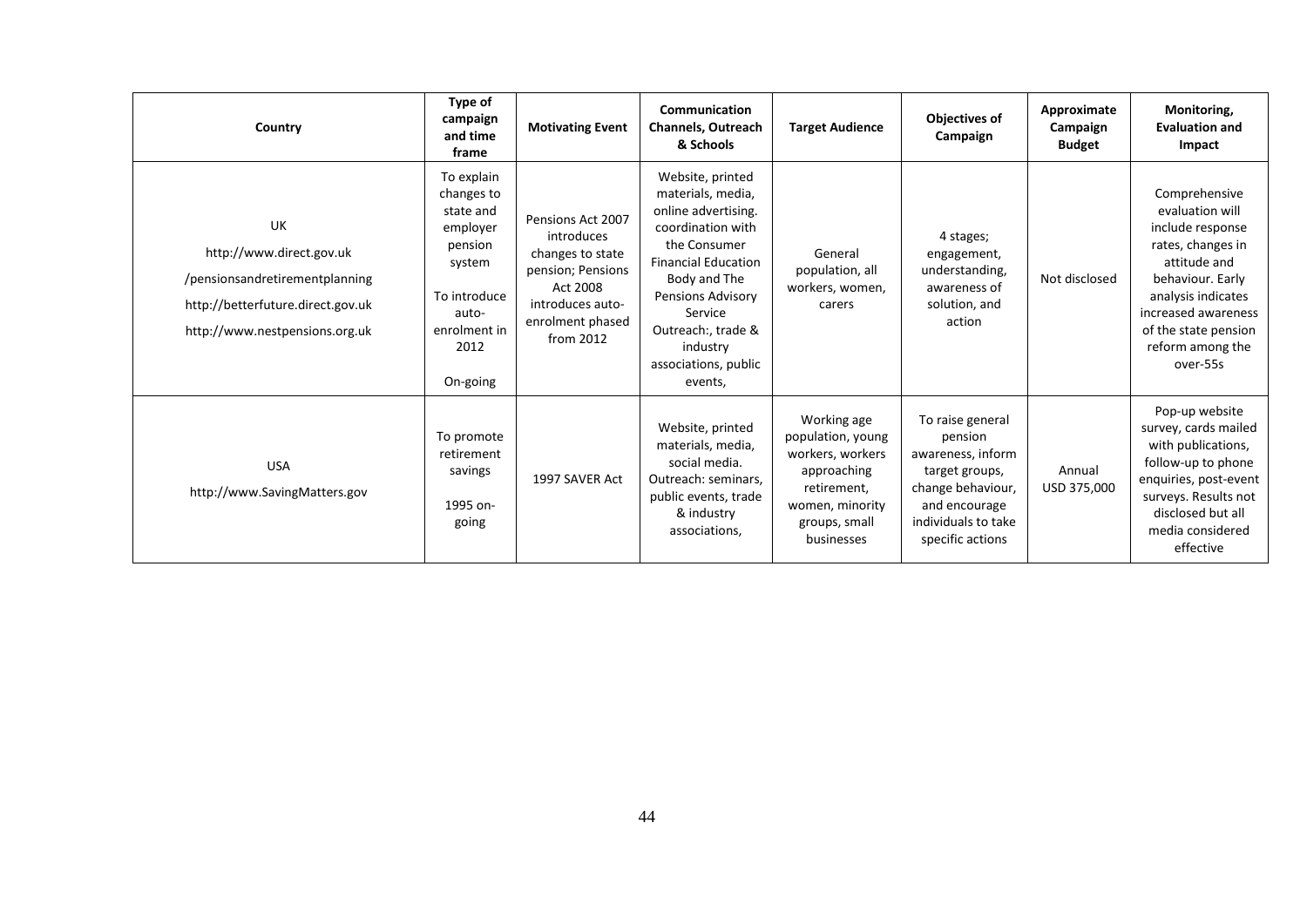# <span id="page-44-0"></span>**ANNEX 3: NATIONAL PENSION COMMUNICATION CAMPAIGN CASE STUDIES**

The information in this section was supplied by the NPCC organisers. In many cases this was the supervisory authority (the government department for finance, pensions, or financial literacy), the regulator, and in certain cases the national bank.

# **1. Campaigns Linked to the Introduction of Mandatory Private Funded DC Pension Systems**

# *Estonia*

**System:** Mandatory with a voluntary section. The new system (2002) is mandatory for people born after 1982, therefore all new labour market entrants must join. People born between 1942 and 1982 could join the second pillar voluntarily in the years 2002-2010. From 2011 the system no longer accepts voluntary joiners.

# **NPCC organiser:** Ministry of Finance of Estonia

# **Website:** [http://www.pensionikeskus.ee](http://www.pensionikeskus.ee/)

**NPCC objectives and time frame**: "What are you thinking about? About my pension." Two stages completed by 2002. The first explained the need for reform and why the new system was selected. The second explained the options for different age groups and provided information on how to join. (A new campaign began in 2009, when the pension system started to make its first pension payments. This is not covered here.)

**Target population:** Stage 1: 21-60 age groups (about 57% of the population). Stage 2: individuals born between 1942-56, who had limited opportunity (until 2002) to join the mandatory system.

**Budget and source**: c. EEK 150,000, funded by public authorities.

**Distribution channels:** A six-month independent PR campaign used TV (including a show featuring interviews with experts); radio and print media; posters; a pensions website. The campaign symbol was an oak tree, the crown of which was in the shape of Estonia, with the word *kogumispension – '*funded pension" – at its base, and three branches representing the three pension systems*.* The NPCC excluded information on pension funds and advice on investment strategies.

**Outreach:** Call centres, investment fairs, and road shows.

**Monitoring and evaluation**: Calls to call centres were monitored, as were attendance levels at road shows. An independent consultant conducted face-to-face interviews to assess impact.

**Outcome:** Results of the impact evaluation were mixed: 43% of individuals said they knew about the system in general; 14% knew a lot; 21% did not know very much; the rest did not know or did not answer.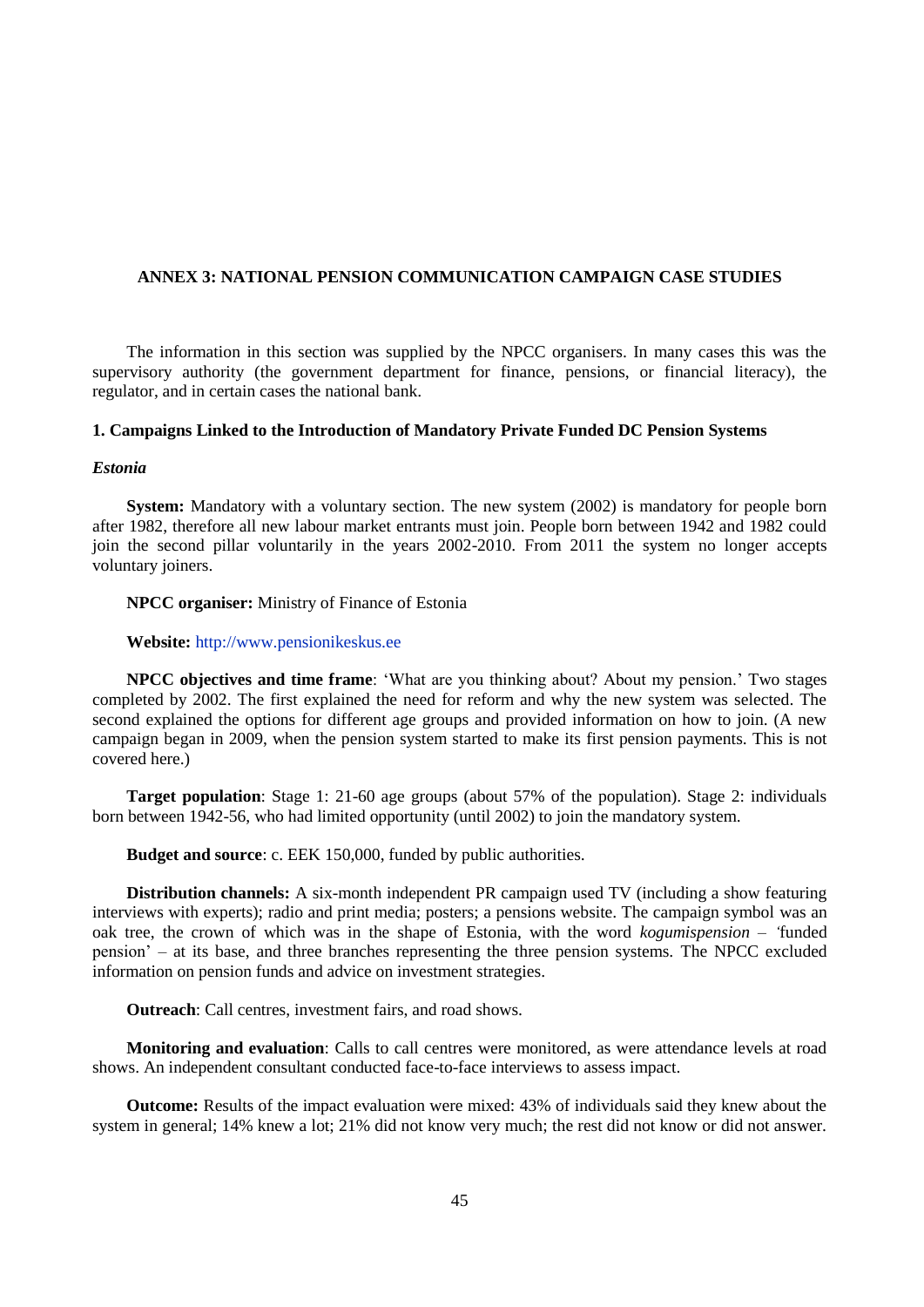When asked about reliability, 26% thought the new system was reliable; 44% thought it was not very reliable; 13% thought it was not at all reliable.

In the first six months more than 200,000 people joined the system and a further 150,000 joined the following year. This represents about 45% of the total population that could join according to their age. Today there are 575,000 people in the mandatory funded pension scheme.

**Organiser's feedback:** The campaign benefited from close cooperation with pension funds, which also used the oak tree logo. However, the private sector agreed not to launch their advertising until the NPCC was completed, in order to avoid confusion. There can never be too much information provided from a neutral source, such as the government, but this must be delivered in an accessible form; otherwise it will not get the attention of the intended audience. Cooperation with other authorities is critical, for example with the tax office, government departments, and private sector providers. It is essential not to over-estimate the individual"s ability to understand complex financial issues and the time they are willing to spend reading brochures and learning about pensions. The government should not overestimate its abilities to "go it alone".

#### *Hungary*

**System:** Mandatory

**NPCC organiser:** Hungarian Financial Supervisory Authority

**Website:** [http://www.tegyunkerte.hu](http://www.tegyunkerte.hu/)

**NPCC objectives and time frame**: NPCC 1 (1990s) to introduce reform and explain why individuals should join new system. NPCC 2 (2008) to address negative image of first campaign and to raise awareness.

**Target:** NPCC 1, all workers. NPCC 2, all workers but divided into categories and communication adjusted accordingly.

**Organiser's feedback NPCC 1:** The 1990s campaign was flawed in several important areas. First, it did not succeed in explaining the necessity of reform, which meant that individuals did not understand why they had to join the new system and the investment risks inherent in their choice of funds. Second, the government campaign was overshadowed by the high level of advertising conducted by private pension operators, whose marketing costs led to complaints that the new system was too expensive.

Ten years after the reform there was still no independent rating of pension funds (comparative tables on pension products are now available on the HFSA website). The lack of comparative data discouraged members from switching funds even though there were significant differences in performance. The media responded to these problems vociferously.

**NPCC 2:** The second campaign, launched in June 2008, aimed to rectify the negative public perceptions of the reform by reinforcing the message that reform is essential to the country"s future and also by raising awareness of pension issues.

Target population: Population divided into behavioural categories (for example, 'opinion leaders', 'early adopters' and 'laggards'), each section of which was targeted with information and a style of delivery appropriate to its needs and the desired outcome.

**Budget:** 2008 campaign HF 28.5m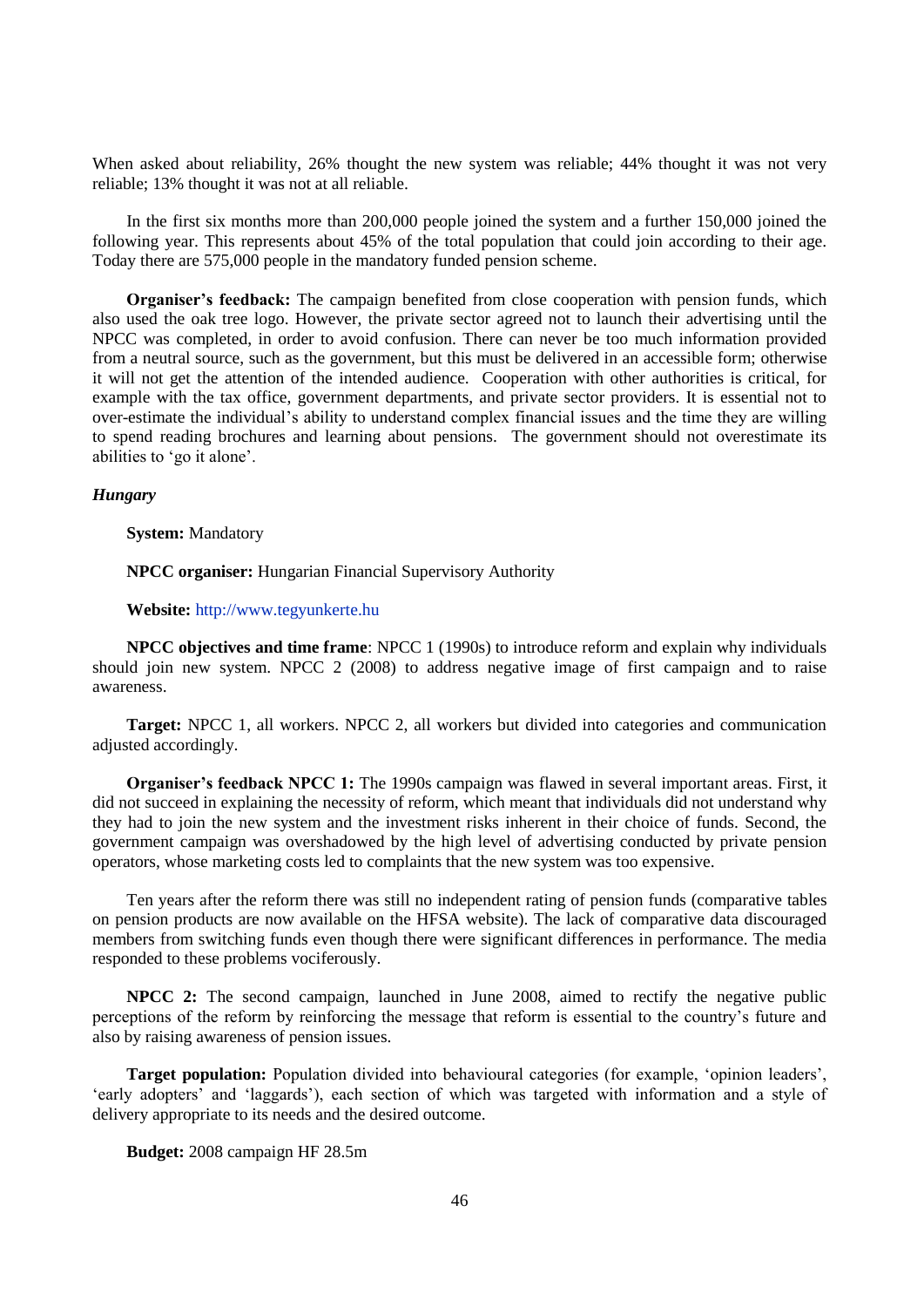**Distribution channels**: 800,000 brochures were inserted into daily newspapers for a week. The cost of the communication campaign was 28.5m HF. A periodic free brochure was also produced - *Új Magyarország Kiadvány* - which reaches most households and informs people about current government decisions and changes. The brochure has been published three times since November 2007 with about 3m copies distributed on each occasion.

**Outreach**: An internet-based debate about the initiative has been launched, using civic platforms. One of its objectives is to ensure communications exercises avoid misunderstandings.

**Monitoring and evaluation:** The government website provides information on pension reform and received more than 1m visitors in the first half of 2008. A survey of the brochure campaign began at the end of 2007.

**Outcome**: The survey indicated that of those who received the brochures, 71% were able to recall the articles about the pension reform.

**Organiser's feedback**: To plan for the future, the government has set up a Pension and Old Age Roundtable, consisting of a group of professional pension experts, who are developing a national plan based on maximum consensus.

## *Mexico*

**System**: Mandatory with a voluntary section. Reform introduced in the private sector (1997) and public sector (2007).

**NPCC organiser:** The regulator, CONSAR, was in charge of the programme. Also involved were the IMSS (for private sector) and ISSSTE (for public sector).

**Website**: http://consar.gob.mx

**NPCC objectives and time frame**: The NPCC began in 1997 and is on-going (most recent data is for 2010). It aimed to raise awareness of reform, explain pension accounts, encourage workers to make relevant decisions, promote choice of Afore, based on net returns (return minus commissions). Slogans included: "Get involved today and not tomorrow when it's too late," and "The choice you make today will dictate the size of your pension tomorrow". Campaign intensified in response to the financial crisis.

**Target population**: General population, working age population, and young workers (1997 private sector: 2007 public sector).

**Budget and source:** CONSAR"s annual budget for public education is approximately USD 2.8m per annum, funded by public authorities.

**Distribution channels**: Principal delivery methods include the internet and all media channels (TV, radio, newspapers, magazines, billboards). Specific printed material includes wall posters on information stands nationwide, advertisements in newspapers and magazines, and online materials, such as banners on principal internet sites. CONSAR increased its communication efforts in response to the recent financial crisis. The spokesperson for CONSAR gave a series of radio and newspaper interviews and the regulator printed crisis-related pamphlets, which it distributed to the 100,000 members who made contact.

**Outreach**: CONSAR agents visit schools, universities, employers, employment fairs, regional consumer fairs, trade unions, associations and even shopping malls to give presentations on the pension system to employees and students. In the workplace it runs Q&A sessions, for example. An innovative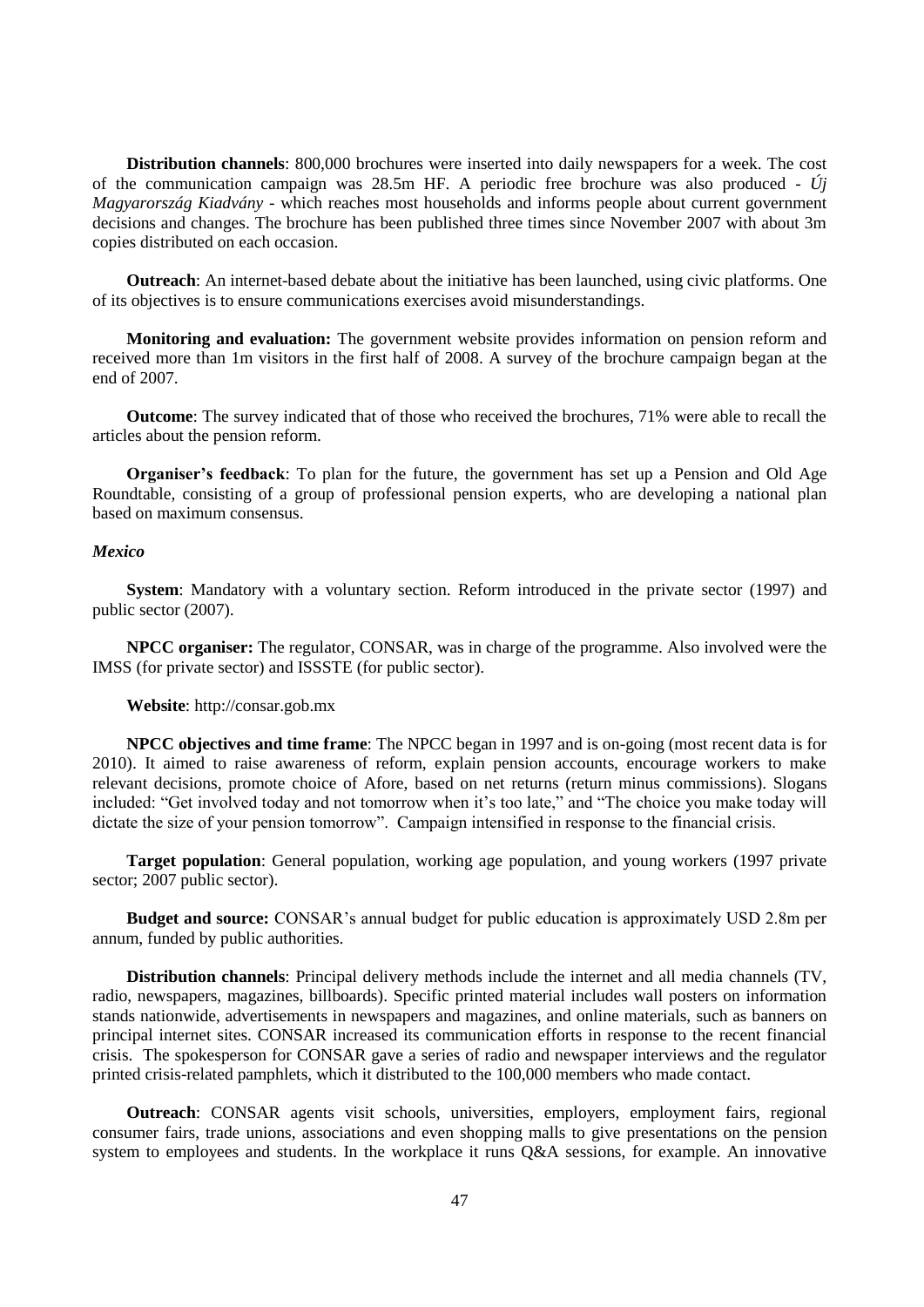scheme has been the organization of 'Afores fairs' in which the authorities, Afores and other pensionrelated institutions provide information to employees on the pension system. In these fairs CONSAR has assisted over 5,000 people on a daily basis. Overall CONSAR had face-to-face contact with 5.4m people in 2007 and as of September 2008 had assisted over 6m.

**Schools**: CONSAR has distributed 60,000 books to pupils in schools.

**Monitoring and evaluation**: Website hits during January-March 2011: 1.8m general; 2.6m to specific account documents. Calls to call centres were monitored. Media hours calculated and evaluated (measured by the number of relevant calls directed to the help-line and website). Outreach event attendance and use of programme in schools measured. Focus groups took place in Mexico City (based on a questionnaire) to assess the level of impact.

During the six-month annual campaign there were about 1,500 media hours recorded, with radio considered the most effective (measured by the number of calls directed to the help-line and website). Annual seminars attract about 260,000 workers, workplace events 13,600, and public events 498,000 individuals. The schools programme reaches 125,000 pupils during the six-month period.

**Outcome**: Early feedback on the private sector NPCC indicated a general lack of information and knowledge. Although the pension account is the most significant personal asset for 90% of the population, most do not know about it because contributions are deducted from salary before pay. This lack of awareness is shown by the fact that 85% of the questions asked by members of the public are along the lines of 'Do I have a pension?', 'Where is it?', and 'Which pension fund administrator administers my account?". The system relies heavily on default mechanisms, with 70% of new members channelled into the fund that gives the highest net return.

**Organiser's feedback**: Key problems encountered during this NPCC include the budget, lack of regional representation, low levels of financial literacy, the lack of a savings culture, and the complexity of the information to be communicated. However, since 2008 the campaign has increased its intensity and regularity to try to overcome these issues.

# *Poland*

**System:** Mandatory funded accounts for workers up to age 30; voluntary for 30-50 year olds. The reform was not applicable to older workers, who remained in the previous scheme.

**NPCC organiser:** When the new individual account based pension system was introduced in the 1990s, the government (Office of the Government"s Plenipotentiary for Social Security Reform) commissioned an information campaign. This lasted from March 1997 to December 1999, and had a budget of USD 6m (financed by USAID and the Polish State budget). In 1999 the Polish Financial Supervision Authority took over responsibility for national campaigns, while in 2008 the National Bank of Poland launched an education programme specifically targeted at schools.

**Website:** Polish Financial Supervision Authority [http://www.knf.gov.pl;](http://www.knf.gov.pl/) National Bank of Poland [http://nbp.pl](http://nbp.pl/)

**NPCC objectives and time frame:** NPCC 1, March 1997 to December 1999, aimed to explain the reasons for reform and the benefits of the new system. The messages were complex, as the NPCC had to explain the benefits of the new system to eligible workers for whom the new system was mandatory or voluntary, but also to reassure older workers, who remained in the old system, that this was secure. Voluntary savings were also emphasised, as these might be necessary in addition to the pension in order to achieve financial security in retirement.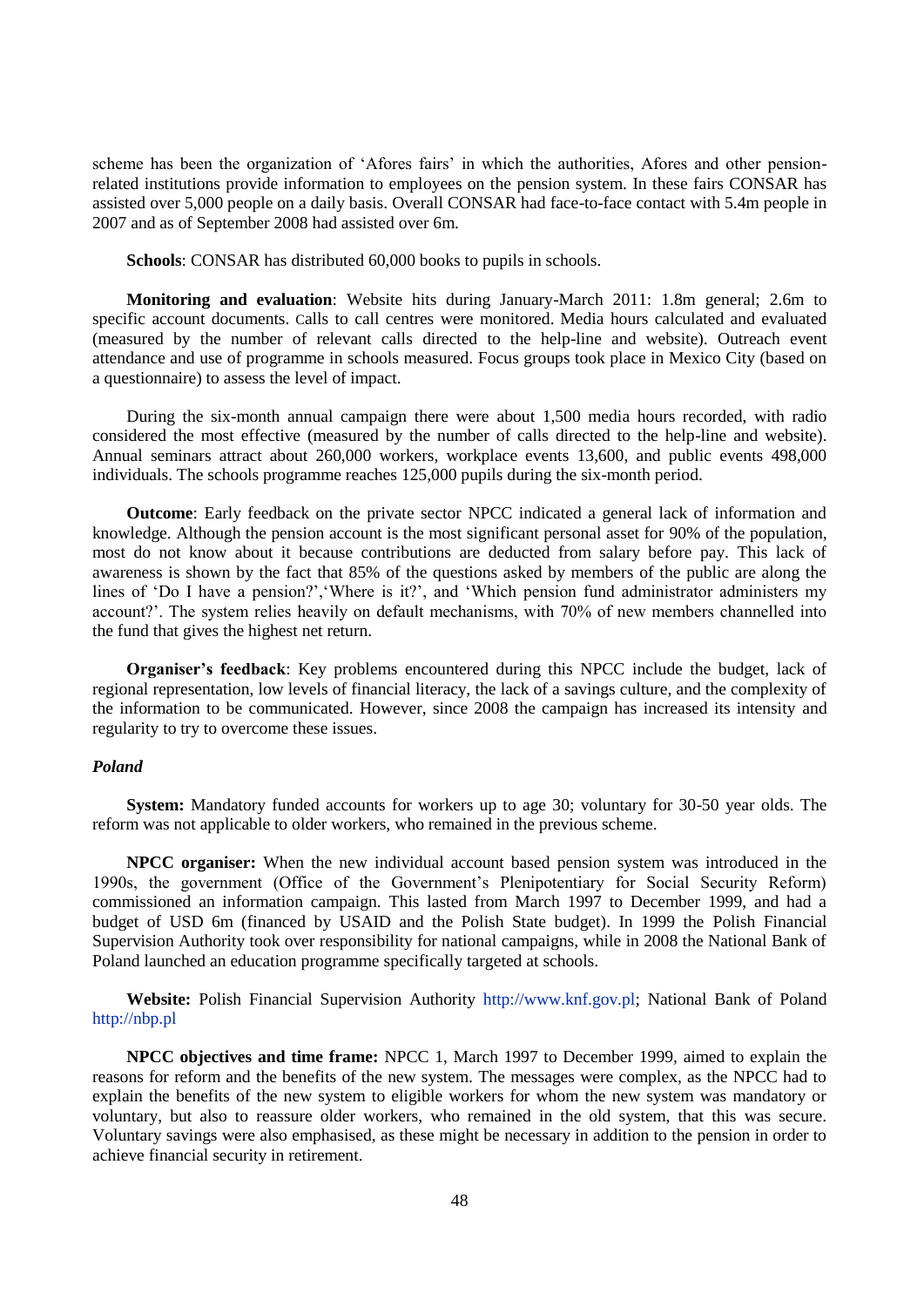A separate programme, 2010-12, organised by the National Bank of Poland, focuses on pension awareness and responsibilities, as part of the "My Finances" programme (launched 2004), which is part of the NBP Strategy on Economic Education and targets schools and colleges.

**Target population:** For the NPCC there were three categories by age group. The new system, which required individuals to make a fund choice, was compulsory for those under age 30. People aged 30-50 had to decide whether to join the new system or remain in the old one. The over-50s were not affected by the reform.

The schools programme focused on upper-secondary schools and teachers.

**Budget:** 1997-99 campaign USD 6m, financed by USAID and the Polish State budget.

**NPCC 1:** This took place in 1997 when the reform legislation was passing through parliament to convert the state pension system to a mandatory funded private structure. The NPCC introduced the rationale for the systemic pension reform and targeted opinion leaders (for example, trade union leaders, employer groups, members of parliament) to help build political and social consensus for the reform.

**Distribution channels**: The campaign was generic and information-based, positioning the reform as a positive development required to replace the expensive – and now unaffordable – state pension system. It used opinion polls to demonstrate the widespread lack of confidence in the old system. Information brochures for employees were sent to companies and trade unions. The NPCC distributed 5m brochures via daily newspapers, including the most popular tabloid. In addition, a media advertising campaign was launched.

**Outreach NPCC 1**: Call centres were established and responded to more than 200,000 enquires. A road show touring workplaces (aimed at unions), and information packages for MPs, political parties and Non Government Organisations (NGOs). An important feature of the campaign was to educate journalists, so that they could provide independent information. The result was a series of weekly sections in newspapers that explained the new system and helped to answer consumers" questions. A national logo and slogan, "Security through Diversity" gave the press campaign a recognisable identity.

**Schools (NPCC 2):** The second NPCC relates to financial education ('My Finances'), which began in 2004. The pension component for 2010-12 focuses on upper-secondary schools and targets students about to enter the workforce. Through teacher resources and training it explains the pension system and the individual"s obligations in terms of contributions, and also the DC investment choices. Currently the programme reaches about 153,000 students and 1,650 teachers each year and it includes voluntary afterschoolteacher-student meetings.

**Monitoring and evaluation:** Given that membership was mandatory for those under age 30 and that the over-50s could stay in the old scheme, the best way to judge the success of the campaign was to look at the voluntary membership level of the 30-50-year olds, who had a choice. Coverage levels achieved for this group were higher than expected. At the outset the NPCC expected 25-45% to join, whereas 60% made the decision the voluntary decision to switch from the old to the new system. For some of these employees the decision to switch was detrimental because they lost their entitlement to early retirement under the old system.

At the end of 1999 the Polish Financial Supervision Authority took over responsibility for NPCCs. Its activities focus on making the public aware of investment results achieved and charges levied under mandatory scheme. It also promotes voluntary savings.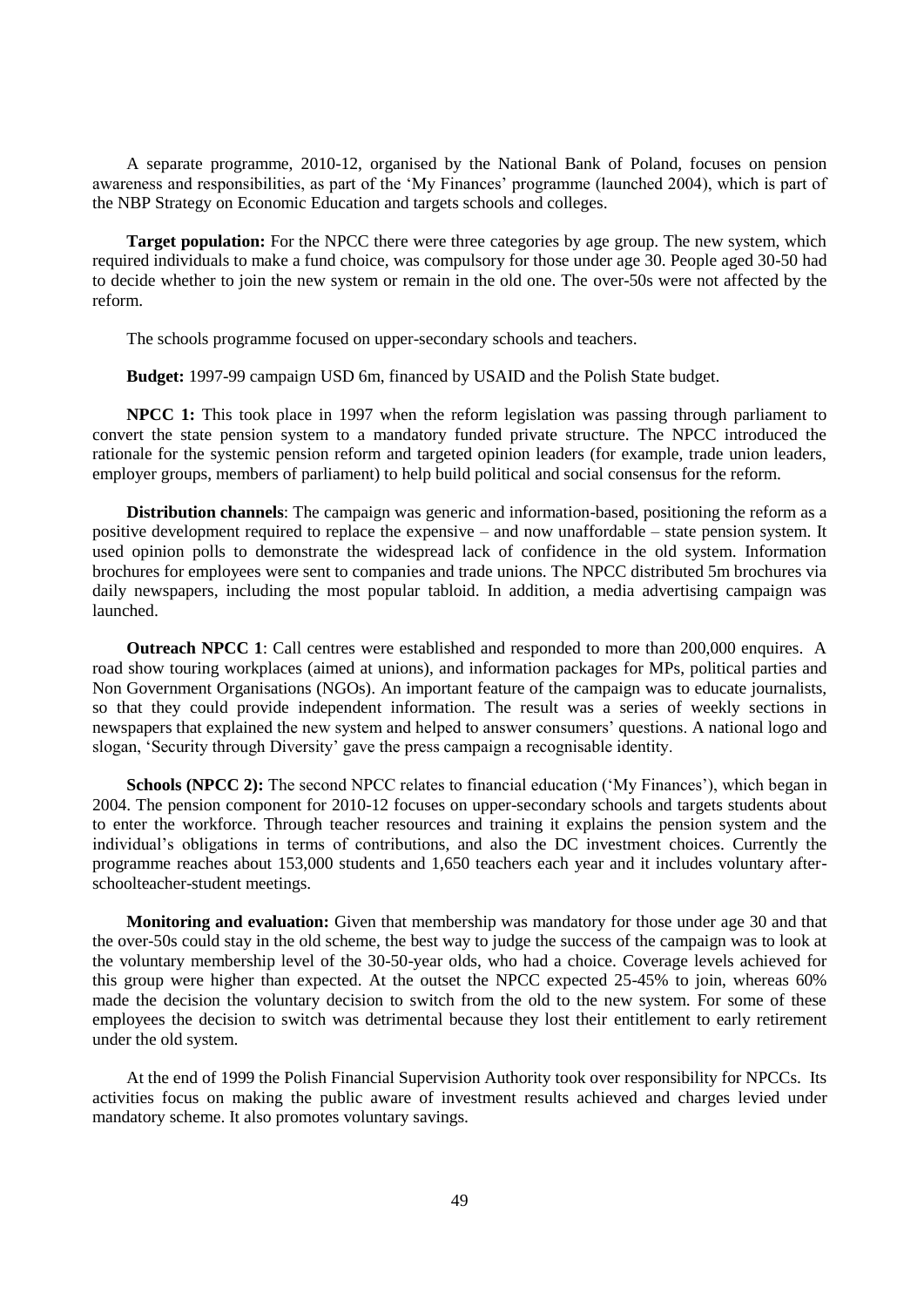Currently the PFSA is developing a national financial education strategy. It is also developing an extensive internet-based public information campaign, which will be followed by the distribution of free publications to young adults (up to 35 years old) to familiarise them with the new system. In addition the PFSA is developing an internet-based public awareness campaign. The schools programme is monitored by Junior Achievement Poland, an internal monitoring and project quality evaluation process.

**Outcome**: Before the main campaign in 1999 surveys indicated that fewer than 40% of respondents felt they were well informed about the pension reform. Ten months later, after the campaign, this figure rose to about 60%. Polls also showed that 63% felt information about the reform was easily accessible.

Feedback from schools, including face-to-face interviews, is excellent and teachers frequently ask for more materials.

**Organiser's feedback:** In 1997 Poland had been a market economy for only a decade and therefore the general public and the media had a low level of financial experience. The main challenge of the campaign was to communicate different messages to different groups. The high level of switches from the old to the new system in the 30-50 age group highlights the risk that the NPCC can be "too successful" in its representation of the benefits of the new system.

An important aspect of the NPCC was to help people make rational decisions and to interpret the high level of advertising on the part of pension funds eager to acquire these new investors as clients. It highlighted the need for the government to maintain strict controls over the marketing campaigns of private operators, which in this case appear to have painted too rosy a picture of the new pension system.

The more recent campaign in schools highlights the importance of reaching more than one household member, so that the experience can be discussed and shared in the domestic setting.

# *Singapore*

**System:** The Central Provident Fund (CPF) covers lifetime income (the pension element), healthcare, home ownership, family protection, and 'asset enhancement'. The lifetime income section has two components: the mandatory savings scheme and the annuity. There is also a voluntary contributions section.

**NPCC organiser:** CPF LIFE (CPF Lifelong Income for the Elderly) Campaign. This is one of the campaigns run by the CPF Board for the retirement needs of its members. Retirement planning is also a component of MoneySENSE, Singapore"s financial education programme.

## **Website:** [http://www.cpf.gov.sg](http://www.cpf.gov.sg/)

**NPCC objectives and time frame:** CPF LIFE (CPF Lifelong Income Scheme for the Elderly) started in 2009 and was designed specifically to explain the transition for many members from 20-year annuities to the lifetime income system. Under the existing Minimum Sum Scheme (MSS) the payout phase only lasts for 20 years. **Phase 1** (intensive) September-December 2009; **Phase 2** (moderate outreach) January 2010-June 2012; **Phase 3** (intensive outreach) July-December 2012.

CPF LIFE is voluntary until January 2013, when it becomes mandatory for all MSS aged 55, who have a minimum of SGD 40,000 in their Retirement Accounts. For members with less than this amount the decision to switch will remain voluntary, although this will be encouraged. The three-phase NPCC complements the MoneySENSE financial education programme.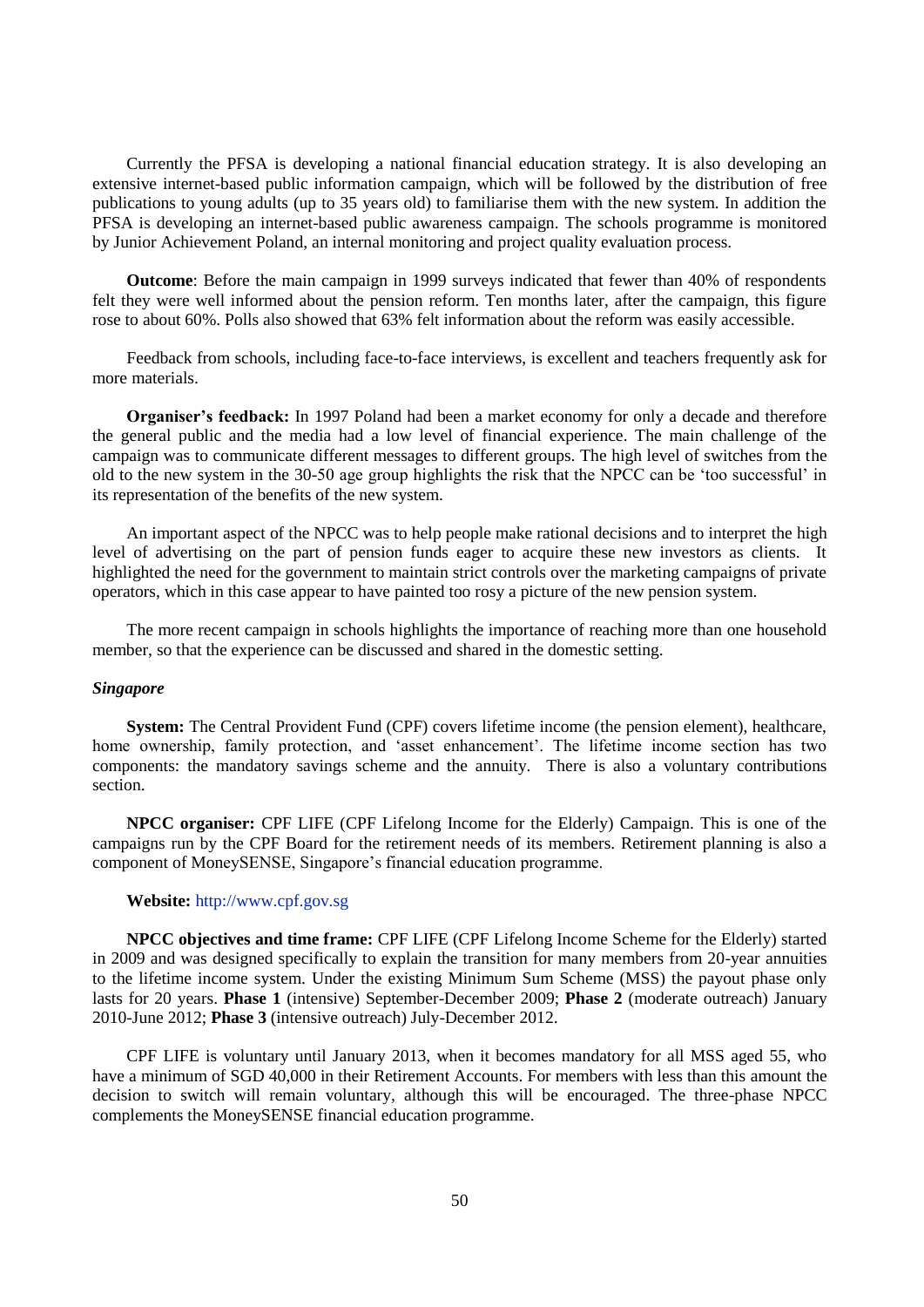**Target population:** The main target group is members aged 55-60 with at least SGD 20,000 in their Retirement Accounts. These 131,000 members are more likely to opt in to the new scheme, as their monthly income from CPF LIFE would be comparable to the income they would receive under the MSS. They might also qualify for the full LIFE-Bonus when they join.

**Budget and source:** The total budget for Phases 1 and 2 is SGD 2.8m. The annual budget is SGD 990,000, funded from internal sources.

**Distribution channels:** Phase 1 of the NPCC, at the end of 2009, involved the launch of CPF LIFE and an extensive publicity campaign through all the main media channels, including advertorials in newspapers written by in-house journalists. CPF LIFE has distributed 200,000 booklets. Phase 2, the current stage, focuses on outreach via printed publications, direct mail, call centres, and the website (which includes an online calculator, the "LIFE payout estimator").

**Outreach**: Local seminars, global seminars (where the CFP Board"s chairman and chief executive officer gave speeches), conferences, road shows, talks, and meet-the-people sessions. Phase 3 (July-December 2012) will intensify outreach and focus on the mandatory cohort.

**Pre-campaign research, campaign monitoring and evaluation**: Prior research was conducted by the National Longevity Insurance Committee, which was set up in 2007 to design CPF LIFE. The NLIC consulted working adults, trade unions, community and social leaders, disabled persons associations, insurance companies, industry associations, academics, and the general public.<sup>13</sup> The research found that individuals wanted a fair, flexible and affordable scheme that was run by a trusted administrator. They wanted simple information and explanations.

For the campaign independent consultants were hired to design, implement, monitor and evaluate the programme. Insurance companies were also part of the process, as were employers, trade unions, and academics. A face-to-face survey of 1,200 individuals was conducted. Focus group discussions were used in the early and later stages of the campaign to gather in-depth feedback on the campaign.

**Outcome**: A daily average of 800 customers contact CPF service centres (plus 25 via email), 100 contact call centres, and 230 attend events. CPF LIFE receives about 1,250 visits per day – the same number as for the online calculator. Advertisement recall rates indicate that 69% of those surveyed had heard about CPF LIFE via the media. About 90% of event participants say that they can apply what they have learnt.

At the time of the survey, 40,000 MSS members had switched to CPF LIFE. The number of CPF life policies (lifetime annuities) to date is 40 times the previous figure under MSS (the previous total lifetime annuity market was just 71,530).

**Organiser's feedback:** Although making people aware of the events was a challenge the communication channel that was particularly effective was the series of 90 outreach events (road shows, public talks, and "meet the people" sessions). A second challenge was to provide representatives with sufficient information so that they could answer member queries. Representatives said that the "frequently asked questions' sheet helped. Designing graphics was one of the major challenges and in the end a cartoon-style was adopted. This was felt to work well, as it delivered information in a non-threatening manner. With hindsight the organiser would have used more outdoor advertising (trains, buses, and taxis).

 $\overline{a}$ 

<sup>&</sup>lt;sup>13</sup> The report is at [http://mycpf.gov.sg/Members/Gen-Info/CPF\\_LIFE/NLIC.htm](http://mycpf.gov.sg/Members/Gen-Info/CPF_LIFE/NLIC.htm)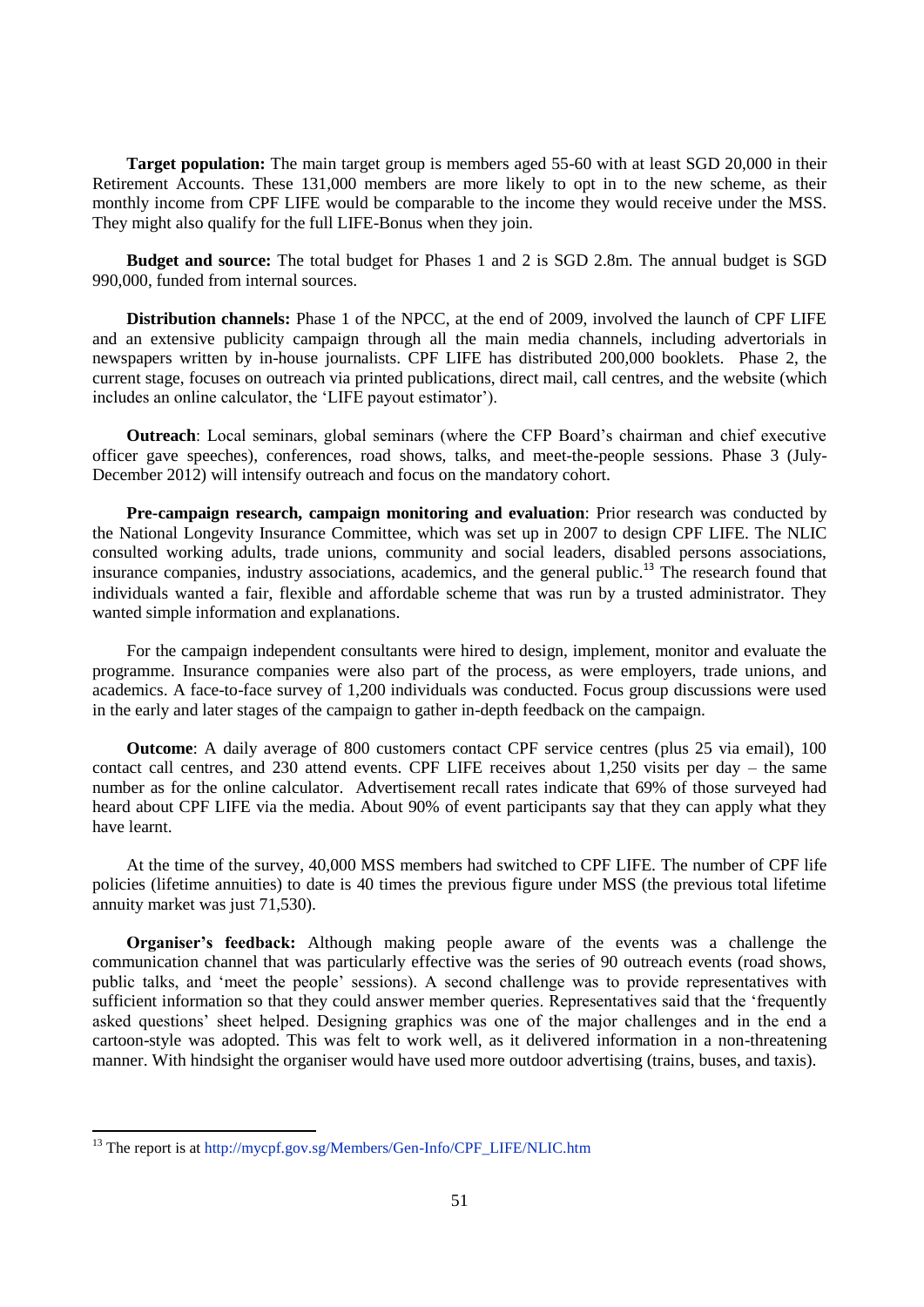#### *Sweden*

**System:** The main public pension was changed in 1999 to a cash-balance scheme, to which a small personal DC pension component called PPM was added. This case study refers to the PPM. (Separately, in 2008, the main occupational system for white-collar workers changed from DB to DC for members born in 1979 or later.)

**NPCC organiser:** Premium Pension Authority

**Website:** [http://www.minpension.se](http://www.minpension.se/) (launched 2004 and provides combined pension projections)

**NPCC objectives and date:** The 1999 NPCC aimed to build knowledge about and trust in the new system, and to encourage individuals to read and to understand their pension statements.

**Target population**: 18-61 year olds

**Budget and source:** The cost of producing and distributing the first set of pension statements was approximately SEK 45m. The cost of the information campaign was approximately SEK 55m.

**Distribution channels:** The first set of pension statements was sent out in 1999 to 5.3 million individuals. The NPCC, targeted at 18-61year olds, included newspaper advertisements, television and radio commercials.

**Outreach:** Public relations events, such as conferences.

**Monitoring and evaluation:** The information campaign initially was considered successful in terms of knowledge levels and active member engagement in the fund choice. However, later surveys indicated that knowledge about the public pension system had reverted back to original levels. Moreover, where initially about two-thirds of people made an active decision in the choice of, now only about 2% of new members of the system make an active choice; 98% opt for the default fund.

The decline in the number of people choosing to invest their money outside of the default fund could partially be explained by the discontinuation of the public information campaign after the introduction of the new system. The decision to leave investments in the default fund may reflect the fact that the fund performed well in years prior to 2008 but it might also be due to confusion over the extensive choice. The PPM has about 700 investment options.

The Swedish Social Insurance Agency conducts an annual face-to-face survey (since 1999) about the Orange Envelope to examine how participants use it and how well it communicates information about the pension system. The results show that knowledge of the envelope is high (and has held up) but usage is much lower. Though confidence in the pension system does appear to have improved following the introduction of the new communication methods (the share of participants that has no confidence in the system has decreased from 20 percent at the time the new system was introduced to about 13 percent in 2006), knowledge of the pension system as a whole still remains patchy.

In 2008, the Swedish National Audit Office evaluated the information in the Orange Envelope and the efforts by the Swedish Social Insurance Agency and Premium Pension Agency. They concluded that the Orange Envelope contained too much information and recommended the government review its contents. In particular, the Audit Office thought too much information was provided on details that are not directly associated with decisions on work and savings, such as administrative costs.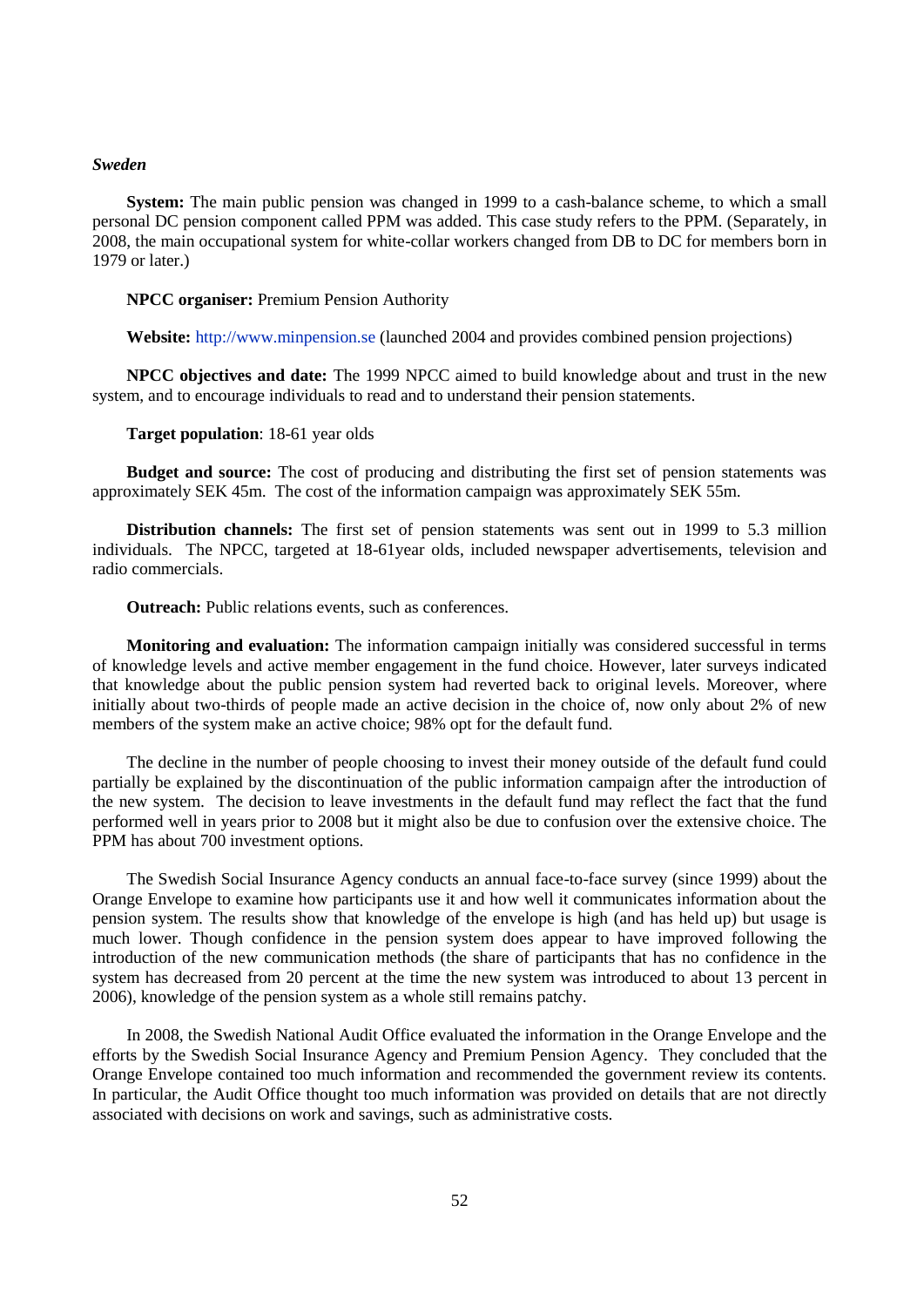**Outcome**: Usage of the website is high. Since its launch in 2004 it has attracted 1.15 million registered users and the number of visits per day on average is around 10,000.

**Organiser's feedback:** Currently, the government relies mainly on the annual pension statement, the so-called 'Orange Envelope', in order to explain to individuals the way the system operates, the choices they face and what benefits they may expect. The Orange Envelope is sent annually to everyone covered by the country"s national pension system, which contains information on how their DC account has changed over the year and also projections for their future pension income. In addition, there is a summary of how the new pension system works (highlighting to participants that benefits in the main scheme are determined by lifetime earnings). The government agency that administers the individual DC accounts – the Premium Pension Authority – provides information on fund choices, investment risk, and fees and has its own website where participants can review and manage their accounts.

# **2. Campaigns Linked to the Introduction of Employee Auto-Enrolment Programmes (Quasi-Compulsion)**

*Israel*

**System:** All types of pension savings included in NPCC: the public system, mandatory individual private pensions and voluntary individual pensions.

**NPCC organiser:** Capital Markets, Insurance and Savings Division (CMISD)

**Website:** http://www.pensia.mof.gov.il

**NPCC objectives and time frame:** The campaign ("Everything you should know about your longterm savings") was launched in response to the global financial crisis formed part of a wider agenda on the part of CMISD to improve the public's financial awareness and literacy, for example by improving the information that the institutions it regulates (for example pension funds, insurance companies and provident funds) provide to their customers. The campaign aims to increase public awareness about pensions, communicate messages to target groups, to change savings behaviour (for example to start saving early and to increase contributions), and to encourage individuals to take specific actions. The main campaign (television and newspapers) took place between May and December 2009. The internet campaign is on-going.

**Target population:** General population, workers of all ages and incomes (including younger workers and those approaching retirement), and immigrants. **Budget:** NIS 6m (USD 1.7m), financed by public authorities.

**Budget and source:** NIS 6m (USD 1.7m), funded by public authorities.

**Distribution channels:** Dedicated website, television and national newspapers. This included a campaign on Israeli TV and in the Israeli newspapers, the aim of which was to encourage the Israeli public to access the designated web site set up by the CMISD. Speeches by the Commissioner of Insurance and by the management of the CMISD emphasized the importance of the financial education of the Israeli public. In addition, for the wider campaign, there were paper materials, public events and online advertising, search engines and targeted marketing.

**Outreach**: No specific NPCC events but a well-known newspaper, Yediot Acharonot (http://www.ynet.co.il), organized a telephone conference with representatives from the CMISD and the largest pension funds in Israel.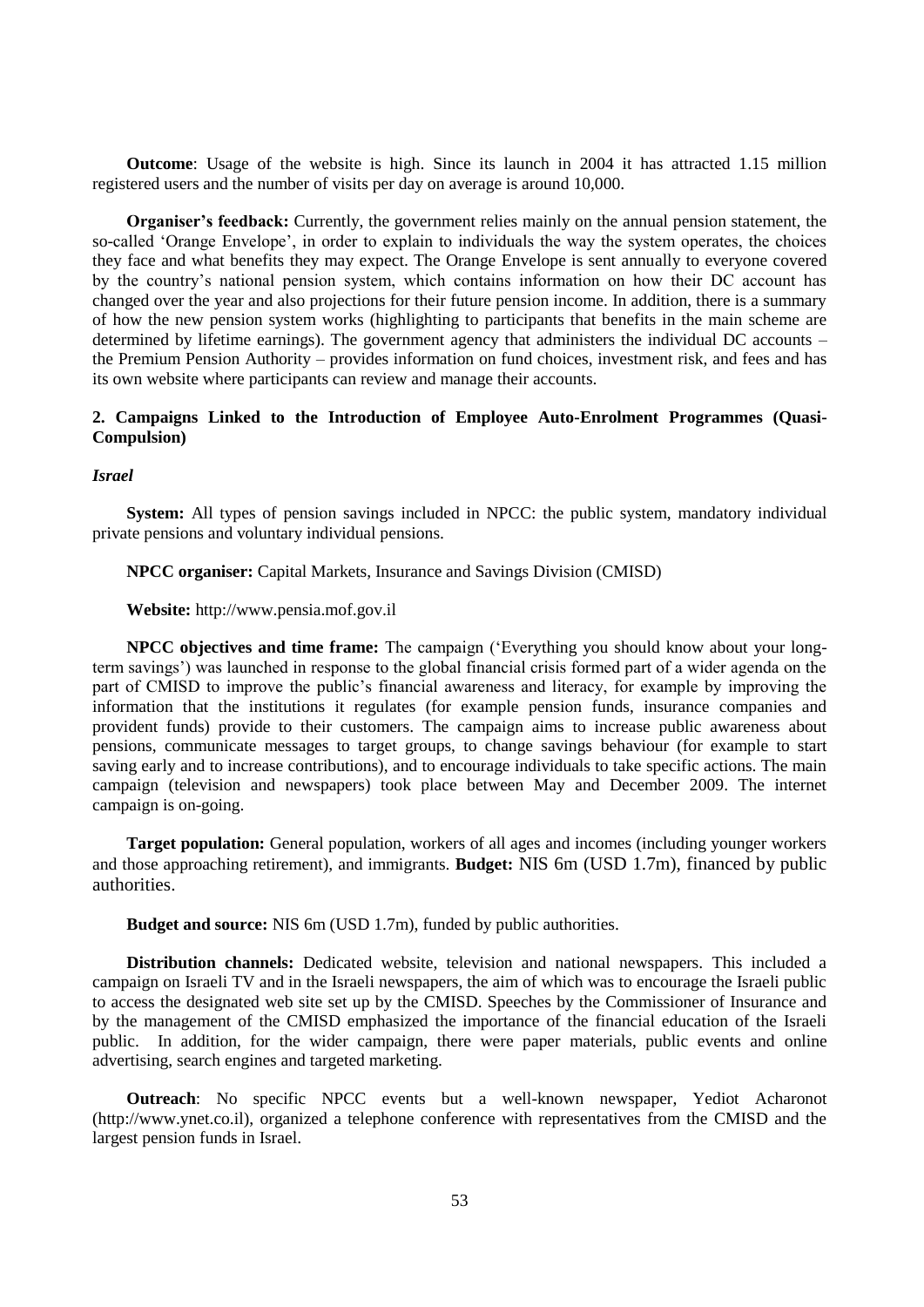**Monitoring and evaluation:** The campaign was monitored internally by measuring the number of website hits. In addition cash flows are analysed to assess levels of contributions to pension plans and withdrawals.

**Organiser's feedback**:CMISD designed the campaign in conjunction with the government Bureau for Advertising. Before the launch the organiser informed the pension funds and insurance companies, so that they could make their own preparations. Of the communications channels used, the most effective were the dedicated website, paper materials, the media, public events, and online advertising and search engines. The organiser said that it is important to establish an on-going campaign to maintain the impetus, as people do not give enough consideration to the importance of long-term savings. It also said that the limited budget was an issue but that this problem can be addressed by involving private institutions. Finally, with hindsight the organiser would have implemented the campaign earlier.

## *Italy*

**System:** Private pension system, introduced 2007 and implemented 2008

**NPCC organiser:** The Presidency of Council of Ministries, Ministry of Labor

**Website:** [http://www.tfr.gov.it](http://www.tfr.gov.it/) 

**NPCC objectives and time frame:** The focus of the campaign was to communicate the new autoenrolment system, to raise general pension awareness and to encourage individuals to take action. It took place January-June 2007.

**Target population:** All employees of private sector firms

**Budget and source:** Euro 17m, funded by the state

**Distribution channels:** The organiser used a public relations firm and a consulting firm to help with the campaign, which used a dedicated website, TV and radio, paper materials, the press and all media channels (several times per week), public events, and a call centre

**Monitoring and evaluation:** There was no prior research to this campaign. The campaign was monitored internally by measuring the number of web-site hits, calls to the call centre, numbers viewing television promotions and listening to radio programmes. Different communication channels were compared and evaluated in terms of general public and target audience levels of awareness and recall (TV and radio were found to be particularly effective). In addition face-to-face interviews were conducted.

**Outcome:** Between 60-70% of the population were aware of the campaign as a whole. Awareness levels increased by 10% during the course of the campaign.

**Organiser's feedback:** With hindsight the organiser would recommend better design of the campaign with clear identification of the goals and targets; better definition at the outset of the method of evaluation to be used; launching the campaign several months before the reform; considering how to manage the programme with a long-term horizon; and better coordination among the institutions involved.

Separately, in 2010, a coordinated activated was launched that involved supervisory authorities (Bank of Italy, COVIP, CONSOB, ISVAP, and Antitrust) to promote initiatives to improve financial and pension literacy and to create a common website devoted to financial and retirement education. COVIP is working on the redesign of its institutional website to include more documents and guides on the pension system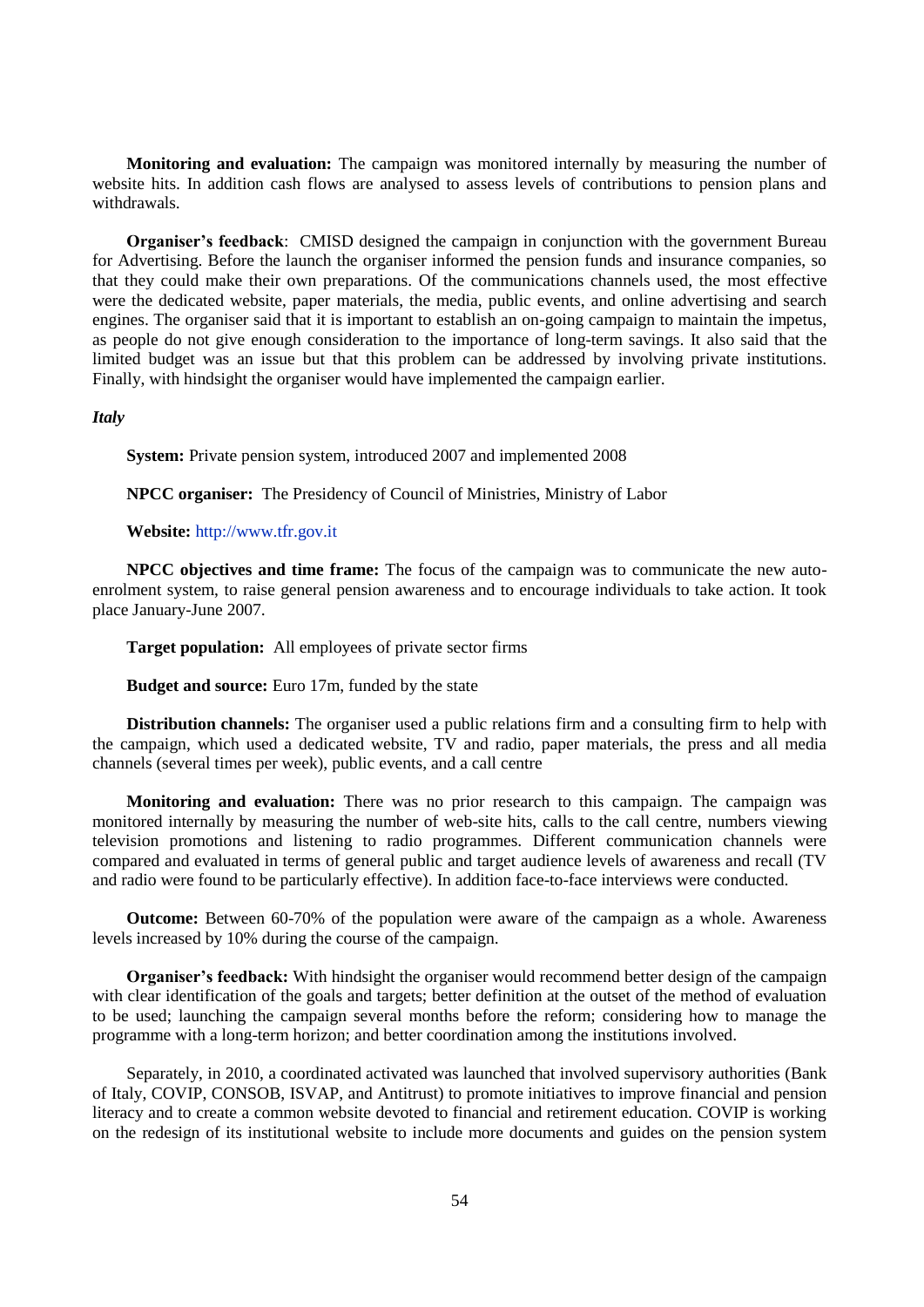and to improve awareness of current and potential members. A new national financial and pension communications campaign is under discussion in parliament.

## *New Zealand*

**System:** KiwiSaver is targeted at all individuals below age 65 (3.6m) and in particular at employees (2.1m). It is also open to the self-employed.

#### **NPCC organiser:** The Retirement Commission

**Website:** <http://www.kiwisaver.govt.nz/> and also [http://www.sorted.org.nz,](http://www.sorted.org.nz/) which provides information on retirement planning, booklets and seminar modules.

**NPCC objectives and time frame:** The KiwiSaver communication and financial education campaign 2007-09 focused on new members. From February 2009 it includes existing members and their choices on changing jobs. The aim is to improve the level of financial literacy among employees.

**Target population:** The primary target is every employee, but there is a special focus on sections of the labour market associated with low levels of financial literacy, including manufacturing, construction, retail, wholesale, and healthcare.

## **Budget and source:** NZD 2m, funded by public authorities

**Distribution channels:** Initially the Retirement Commission provided workers with information to help them decide if the KiwiSaver was appropriate, if it would help them achieve their savings goals, and if they could afford to participate. The Sorted programme, in addition to the website, includes booklets and seminar modules that cover all aspects of the financial planning process. The media is used three-to-four times per annum. Also used are online advertising and search-engines, social media, and mobile phones (during holiday periods).

**Outreach**: Regular seminars and meetings. Speakers at public events.

**Pre-campaign research, campaign monitoring and evaluation:** The Commission conducted a survey in 2008 and 2009 to assess awareness of financial knowledge before the NPCC that explained KiwiSaver, and again afterwards to assess impact. On-line questionnaire, face-to-face interviews and phone interviews were carried out. Monitoring of website hits. After the campaign the objective was to maintain the 2007 level of interest, in which 28% of 18-65-year-olds surveyed had used sorted.org.nz (and 34% of the total population). However the figure dropped to 19% in 2010. As of May 2008, uptake of the scheme was estimated to have reached 673,000, which represents 40% of the working population.

**Outcome**: National statistics on the impact of the campaign include the following:

- 37% switch to different provider
- 37% stop contributing
- 37% contact a financial adviser about KiwiSaver
- 34% join
- 34% change contribution rate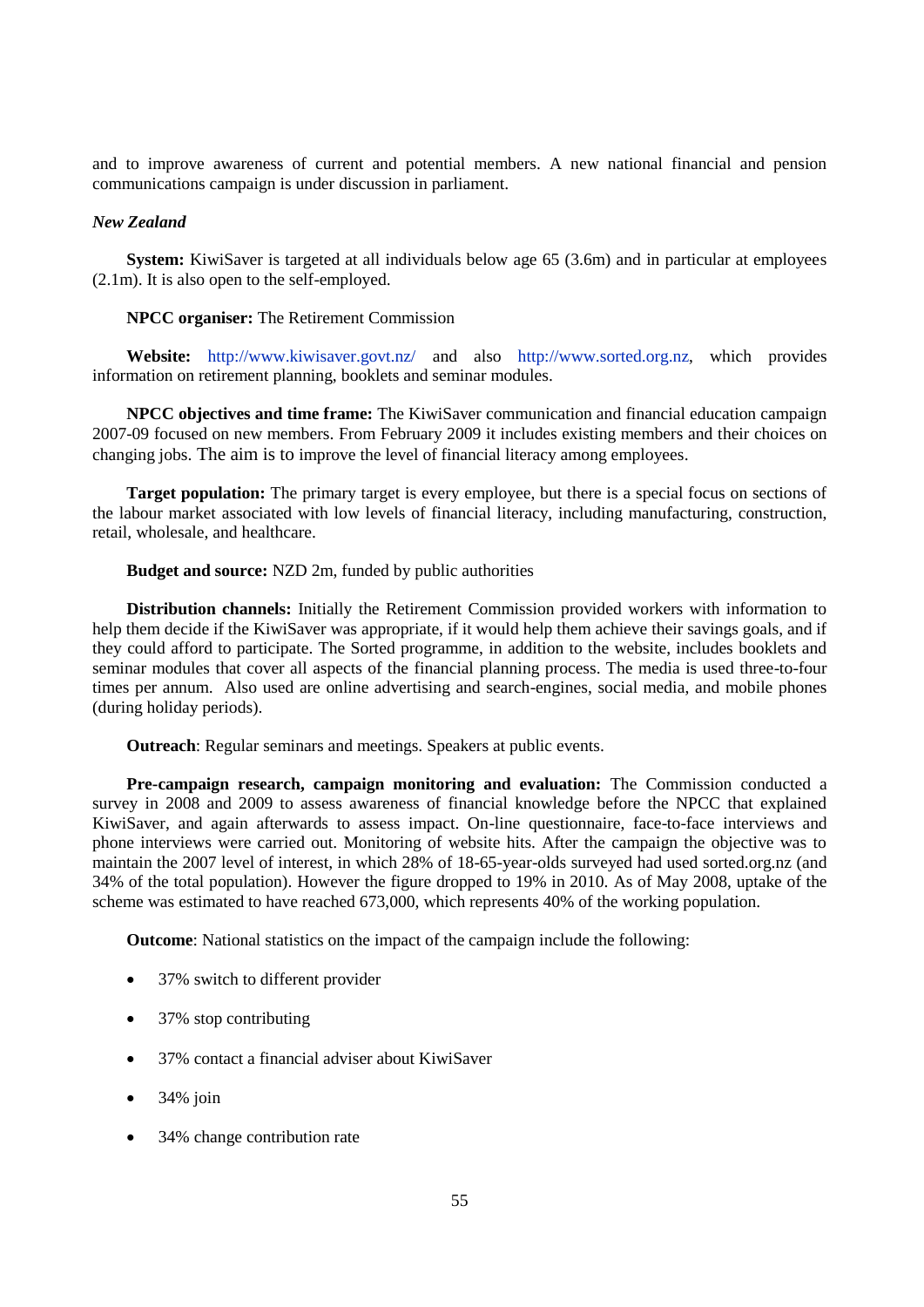- 33% talk to work colleagues or employer about scheme
- 32% talk to family and friends about the scheme
- 30% contact a provider
- 32% decide not to join

A follow-up survey was conducted to check if employees had made appropriate decisions. Overall 81% of the population associates the website and KiwiSaver brand with "helping me with my money matters". Press monitoring is carried out to assess the positive and negative media reports.

**Organiser's feedback:** The main resistance to auto-enrolment was from employers concerned about the costs, in terms of contributions, and compliance costs of upgrading payroll software. The financial crisis had a positive impact in this respect because reluctant employers recognised the value of providing information about finance and pensions in the workplace.

#### *UK*

**System:** Reform of state pension system (now under further review). Auto-enrolment, which will be phased in from 2012 (the main focus for this case study).

**NPCC organiser:** Department for Work and Pensions

Website: DWP: [http://www.direct.gov.uk/Pensionsandretirementplanning,](http://www.direct.gov.uk/Pensionsandretirementplanning) [http://betterfuture.direct.gov.uk;](http://betterfuture.direct.gov.uk/) NEST: http://www.nestpensions.org.uk

**NPCC objectives and time frame:** To explain auto-enrolment to employers and employees and to announce the launch of the National Employment Savings Trust (NEST), which is designed to be used as the auto-enrolment scheme for employers that do not currently provide schemes and/or prefer to use the national scheme. NEST"s initial target market is the low to moderate earner. Other objectives include encouraging people to work longer, to increase confidence in financial decision making, and to encourage action such as making choices in relation to the reforms. The campaign is on-going.

**Target population:** Working age population in general (age 22 to the state pension age) and workers approaching retirement, who will be affected by changes in the state pension (age and levels of benefit), women, low-income workers.

**Budget:** Dedicated budget but not disclosed

**Distribution channels:** A web-based customer journey has been designed for individuals, which spans the period of the reform. It takes individuals through four key stages: engagement, understanding, awareness of solution, and action. Communications targeted by behaviour and levels of financial knowledge as follows: Daunted, Unprepared, Competing priorities, Maybe Sorted, and Really Sorted. Communications channels include websites, printed materials, media, seminars, public events, trade and industry associations, online advertising, and partnerships activity with the Consumer Financial Education Body and The Pensions Advisory Service.

**Pre-campaign research, campaign monitoring and evaluation:** Prior research to determine segmentation of the population [\(http://research.dwp.gov.uk/asd/asd5/WP72.pdf\)](http://research.dwp.gov.uk/asd/asd5/WP72.pdf). Success criteria were identified by the organiser at an early stage of the campaign planning in conjunction with policy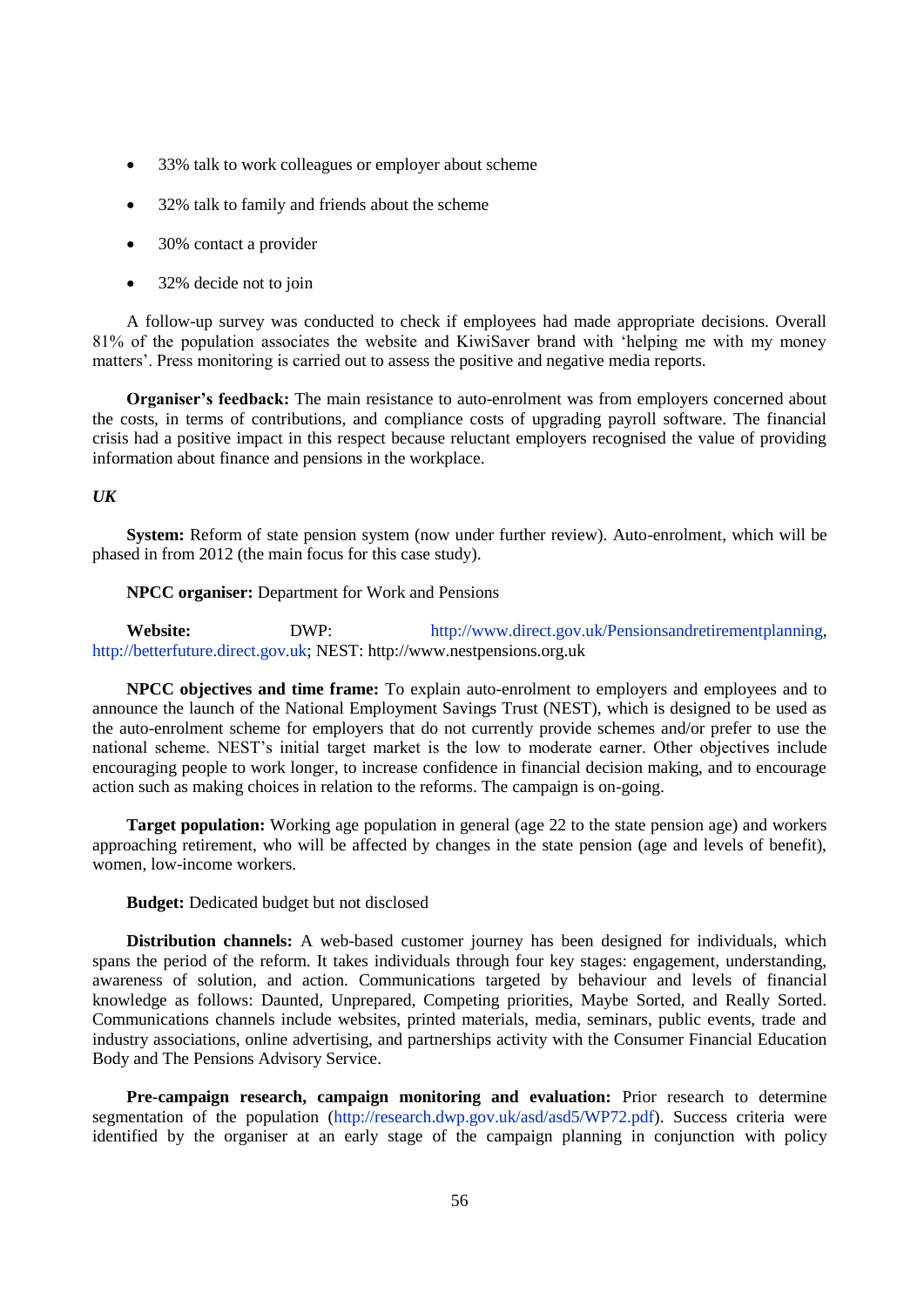colleagues. The campaign is still in its early stages. After 2012, when the reform begins to take effect, the evaluation programme will measure success in terms of:

- Inputs: investment in the campaign (people and budget)
- Out-takes: effectiveness of message delivery via advertising, PR, stakeholders, among others
- Intermediate outcomes: response rates, changes in attitudes and intended behaviour
- Final outcomes: behavioural change

Methods to include:

- Website hits and detailed monitoring of sessions.
- User feedback on leaflets, including telephone response
- Audience reach and frequency of message measured for advertising and PR (including relative impact of different channels)
- A regular tracking survey to measure changes in awareness, attitudes and intended behaviour in relation to pensions and retirement planning among the working age population
- Focus groups have been used where appropriate to test and refine language, messages, and campaign materials and information
- Policy and communications teams draw on industry data to monitor employer and consumer behaviour

**Outcome:** The programme for auto-enrolment is in its early stages. Separately, early findings indicate that awareness of the state pension reform has increased among the over-55s.

**Organiser's feedback:** Segmenting the audience by attitude, rather than a demographic formula, has proved to be invaluable in delivering targeted information tailored to the barriers that characterise different groups. Communications activity and channel selection, therefore, has been designed to focus on the target sections of the population that are most difficult to reach and most in need of help, plus those likely to be most affected by the changes (older workers in relation to state pension reform). Communicating with the target audience in their own environments (paid-for editorial content in magazines, on radio stations and websites) is very effective. Communication plans need to take account of inertia and the fact that people do not behave rationally in relation to retirement planning. Messages need to be delivered gradually and in logical, manageable chunks.

## *3. Campaigns with On-Going Objectives*

#### *Denmark*

**System:** The system is government-endorsed but managed and financed by the entire pensions industry, consisting of about 200 pension funds, including all the insurance companies, banks, multiemployer schemes and ATP (the Danish Labour Market Pension Scheme). Together these pension providers service the accounts of 40,000 members.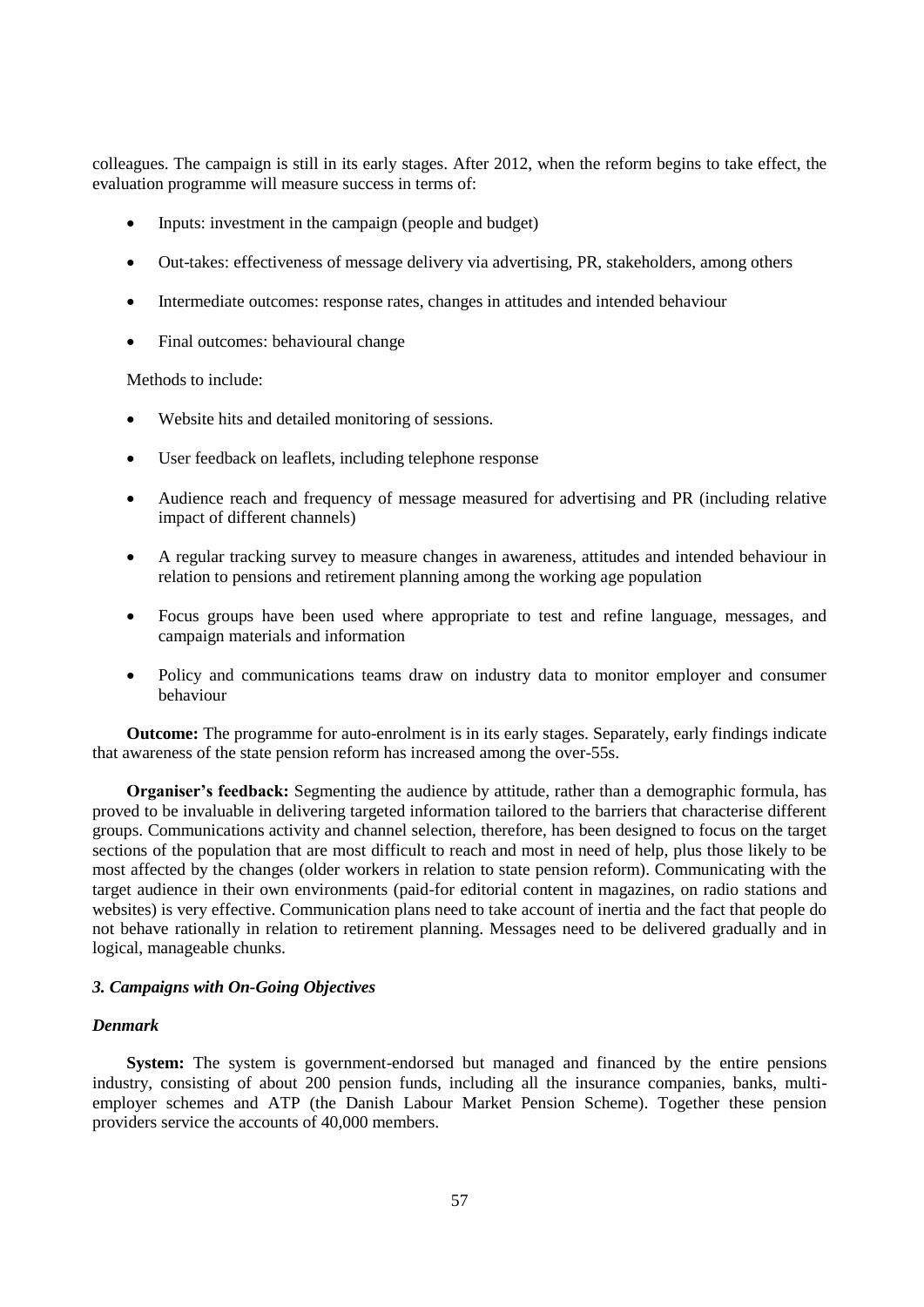**NPCC organiser:** PensionInfo is managed and financed by the pensions industry. The government endorses the programme and has two seats on PensionInfo"s board.

## **Website:** http:**//**[pensionsinfo.dk](http://pensionsinfo.dk/)

**NPCC objectives and time frame:** "PensionsInfo" supports the private pension system introduced in 1999 and re-launched in 2007 with a new website design.

**Target population:** To raise general pension awareness and to inform target groups. The primary aim is to increase traffic on the dedicated website by 25% but there is a specific focus on attracting more representation from certain groups, including women and unskilled workers.

**Budget:** The budget for PensionsInfo was EUR 5m to develop the technical platform and user interface. Pension providers dedicated an estimated EUR 10m to develop data provision applications. The annual budget, financed by the industry, is EUR 1.5m. Marketing is carried out by the industry and twothirds of web traffic is generated by internet banks, which provide users with direct access.

**Distribution channels:** PensionsInfo is a web-based service that collects the individual's pension information in real time. The overview consolidates information provided online by the individual"s pension provider and presents the expected pension entitlements at retirement (in real terms, inflationadjusted), plus disability coverage and survivors' benefits. The website does not aim to prompt specific user actions but to provide individuals with a personalised overview of their pension entitlements from the three pension systems.

**Monitoring and evaluation:** The aim is to increase annual traffic on the website by 25%. Web traffic is monitored and published monthly. In 2010 the institution expected its 500,000 users to log on 2m times in total – up 30% from 2009. Annual user tests are used to help improve the design and functionality of the website. Direct links with Internet bank sites have increased awareness and use of the site. Annual on-line surveys are conducted and there are independent user satisfaction tests. Pension providers conduct their own surveys.

**Organiser's feedback:** The most frequent users of the site are male skilled employees (25% of all males over age 60), followed by women (20%). In future the institution hopes to attract more women and more individuals from the unskilled labour market. Overall there is a clear correlation between site use, education and earnings.

## *Hong Kong*

**System:** The Mandatory Provident Fund (MPF) is mandatory with the option to make voluntary additional contributions.

# **NPCC organiser:** MPF Schemes Authority (MPFA)

#### **Website:** [http://www.mpfa.org.hk](http://www.mpfa.org.hk/)

**NPCC objectives and time frame:** The public campaign to promote the mandatory and voluntary employer-sponsored pension system, and the mandatory and voluntary individual pension system.

**Target population:** Working population but also specific groups (see outreach).

**Budget and source:** Total public education and publicity expenses budget 2009-10 HKD 10.98m, funded internally.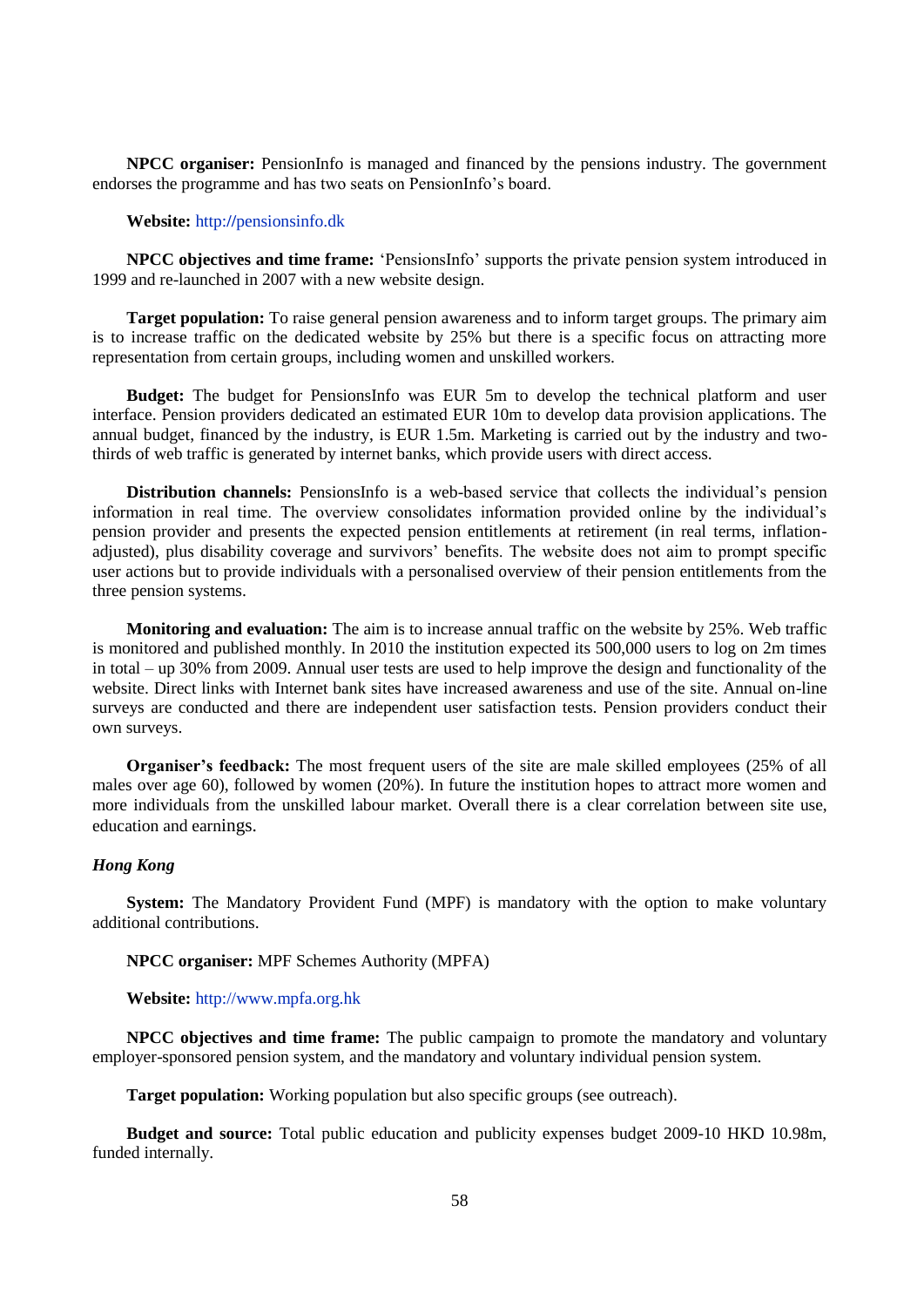**Distribution channels:** Website, radio and television programmes, and videos. The NPCC operates a two-pronged approach: mass media to general public; segmented programmes to specific audiences.

**Outreach:** Seminars and exhibitions, specific programmes for trade unions, employees participating in industry schemes, and youth and parenting groups. Specific targeted communications included radio dramas, financial talk shows, videos, and "roving" exhibitions.

**Monitoring and evaluation:** Quantitative surveys and focus groups are used to evaluate publicity and education programmes where appropriate.

**Organiser's feedback:** An important aspect of the campaign was to educate scheme members on MPF investment choices, including the relative risk-reward profile of the five major types of funds. The website includes online tools, such as the MPF calculator. It is important to present messages in a clear punchy format and to be aware of the diversity of the public in terms of education and financial literacy.

## *Indonesia*

**System:** Voluntary employer-sponsored pension schemes

**NPCC organiser:** Pension Fund Bureau, Capital Market and Financial Institutions Agency, Ministry of Finance

**Website:** www.bapepam.go.id/dana\_pensiun

**NPCC objectives and time frame:** The Pension Fund Socialization and Education NPCC started in 2008 and is an ongoing campaign to educate and encourage employers and unions to establish a pension scheme on a voluntary basis, and to encourage employees to join.

**Target population:** Employers and unions, especially in the medium and large company market, although smaller employers and individual employees are also targeted.

**Budget and source:** Annual budget c. USD 50,000, funded by public authorities.

**Distribution channels:** The NPCC uses leaflets on why people need pensions. These make aware the availability of outreach programmes (see below).

**Outreach:** Public seminars (seven in 2009-10) and workshops, which usually attract up to 150 people.

**Monitoring and evaluation:** The objective is to increase participation rates at public seminars by 5% per annum. Specific problems include a generally low awareness of private pensions among employers and employees. Participation at seminars is measured and participants are asked for feedback, which usually indicates that this is the first time they have been told about private pensions. Consultants conduct face-toface interviews. Post-event monitoring of participant actions checks to see if they have now joined a scheme. Evaluation is conducted by the Pension Fund Bureau; further evaluation is conducted by PFB in conjunction with an independent consultant from the World Bank.

**Outcome**: The seminars are considered very effective but they also highlight how little people know about pensions. The consensus of evaluation reports is that more information should be made available to raise public awareness. The organiser also notes that employees and employers are deterred from taking action due to other mandatory schemes, such as severance pay and social security. In addition it is noted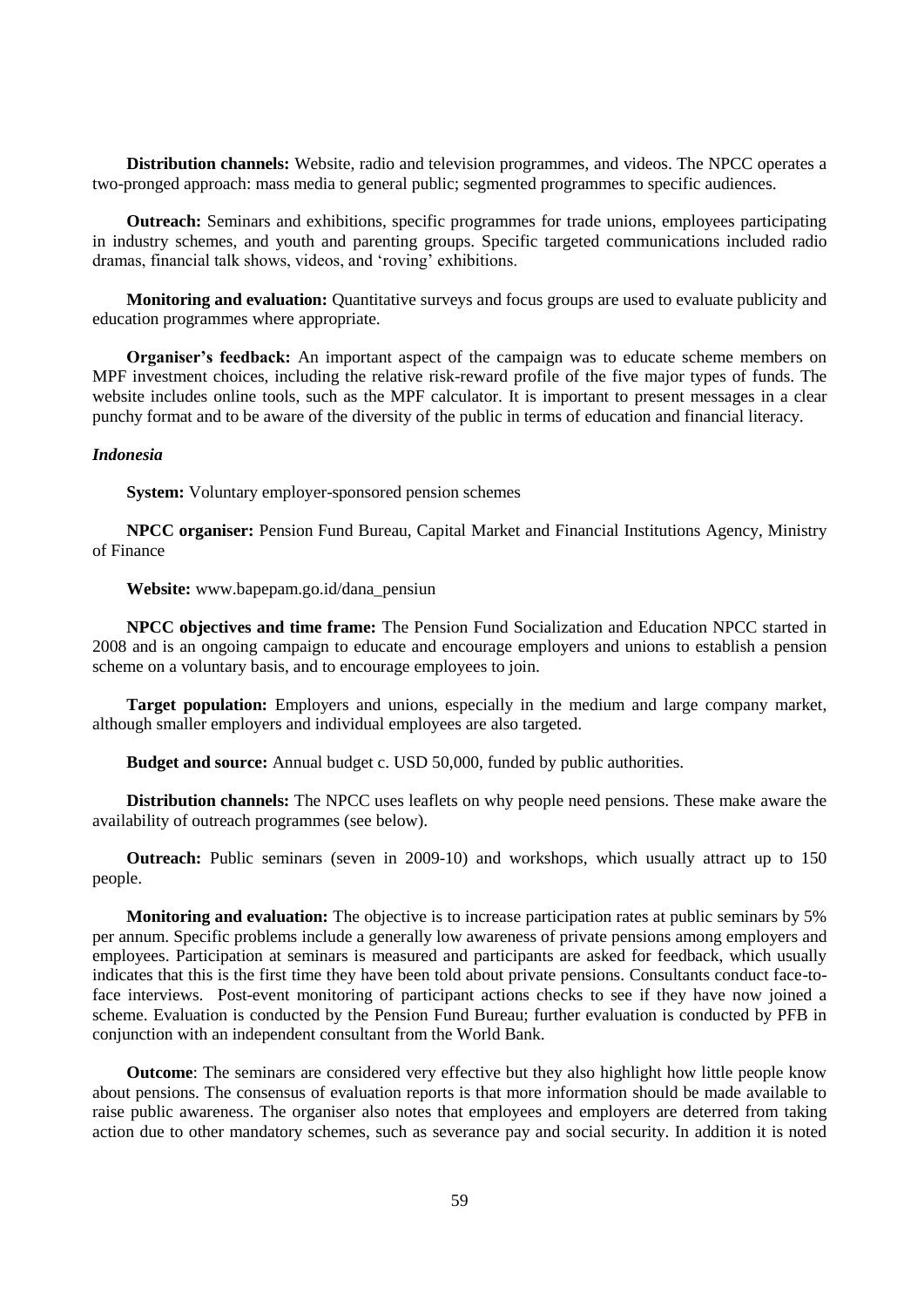that there is confusion on the part of employees between the relative merits of lump-sum payments and pensions.

**Organiser's feedback:** The limited budget and lack of human resources restrict the choice of communications media. It is evident that young people in particular need constant information in order to encourage them to prepare for retirement.

## *Ireland*

**System:** Pension Retirement Savings Accounts (PRSAs) are voluntary individual DC accounts. The system will change to auto-enrolment in 2014.

**NPCC organiser:** The Pensions Board, on behalf of the Department of Social Protection

# **Website:** <http://www.pensionsboard.ie/en>

**NPCC objectives and date:** To coincide with the introduction of PRSAs in 2003, the National Pension Awareness Campaign launched a rolling programme of NPCCs (2003-08), which aimed to increase awareness and coverage, to ensure that provision is adequate, and to give the general public a solid educational foundation for retirement planning for the future.

**Target population:** Several specific targets including young people aged 25 – 39; women, who historically have had lower pension coverage than men; graduates, before they started their first job; hospitality, farming and the rural community, sectors historically with low pensions coverage; international workers – a growing section of the labour market due to inward migration; and schools, through a resource pack for economics and business studies teachers.

**Budget and source:** EUR 500,000 per annum from 2003-2005, rising to EUR 1m per annum for 2006-2008, funded by the government department.

**Distribution channels:** The integrated advertising and public relations programme aimed to make the subject matter as interesting and as consumer friendly as possible for each target group. It used television, radio, cinema, the press, posters, and internet banners.

**Outreach:** Specific outreach included articles in the press and the schools campaign.

**Schools**: school and tertiary education programme

**Pre-campaign research, campaign monitoring and evaluation:** Pre-campaign awareness survey. Monitoring of website hits (dedicated site and adverts on other sites), calls and emails to call centres, social media click-through rates, use of website calculator, distribution of materials. Annual independent consumer market research tracks pension awareness and tests knowledge. Quality of calls to call centres assessed, including technical level of the queries. Correlation assessed between increased use of website and increased level of technical detail in phone calls. Stakeholder events include feedback. Teachers involved in school programme surveyed. Employee feedback monitored for pension take-up levels. Quarterly surveys (by national statistics office) to monitor national pensions coverage. Additional survey in response to the financial crisis to assess the impact on member confidence, perceptions of the importance of maintaining contributions during economic downturn, perceptions of pension brand, and awareness of the provision of information. Changes to contribution levels monitored.

The broad scope of the campaign was complemented by the Pensions Board"s coordination with organisations, including trade union and employers groups, the National Library Network, women"s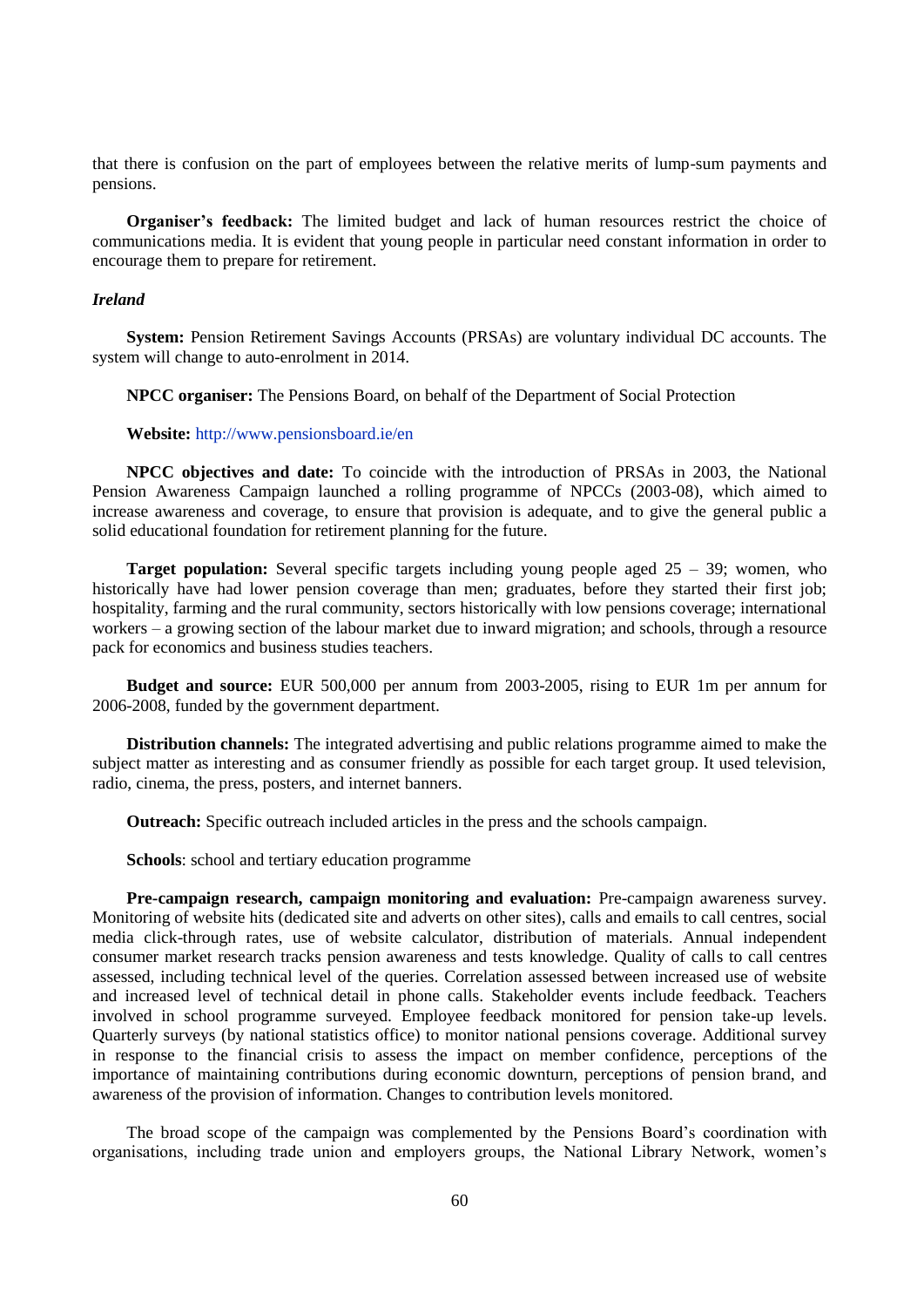groups, and industry associations, such as those covering hotels. Wide range of media and PR tools often specifically targeted towards younger consumers, women, and certain sections of the workforce such as international migrant workers and rural workers.

**Outcome:** The initiative was considered successful in meeting its primary objective of substantially increasing pension awareness in Ireland, which increased from about 60% in 2003 to 87% in 2007. The pension coverage rates in Ireland also increased over the period of the campaign (from 57.8% of 35-65 year olds in 2002 to 61% at present), but coverage rates have not yet reached the targets initially set by the government.

In response to the financial crisis and the downturn in markets, The Pensions Board conducted a survey in 2009 to assess the impact on member confidence. It found that members value the consistency of brand image and the provision of information. Of those surveyed 60% made no change to contributions, while 20% had increased contributions. Of particular interest is the fact that 76% of those surveyed agreed that it is important to maintain pension contributions during periods of market uncertainty.

**Organiser's feedback:** The following media were particularly useful in reaching the general public and more vulnerable groups. Television was the strongest medium to communicate the message, as it delivers high levels of coverage and ensures that all age groups and socio-demographic groups are reached. TV ads were aired at critical times of the campaign, such as National Pensions Action Week and the annual tax filing deadline periods. Radio was used as a cost effective way of increasing the frequency of message and ensuring increased coverage of infrequent television viewers. Ireland has the highest level of radio audience in Europe, so this was considered a key medium. Cinema was used to ensure increased coverage of younger adults, who tend to be "light" TV viewers. The press was used as an informational medium through the supply of articles about increasing the awareness of the importance of starting a pension. Ambient advertising included posters on buses and in washrooms and was used in tandem with Internet banners, as a way to target young consumers in the course of their daily routines.

The recession has made communications problematic, particularly given the widespread cut in jobs and pay.

## *Spain*

**System:** Voluntary individual private pension plans. The Pension Awareness Programme is not a NPCC as such but supports the national programme, "Plan de Educacíon Financiera"

**NPCC organiser:** Bank of Spain and the National Commission on Securities Markets, which work with the Directorate General for Insurance and Pension Funds.

**Website:** Directorate General for Insurance and Pension Funds: [http://www.dgsfp.meh.es/index\\_in.asp.](http://www.dgsfp.meh.es/index_in.asp) Bank of Spain: [http://www.bde.es/webbde/en/.](http://www.bde.es/webbde/en/) National Commission on Securities Markets: http://www.acfx.com/tools-and-news/news-company/nationalcommission-of-securities-market

**NPCC objectives and time frame:** This is a one-off programme from 2008-2012 designed to raise awareness about pensions and to encourage people to start saving early. It is divided into four phases. Phase 1 (2008): define the plan objectives and publication of Finance Education Plan. Phase 2 (2009-10): develop the plan, which includes the creation of a financial education website, the introduction of financial education in schools, seminars, television programmes, and the distribution of leaflets. Phase 3 (2011): consolidation and expansion, including review and improvement of training content and schools programme. Phase 4 (2011-12): evaluation and adaptation, including the assessment, adaption and, where appropriate, proposals for new initiatives.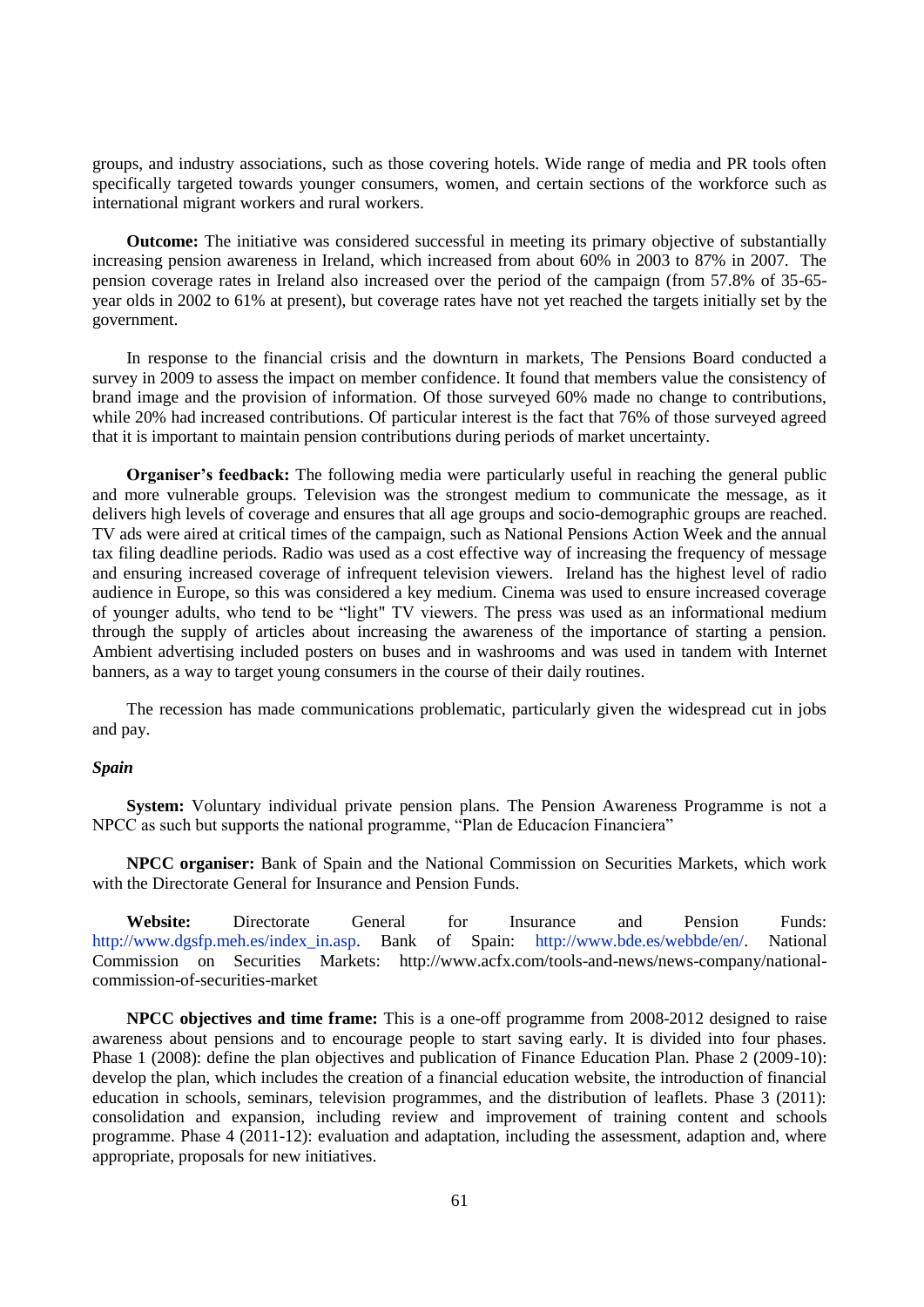**Target population:** General population, working-age population, workers approaching retirement, immigrants, schools

**Budget and source:** Part of a broader financial education budget, funded by public authorities

**Distribution channels:** Dedicated website (developed by a private technology provider), leaflets (aimed at the immigrant population), including financial calculators; TV commercials and interviews

**Outreach:** Consumer seminars. Seminars four times per annum on financial education aimed at people who work for consumer associations.

**Schools:** Pilot programme for financial education in 30 schools

**Monitoring and evaluation:** Website hits. There are no specific quantifiable goals for the NPCC but there will be an evaluation process during the course of the 4-year programme. The school programme will be evaluated by testing students" financial knowledge at the beginning and at the end of the course.

**Organiser's feedback:** After evaluation the programme will be extended if necessary.

# *USA*

**System:** Voluntary employer-sponsored retirement savings (defined contribution and defined benefit plans)

**NPCC organiser:** Department of Labor, Employee Benefits Security Administration

**Website:** http://www.SavingMatters.dol.gov

# **NPCC objectives and time frame:**

The Saving Matters Retirement Savings Education Campaign was launched in 1995 by the Department of Labor, Employee Benefits Security Administration. The Savings are Vital to Everyone"s Retirement Act of 1997 directed the Department of Labor to continue its retirement savings education and outreach program. This programme coordinates with the Financial Literacy Education Commission, which is comprised of over 20 federal government agencies. The aim is to raise general retirement savings awareness, inform target groups, and change behaviour by encouraging individuals to save for retirement. The campaign also works to educate small businesses with no pension plan about the available retirement savings options and to assist those with a plan to comply with the law.

**Target population:** Working-age population, young workers, workers approaching retirement, women, minority groups, and small businesses.

**Budget and source:** USD 375,000 per annum, funded by public authorities.

**Distribution channels:** Dedicated website with publications, interactive tools and calculators, printed publications, press releases, videos, webcasts, and PSAs. Toll free number for distribution of materials. EBSA has worked with over 70 partners, including nonprofits, trade and industry associations for distribution and outreach. **Outreach:** Seminars, workshops, and computerised kiosks. Benefits advisers across the country are available to respond to questions from employers and employees.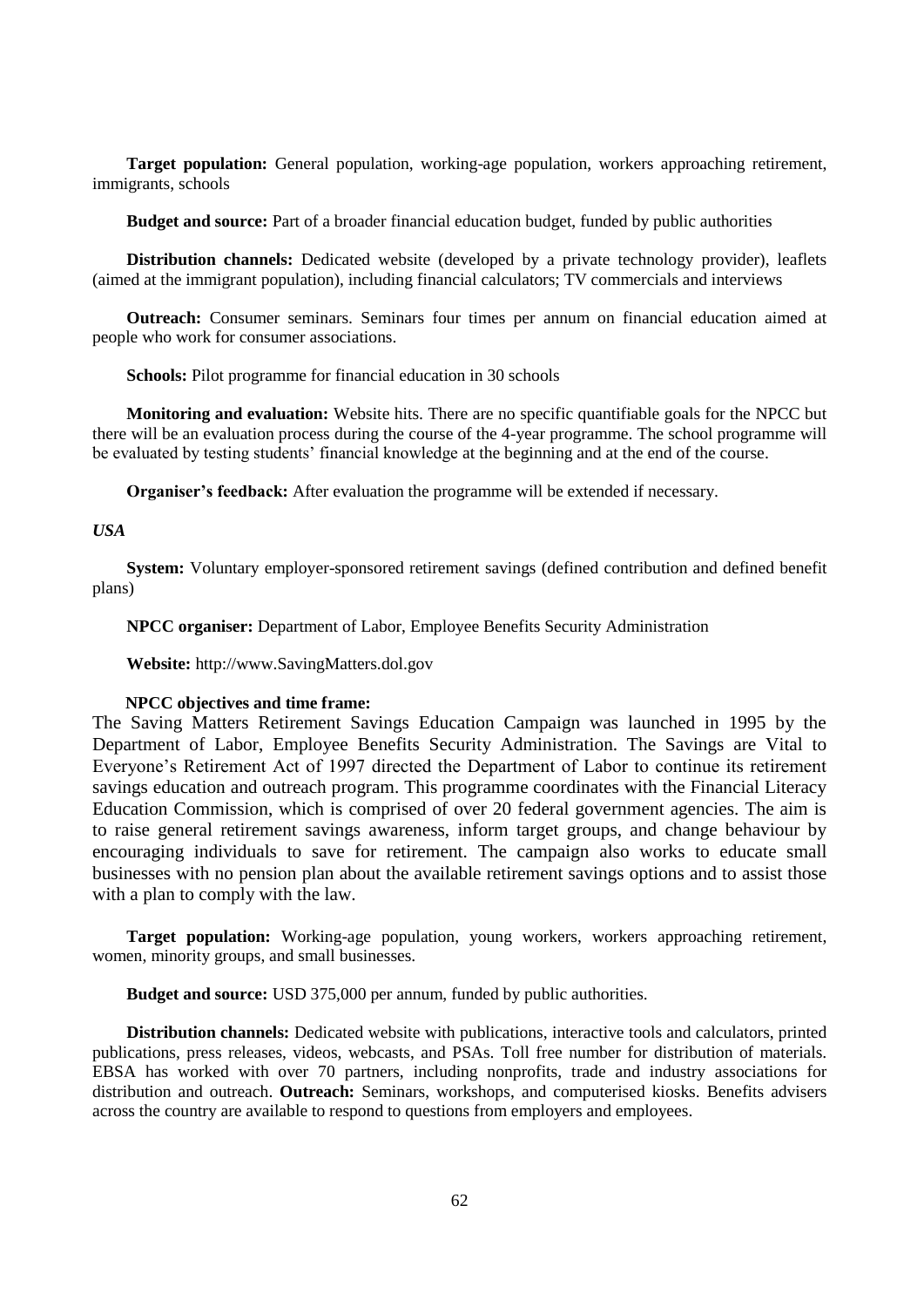**Pre-campaign research, monitoring and evaluation:** Research and monitoring of the market to determine appropriate role for EBSA. EBSA monitors web activity, phone and electronic enquiries, number of publications distributed, and customer feedback (post-event surveys) from sponsored outreach events and conducts online and focus group surveys. Statistics are monitored following an event or advertising, as this is likely to lead to additional enquiries and web use.

**Organiser's feedback:** Particularly effective are the dedicated website and on-line tools, print materials, seminars and meetings, and social media. Good practices emerging from the programme include the use of partnerships and evaluation. The challenges for this programme include lack of resources and reaching diverse and underserved sections of the population. The difficulties were countered through partnerships and developing culturally and linguistically relevant versions of materials.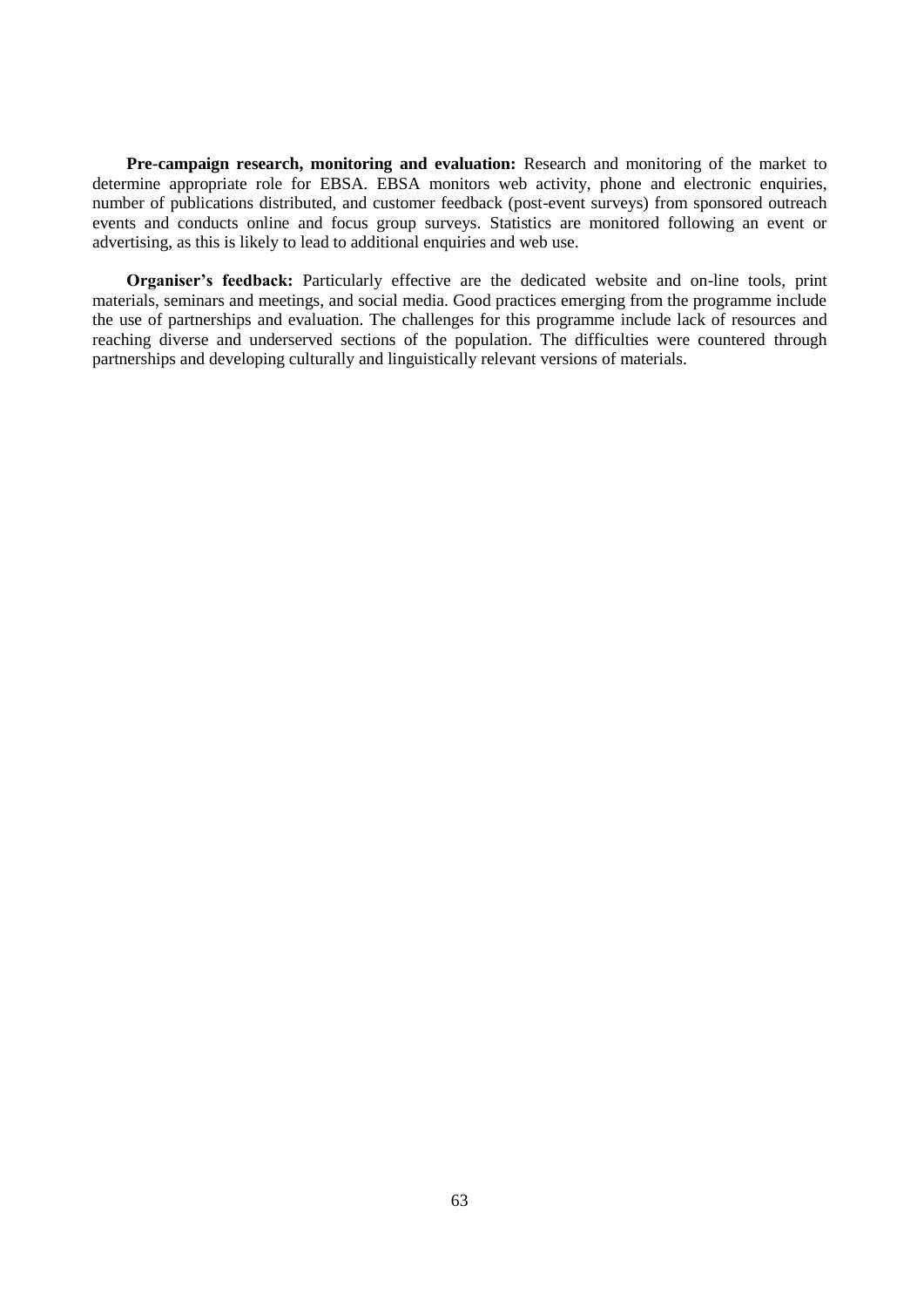# **WORKING PAPERS PUBLISHED TO DATE**

<span id="page-63-0"></span>The full series is listed below in chronological order. Prior to March 2010, the series was named OECD Working Papers on Insurance and Private Pensions. All working papers can be accessed online at: [www.oecd.org/daf/fin/wp.](http://www.oecd.org/daf/fin/wp)

*2012*

WP17: Review of the Swedish National Pension Funds

WP16: Current Status of National Strategies for Financial Education: A Comparative Analysis and Relevant Practices

WP15: Measuring Financial Literacy: Results of the OECD INFE Pilot Study

WP14: Empowering Women Through Financial Awareness and Education

*2011*

WP13: Pension Funds Investment in Infrastructure: Policy Actions

- WP12: Designing Optimal Risk Mitigation and Risk Transfer Mechanisms to Improve the Management of Earthquake Risk in Chile
- WP11: The Role of Guarantees in Defined Contribution Pensions
- [WP10: The Role of Pension Funds in Financing Green Growth Initiatives](http://dx.doi.org/10.1787/5kg58j1lwdjd-en)

[WP9: Catastrophe Financing for Governments](http://dx.doi.org/10.1787/5kgcjf7wkvhb-en)

- WP8: Funding in Public Sector Pension Plans International Evidence
- WP7: Reform on Pension Fund Governance and Management: The 1998 Reform of Korea National Pension Fund

*2010*

[WP6: Options to improve the governance and investment of Japan"s Government Pension Investment Fund](http://www.oecd.org/dataoecd/39/2/46798132.pdf)

- [WP5: The New IAS 19 Exposure Draft](http://www.oecd.org/dataoecd/22/8/45961579.pdf)
- [WP4: The EU Stress Test and Sovereign Debt Exposures](http://www.oecd.org/dataoecd/17/57/45820698.pdf)
- [WP3: The Impact of the Financial Crisis on Defined Benefit Plans and the Need for Counter-Cyclical](http://www.oecd.org/dataoecd/22/11/45694491.pdf)  [Funding Regulations](http://www.oecd.org/dataoecd/22/11/45694491.pdf)
- [WP2: Assessing Default Investment Strategies in Defined Contribution Pension Plans](http://www.oecd.org/dataoecd/22/63/45390367.pdf)
- [WP1: Framework for the development of financial literacy baseline surveys: A first international](http://www.oecd.org/dataoecd/4/29/45153314.pdf)  [comparative analysis](http://www.oecd.org/dataoecd/4/29/45153314.pdf)

# **OECD Working Papers on Insurance and Private Pensions**

[WP41: Policy Action in Private Occupational Pensions in Japan since the Economic Crisis of the 1990s](http://www.oecd.org/dataoecd/44/53/44862093.pdf)

[WP40: Pension Funds" Risk-management Framework: Regulation and Supervisory Oversight](http://www.oecd.org/dataoecd/35/43/44633539.pdf)

[WP38: Managing investment risk in defined benefit pension funds](http://www.oecd.org/dataoecd/49/17/44899253.pdf)

*2009*

[WP37: Investment Regulations and Defined Contribution Pensions](http://www.oecd.org/dataoecd/38/15/43347646.pdf)

[WP36: Private Pensions and Policy Responses to the Financial and Economic Crisis](http://www.oecd.org/dataoecd/37/54/42601323.pdf)

WP35: [Defined-contribution \(DC\) arrangements in Anglo-Saxon Countries](http://www.oecd.org/dataoecd/37/53/42601249.pdf)